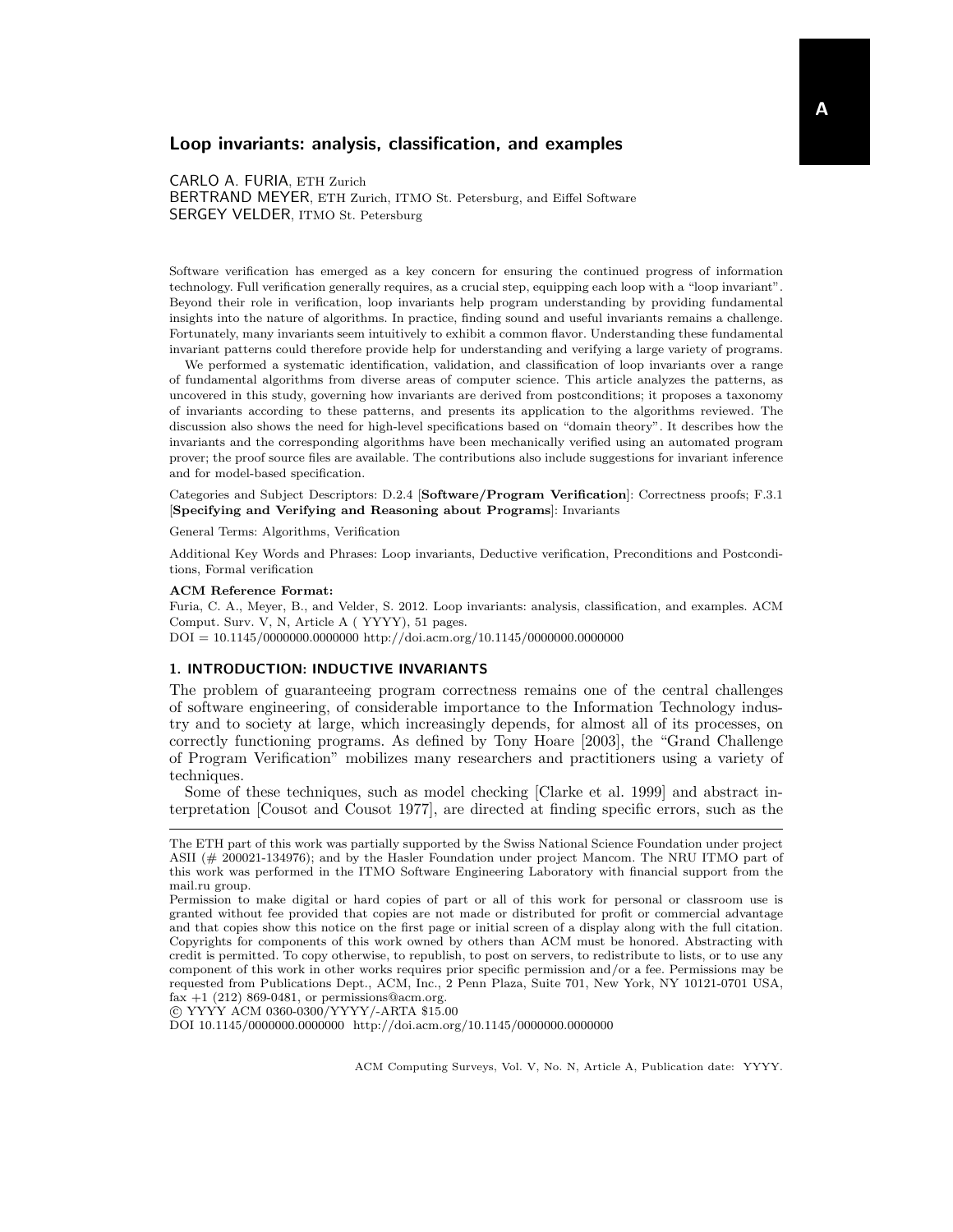possible violation of a safety property. An advantage of these techniques is that they work on programs as they are, without imposing a significant extra annotation effort on programmers. For full functional correctness – the task of proving that a program satisfies a complete specification – the approach of choice remains, for imperative programs, the Floyd-Hoare-Dijkstra style of axiomatic semantics. In this approach, programs must be equipped with annotations in the form of *assertions*. Every loop, in particular, must have a *loop invariant*.

Finding suitable loop invariants is a crucial and delicate step to verification. Although some programmers may see invariant elicitation as a chore needed only for formal verification, the concept is in fact widely useful, including for informal development: the invariant gives fundamental information about a loop, showing what it is trying to achieve and how it achieves it, to the point that (in some people's view at least) it is impossible to understand a loop without knowing its invariant.

To explore and illustrate this view we have investigated a body of representative loop algorithms in several areas of computer science, to identify the corresponding invariants, and found that they follow a set of standard patterns. We set out to uncover, catalog, classify, and verify these patterns, and report our findings in the present article.

Finding an invariant for a loop is traditionally the responsibility of a human: either the person performing the verification, or the programmer writing the loop in the first place (a better solution, when applicable, is the *constructive* approach to programming advocated by Dijkstra and others [Dijkstra 1976; Gries 1981; Meyer 1980]). More recently, techniques have been developed for *inferring* invariants automatically, or semi-automatically with some human help (we review them in Section 5). We hope that the results reported here will be useful in both cases: for humans, to help obtain the loop invariants of new or existing programs, a task that many programmers still find challenging; and for invariant inference tools.

For all algorithms presented in the paper<sup>1</sup>, we wrote fully annotated implementations and processed the result with the Boogie program verifier [Leino 2008], providing proofs of correctness. The Boogie implementations are available at:<sup>2</sup>

## http://bitbucket.org/sechairethz/verified/

This verification result reinforces the confidence in the correctness of the algorithms presented in the paper and their practical applicability.

The rest of this introductory section recalls the basic properties of invariants. Section 2 introduces a style of expressing invariants based on "domain theory", which can often be useful for clarity and expressiveness. Section 3 presents two independent classifications of loop invariant clauses, according to their role and syntactic similarity with respect to the postcondition. Section 4 presents 21 algorithms from various domains; for each algorithm, it presents an implementation in pseudo-code annotated with complete specification and loop invariants. Section 5 discusses some related techniques to infer invariants or other specification elements automatically. Section 6 draws lessons from the verification effort. Section 7 concludes.

### 1.1. Loop invariants basics

The loop invariants of the axiomatic approach go back to Floyd [1967] and Hoare [1969] (see Hatcliff et al. [2012] for a survey of notations for and variants of the fundamental idea). For this approach and for the present article, a loop invariant is not just a quantity that

<sup>1</sup>With the exception of those in Sections 4.5 and 4.7, whose presentation is at a higher level of abstraction, so that a complete formalization would have required complex axiomatization of geometric and numerical properties beyond the focus of this paper.<br><sup>2</sup>In the repository, the branch inv\_survey contains only the algorithms described in the paper; see http:

<sup>//</sup>goo.gl/DsdrV for instruction on how to access it.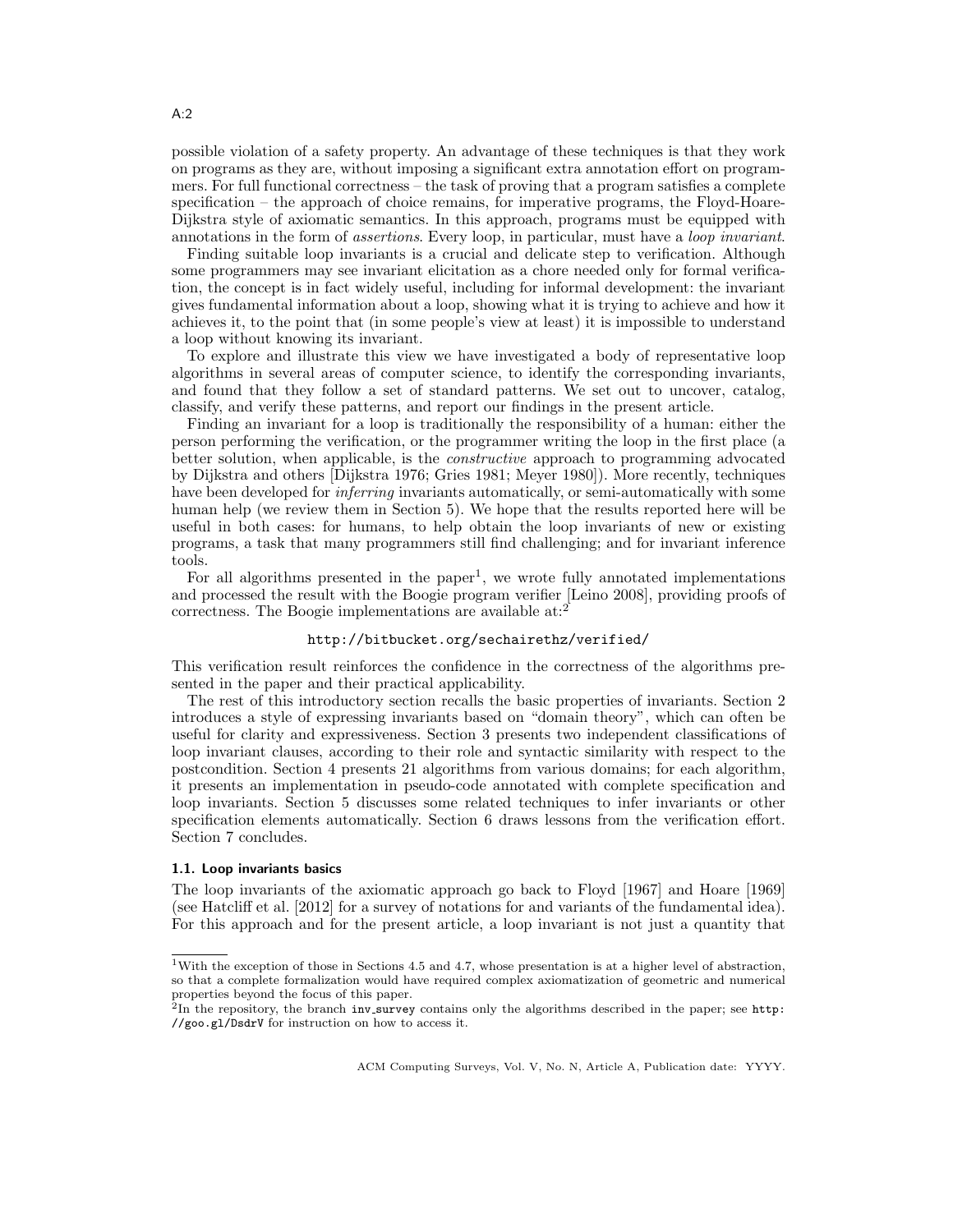remains unchanged throughout executions of the loop body (a notion that has also been studied in the literature), but more specifically an "inductive invariant", of which the precise definition appears next. Program verification also uses other kinds of invariant, notably class invariants [Hoare 1972; Meyer 1997], which the present discussion surveys only briefly in Section 1.4.

The notion of loop invariant is easy to express in the following loop syntax taken from Eiffel:

| 1              | from           |
|----------------|----------------|
| $\overline{2}$ | <i>Init</i>    |
| 3              | invariant      |
| $\overline{4}$ | In.            |
| 5              | $\bold{until}$ |
| 6              | Exit           |
| $\overline{7}$ | variant        |
| 8              | Var            |
| 9              | loop           |
| 10             | Body           |
| 11             | end            |
|                |                |

(the variant clause helps establish termination as discussed below). Init and Body are each a compound (a list of instructions to be executed in sequence); either or both can be empty, although  $Body$  normally will not. Exit and Inv (the inductive invariant) are both Boolean expressions, that is to say, predicates on the program state. The semantics of the loop is:

- (1) Execute Init.
- (2) Then, if Exit has value True, do nothing; if it has value False, execute  $Body$ , and repeat step 2.

Another way of stating this informal specification is that the execution of the loop body consists of the execution of Init followed by zero or more executions of Body, stopping as soon as Exit becomes True.

There are many variations of the loop construct in imperative programming languages: "while" forms which use a continuation condition rather than the inverse exit condition; "do-until" forms that always execute the loop body at least once, testing for the condition at the end rather than on entry; "for" or "do" forms ("across" in Eiffel) which iterate over an integer interval or a data structure. They can all be derived in a straightforward way from the above basic form, on which we will rely throughout this article.

The invariant Inv plays no direct role in the informal semantics, but serves to reason about the loop and its correctness. Inv is a correct invariant for the loop if it satisfies the following conditions:

- (1) Every execution of *Init*, started in the state preceding the loop execution, will yield a state in which Inv holds.
- (2) Every execution of *Body*, started in any state in which  $Inv$  holds and  $Exit$  does not hold, will yield a state in which Inv holds again.

If these properties hold, then any terminating execution of the loop will yield a state in which both  $Inv$  and  $Exit$  hold. This result is a consequence of the loop semantics, which defines the loop execution as the execution of Init followed by zero or more executions of Body, each performed in a state where Exit does not hold. If Init ensures satisfaction of the invariant, and any one execution of Body preserves it (it is enough to obtain this property for executions started in a state not satisfying Exit), then Init followed by any number of executions of Body will.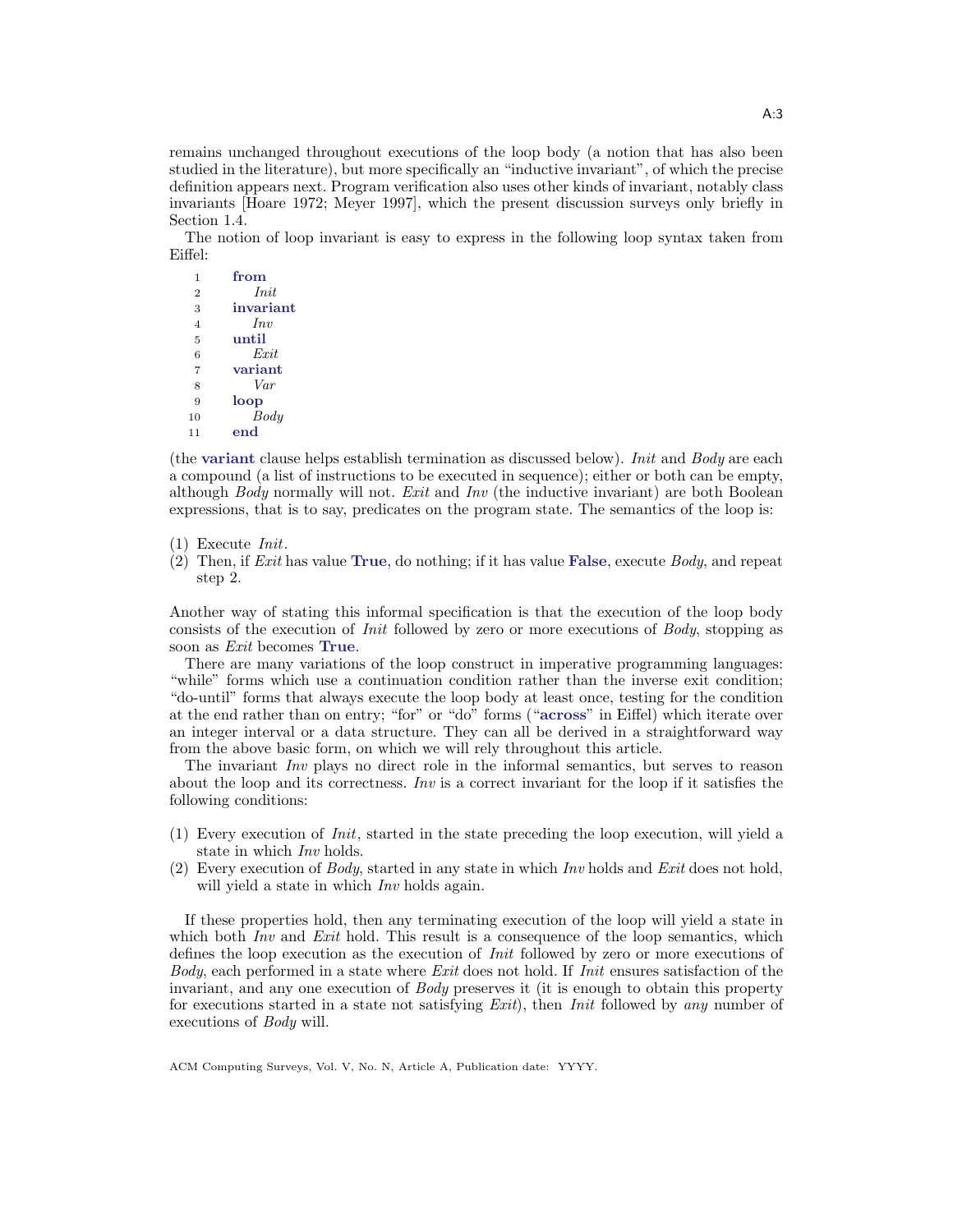Formally, the following classic inference rule [Hoare 1972; Meyer 1997] uses the invariant to express the correctness requirement on any loop:

> $\{P\}$  Init  $\{Inv\}, \quad \{Inv \land \neg \, Ext\}$  Body  $\{Inv\}$  ${P}$  from *Init* until *Exit* loop *Body* end  ${Inv \wedge Ext}$

This is a partial correctness rule, useful only for loops that terminate. Proofs of termination are in general handled separately through the introduction of a loop variant: a value from a well-founded set, usually taken to be the set of natural numbers, which decreases upon each iteration (again, it is enough to show that it does so for initial states not satisfying  $Exit)$ . Since in a well-founded set all decreasing sequences are finite, the existence of a variant expression implies termination. The rest of this discussion concentrates on the invariants; it only considers terminating algorithms, of course, and includes the corresponding variant clauses, but does not explain why the corresponding expression are indeed loop variants (non-negative and decreasing). Invariants, however, also feature in termination proofs, where they ensure that the variant ranges over a well-founded set (or, equivalently, the values it takes are bounded from below).

If a loop is equipped with an invariant, proving its partial correctness means establishing the two hypotheses in the above rules:

- $-\{P\}$  Init  $\{Inv\}$ , stating that the initialization ensures the invariant, is called the *initiation* property.
- $-\{Inv \wedge \neg \text{Exit}\}\text{ Body } \{Inv\}$ , stating that the body preserves the invariant, is called the consecution (or inductiveness) property.

### 1.2. A constructive view

We may look at the notion of loop invariant from the constructive perspective of a programmer directing his program to reach a state satisfying a certain desired property, the postcondition. In this view, program construction is a form of problem-solving, and the various control structures are problem-solving techniques [Dijkstra 1976; Meyer 1980; Gries 1981; Morgan 1994]; a loop solves a problem through successive approximation.

The idea of this solution, illustrated by Figure 1, is the following:

- Generalize the postcondition (the characterization of possible solutions) into a broader condition: the invariant.
- As a result, the postcondition can be defined as the combination ("and" in logic, intersection in the figure) of the invariant and another condition: the exit condition.
- Find a way to reach the invariant from the previous state of the computation: the initialization.
- Find a way, given a state that satisfies the invariant, to get to another state, still satisfying the invariant but closer, in some appropriate sense, to the exit condition: the body.

For the solution to reach its goal after a finite number of steps we need a notion of discrete "distance" to the exit condition. This is the loop variant.

The importance of the above presentation of the loop process is that it highlights the nature of the invariant: it is a generalized form of the desired postcondition, which in a special case (represented by the exit condition) will give us that postcondition. This view of the invariant, as a particular way of generalizing the desired goal of the loop computation, explains why the loop invariant is such an important property of loops; one can argue that understanding a loop means understanding its invariant (in spite of the obvious observation that many programmers write loops without ever formally learning the notion of invariant, although we may claim that if they understand what they are doing they are relying on some intuitive understanding of the invariant anyway, like Molière's Mr. Jourdain speaking in prose without knowing it).

 $A:4$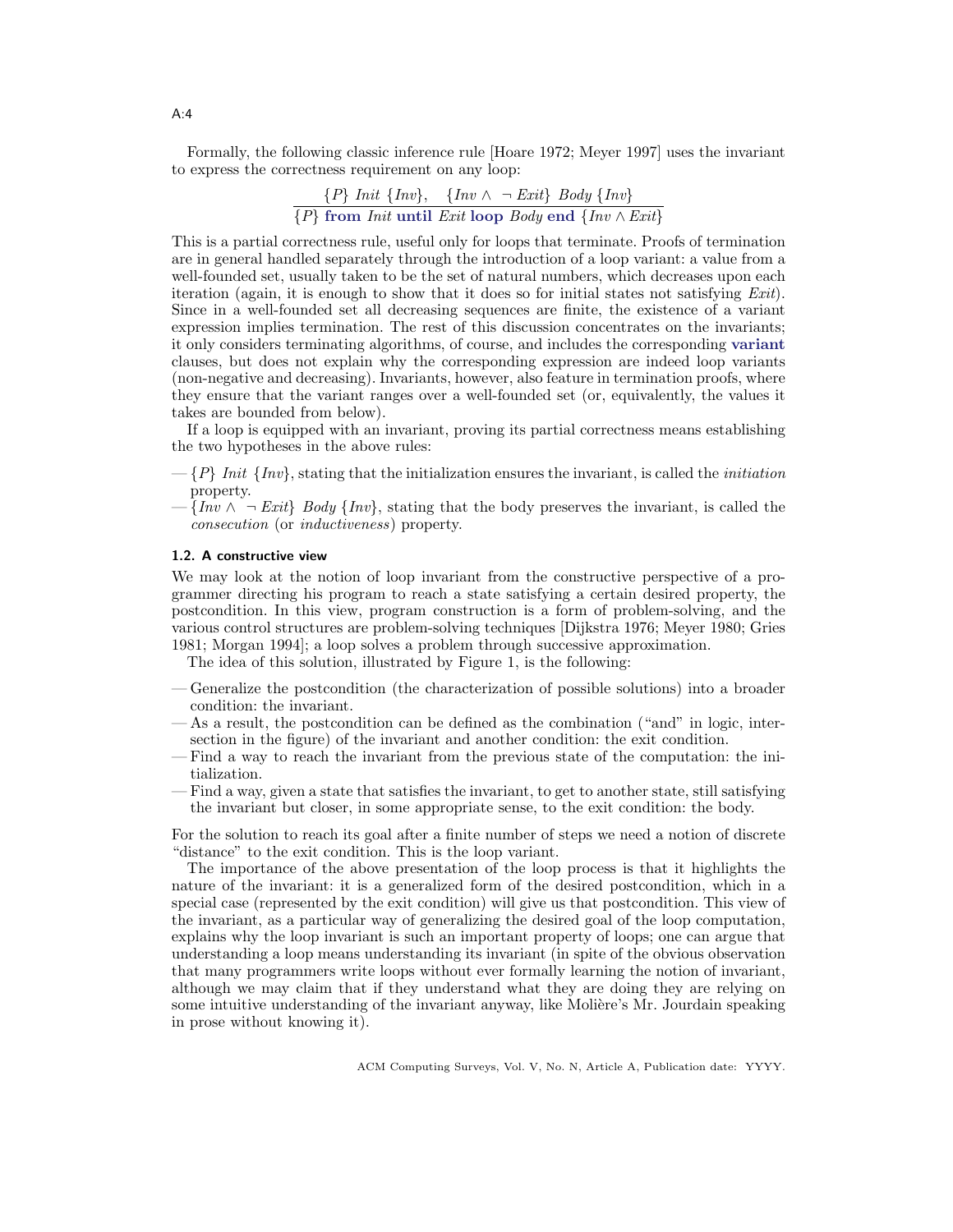

Fig. 1. The loop as a computation by approximation.

The key results of this article can be described as generalization strategies to obtain invariants from postconditions.

## 1.3. A basic example

To illustrate the above ideas, the 2300-year-old example of Euclid's algorithm, while very simple, is still a model of elegance. The postcondition of the algorithm is

$$
Result = gcd(a, b)
$$

where the positive integers  $a$  and  $b$  are the input and gcd is the mathematical Greatest Common Divisor function. The generalization is to replace this condition by

$$
Result = x \quad \wedge \quad \gcd(\text{Result}, x) = \gcd(a, b) \tag{1}
$$

with a new variable x, taking advantage of the mathematical property that, for every  $x$ ,

$$
\gcd(x, x) = x \tag{2}
$$

The second conjunct, a generalization of the postcondition, will serve as the invariant; the first conjunct will serve as the exit condition. To obtain the loop body we take advantage of another mathematical property: for every  $x > y$ 

$$
\gcd(x, y) = \gcd(x - y, y) \tag{3}
$$

yielding the well-known algorithm in Figure 2. (As with any assertion, writing clauses successively in the invariant is equivalent to a logical conjunction.) This form of Euclid's algorithm uses subtraction; another form, given in Section 4.2.2, uses integer division.

We may use this example to illustrate some of the orthogonal categories in the classification developed in the rest of this article:

— The last clause of the invariant is an *essential invariant*, representing a weakening of the postcondition. The first two clauses are a *bounding invariant*, indicating that the state remains within certain general boundaries, and ensuring that the "essential" part is defined.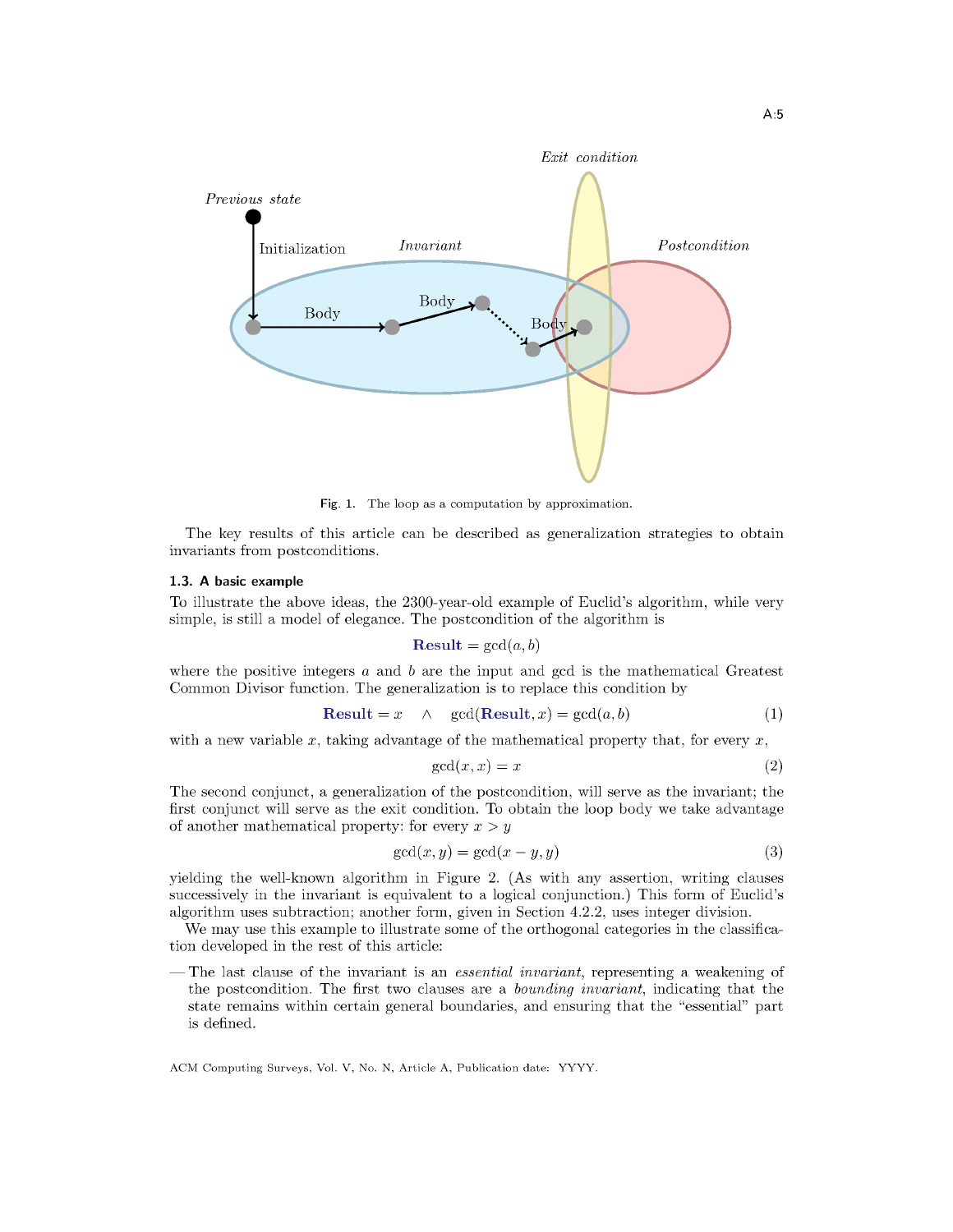```
1 from
2 Result := a; x := b3 invariant
4 Result >05 \t x > 06 gcd (Result, x) = gcd (a, b)7 until
8 Result = x9 loop
10 if Result >x then
11 Result := Result – x<br>12 else – Here x is stri
12 else - − Here x is strictly greater than Result
13 x := x -Result
14 end
15 variant
16 max (Result, x)
17 end
```
Fig. 2. Greatest common divisor with substraction.

— The essential invariant is a *conservation invariant*, indicating that a certain quantity remains equal to its original value.

The strategy that leads to this conservation invariant is *uncoupling*, which replaces a property of one variable (Result), used in the postcondition, by a property of two variables (**Result** and  $x$ ), used in the invariant.

The proof of correctness follows directly from the mathematical property stated: (2) establishes initiation, and (3) establishes consecution.

Section 4.2.2 shows how the same technique is applicable backward, to guess likely loop invariants given an algorithm annotated with pre- and postcondition: mutating the latter yields a suitable loop invariant.

# 1.4. Other kinds of invariant

Loop invariants are the focus of this article, but before we return to them it is useful to list some other kinds of invariant encountered in software. (Yet other invariants, which lie even further beyond the scope of this discussion, play fundamental roles in fields such as physics; consider for example the invariance of the speed of light under a Lorentz transformation, and of time under a Galilean transformation.)

In object-oriented programming, a class invariant (also directly supported by the Eiffel notation [Eiffel 2006]) expresses a property of a class that:

— Every instance of the class possesses immediately after creation, and

— Every exported feature (operation) of the class preserves,

with the consequence that whenever such an object is accessible to the rest of the software it satisfies the invariant, since the life of an object consists of creation followed by any number of "qualified" calls  $x.f$  to exported features f by clients of the class. The two properties listed are strikingly similar to initiation and consecution for loop invariants, and the connection appears clearly if we model the life of an object as a loop:

```
1 from
2 create x.make −− Written in some languages as x := new C()3 invariant
4 CI −− The class invariant
5 until
```

```
A:6
```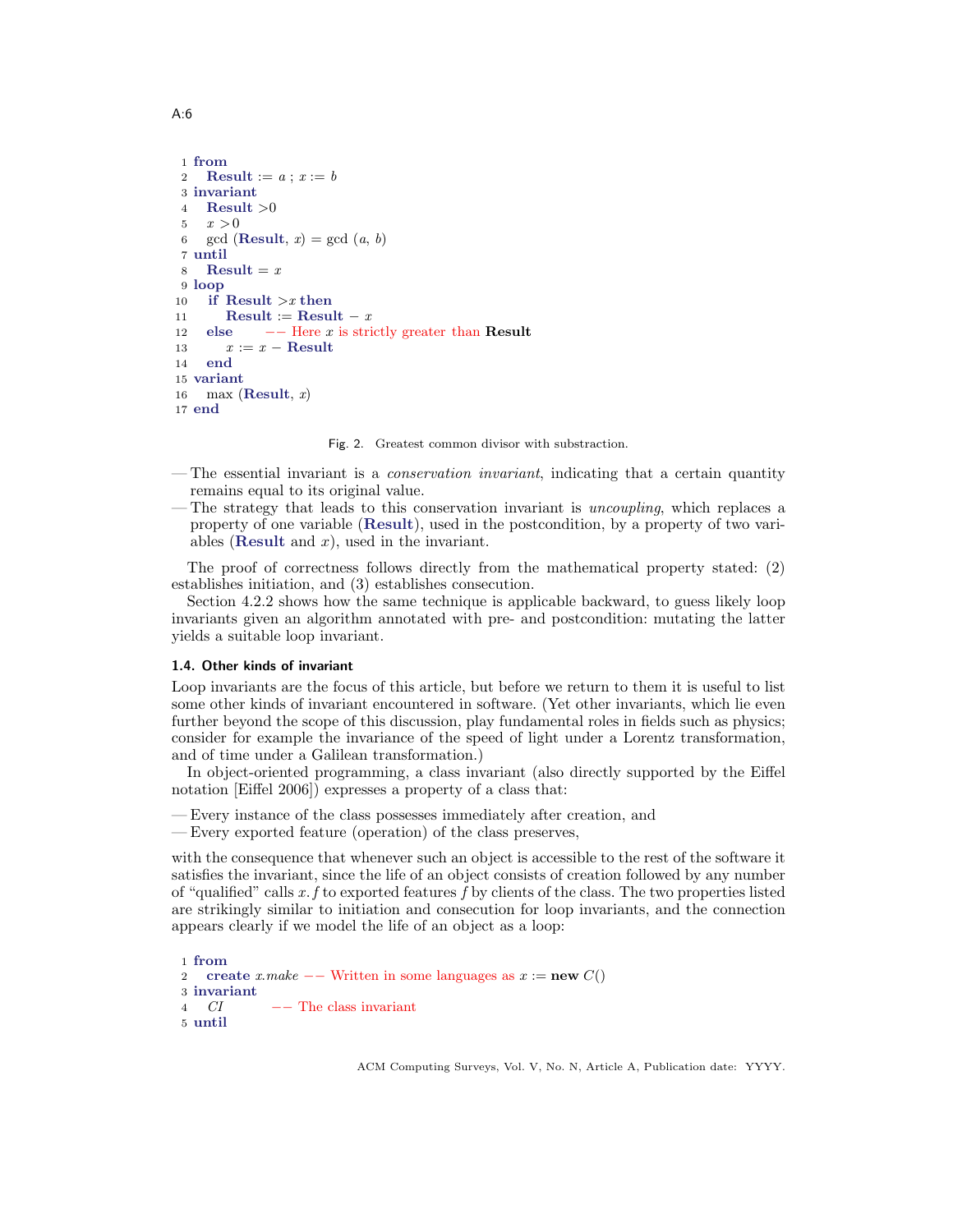```
6 "x is no longer needed"
7 loop
8 x. some feature of the class
9 end
```
Also useful are Lamport-style invariants [Lamport 1977] used to reason about concurrent programs, which obviate the need for the "ghost variables" of the Owicki-Gries method [Owicki and Gries 1976]). Like other invariants, a Lamport invariant is a predicate on the program state; the difference is that the definition of the states involves not only the values of the program's variables but also the current point of the execution of the program ("program counter" or PC) and, in the case of a concurrent program, the collection of the PCs of all its concurrent processes. An example of application is the answer to the following problem posed by Lamport [2009].

Consider N processes numbered from 0 through  $N-1$  in which each process i executes

$$
\begin{aligned}\n\ell_0^i: \quad &x[i] := 1 \\
\ell_1^i: \quad &y[i] := x[(i-1) \bmod N] \\
\ell_2^i: \quad &\end{aligned}
$$

and stops, where each  $x[i]$  initially equals 0. (The reads and writes of each  $x[i]$ are assumed to be atomic.)  $[...]$  The algorithm  $[...]$  maintains an inductive invariant. Do you know what that invariant is?

If we associate a proposition  $\mathbb{Q}(m,i)$  for  $m=1,2,3$  that holds precisely when the execution of process *i* reaches location  $\ell_m^i$ , an invariant for the algorithm can be expressed as:

$$
\mathbb{Q}(2, i) \Longrightarrow \begin{pmatrix} \mathbb{Q}(0, (i-1) \bmod N) \wedge y[i] = 0 \\ \vee \\ \mathbb{Q}(1, (i-1) \bmod N) \wedge y[i] = 1 \\ \vee \\ \mathbb{Q}(2, (i-1) \bmod N) \wedge y[i] = 1 \end{pmatrix}
$$

Yet another kind of invariant occurs in the study of dynamical systems, where an invariant is a region  $I \subseteq \mathcal{S}$  of the state space  $\mathcal{S}$  such that any trajectory starting in I or entering it stays in  $\mathcal I$  indefinitely in the future:

$$
\forall x \in I, \forall t \in \mathbb{T} : \Phi(t, x) \in I
$$

where T is the time domain and  $\Phi : \mathbb{T} \times \mathbb{S} \to \mathbb{S}$  is the evolution function. The connection between dynamical system invariants and loop invariants is clear in the constructive view (Section 1.2), and can be formally derived by modeling programs as dynamical systems or using some other operational formalism [Furia et al. 2012]. The differential invariants introduced in the study of hybrid systems [Platzer 2010] are also variations of the invariants defined by dynamical systems.

## 2. EXPRESSING INVARIANTS: DOMAIN THEORY

To discuss and compare invariants we need to settle on the expressiveness of the underlying invariant language: what do we accept as a loop invariant?

The question involves general assertions, not just invariants; more generally, we must make sure that any convention for invariants is compatible with the general scheme used for pre/post specification, since an invariant is a mutation (possibly a weakening) of the postcondition.

The mathematical answer to the basic question is simple: an assertion other than a routine postcondition, in particular a loop invariant, is a *predicate* on the program state.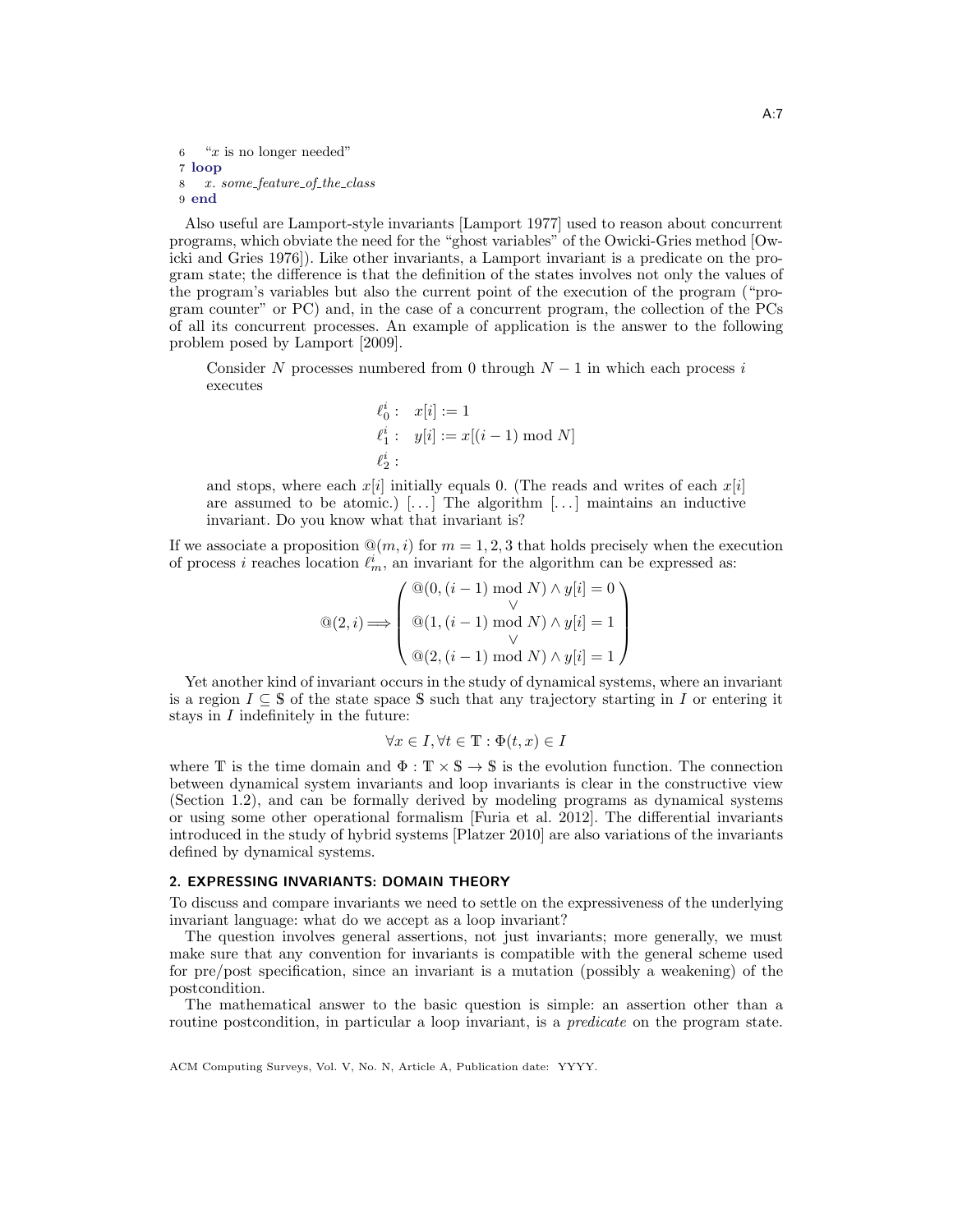For example, the assertion  $x > 0$ , where x is a program variable, is the predicate that holds of all computation states in which the value of that variable is positive. (Another view would consider it as the *subset* of the state space containing all states that satisfy the condition; the two views are equivalent since the predicate is the characteristic function of the subset, and the subset is the inverse domain of "true" for the predicate.)

A routine postcondition is usually a predicate on two states, since the specification of a routine generally relates new values to original ones. For example, an increment routine yields a state in which the counter's value is one more on exit than on entry. The old notation, available for postconditions in Eiffel and other programming languages supporting contracts, reflects this need; for example, a postcondition clause could read  $counter = old counter + 1$ . Other notations, notably the Z specification language [Spivey] 1992], have a notation for "new" rather than "old", as in *counter*' = *counter* + 1 where the primed variable denotes the new value. Although invariants are directly related to postconditions, we will be able in this discussion to avoid such notations and treat invariants as one-state functions. (Technically, this is always possible by recording the entry value as part of the state.)

Programming languages offer a mechanism directly representing predicates on states: Boolean expressions. This construct can therefore be used – as in the  $x > 0$  example – to represent assertions; this is what assertion-aware programming languages typically do, often extending it with special notations such as old and support for quantifiers.

This basic language decision leaves open the question of the level of expressiveness of assertions. There are two possibilities:

- Allow assertions, in particular postconditions and loop invariants, to use functions and predicates defined using some appropriate mechanism (often, the programming language's function declaration construct) to express high-level properties based on a domain theory covering specifics of the application area. We call this approach *domain theory*.<sup>3</sup>
- Disallow this possibility, requiring assertions always to be expressed in terms of the constructs of the assertion language, without functions. We call this approach atomic assertions.

The example of Euclid's algorithm above, simple as it is, was already an example of the domain-theory-based approach because of its use of a function gcd in the invariant clause

$$
\gcd(\text{Result}, x) = \gcd(a, b) \tag{4}
$$

corresponding to a weakening of the routine postcondition

$$
\mathbf{Result} = \gcd(a, b)
$$

It is possible to do without such a function by going back to the basic definition of the greatest common denominator. In such an atomic-assertion style, the postcondition would read

| Result > 0                                                                                         | (Alternatively, <b>Result</b> $\geq 1$ ) |
|----------------------------------------------------------------------------------------------------|------------------------------------------|
| a \\ Result = 0                                                                                    | ( <b>Result</b> divides $a$ )            |
| $b \setminus \textbf{Result} = 0$                                                                  | ( <b>Result</b> divides $b$ )            |
| $\forall i \in \mathbb{N}: (a \setminus i = 0) \wedge (b \setminus i = 0)$ implies $i \leq$ Result | ( <b>Result</b> is the greatest of all   |
|                                                                                                    | the numbers that satisfy the             |
|                                                                                                    | preceding properties)                    |

Expressing the invariant in the same style requires several more lines since the definition of the greatest common divisor must be expanded for both sides of (4).

<sup>3</sup>No relation with the study of partially ordered sets, also called domain theory [Abramsky and Jung 1994].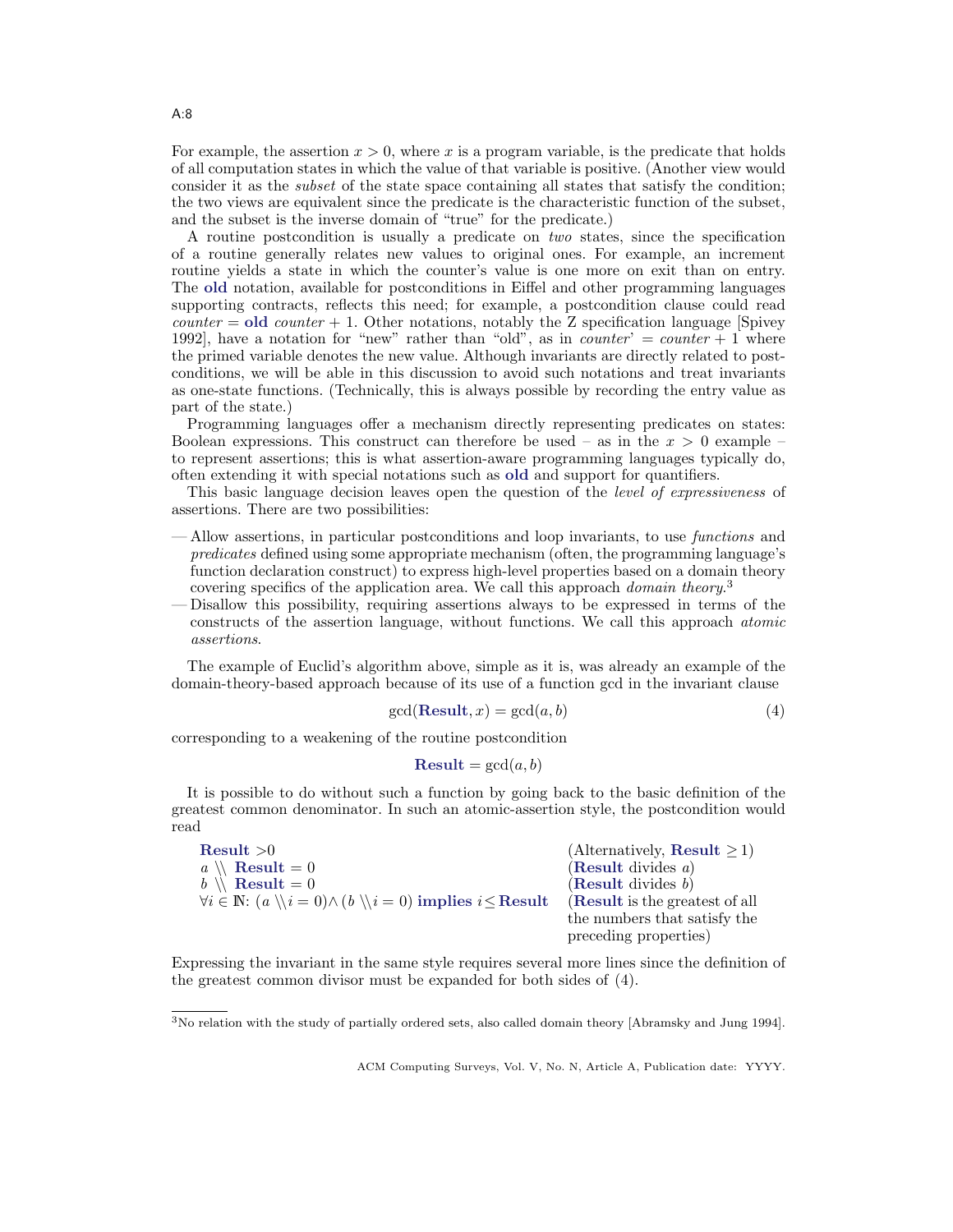Even for such a simple example, the limitations of the atomic-assertion style are clear: because it requires going back to basic logical constructs every time, it does not scale.

Another example where we can contrast the two styles is any program that computes the maximum of an array. In the atomic-assertion style, the postcondition will be written

| $\forall k \in \mathbb{Z}$ : a.lower $\leq k \leq a$ .upper implies $a[k] \leq$ Result (Every element between |                            |
|---------------------------------------------------------------------------------------------------------------|----------------------------|
|                                                                                                               | bounds has a value smaller |
|                                                                                                               | than <b>Result</b> )       |
| $\exists k \in \mathbb{Z}: a \text{.} lower \leq k \leq a \text{.} upper \land a[k] = \text{Result}$          | (Some element between)     |
|                                                                                                               | bounds has the value       |
|                                                                                                               | Result)                    |

This property is the definition of the maximum and hence needs to be written somewhere. If we define a function "max" to capture this definition, the specification becomes simply

 $Result = max(a)$ 

The difference between the two styles becomes critical when we come to the invariant of programs computing an array's maximum. Two different algorithms appear in Section 4.1. The first (Section 4.1.1) is the most straightforward; it moves an index i from a.lower  $+1$ to a.upper, updating Result if the current value is higher than the current result (initialized to the first element  $a \mid a \cdot lower$ . With a domain theory on arrays, the function max will be available as well as a notion of slice, where the slice  $a[i, j]$  for integers i and j is the array consisting of elements of a in the range  $[i, j]$ . Then the invariant is simply

$$
Result = max(a [a.lower.. i])
$$

which is ensured by initialization and, on exit when  $i = a.upper$ , yields the postcondition **Result** = max(a) (based on the domain-theory property that a [a.lower..a.upper] = a). The atomic-assertion invariant would be a variation of the expanded postcondition:

$$
\forall k \in \mathbb{Z}: a.lower \leq k \leq i implies a[k] \leq Result \exists k \in \mathbb{Z}: a.lower \leq k \leq i \land a[k] = Result
$$

Consider now a different algorithm for the same problem (Section 4.1.2), which works by exploring the array from both ends, moving the left cursor  $i$  up if the element at  $i$  is less than the element at  $j$  and otherwise moving the right cursor  $j$  down. The atomic-assertion invariant can be written with an additional level of quantification:

$$
\exists m : \left( \begin{array}{c} \forall k \in \mathbb{Z} : a. \text{ lower} \leq k \leq a. \text{ upper implies } a[k] \leq m \\ \exists k \in \mathbb{Z} : i \leq k \leq j \end{array} \right) \tag{5}
$$

Alternatively, we can avoid quantifier alternation using the characterization based on the complement property that the maximal element is *not* outside the slice  $a[i \tcdot j]$ :

$$
\forall k \in \mathbb{Z}: \quad a \textit{.lower} \leq k < i \ \lor \ j < k \leq a \textit{.upper} \implies a[k] \leq a[i] \ \lor \ a[k] \leq a[j] \tag{6}
$$

The form without quantifier alternation is more amenable to automated reasoning, but it has the disadvantage that it requires additional ingenuity and is not a straightforward modification of the invariant for the one-way version of the algorithm. More significantly for this paper's point of view, both formulations  $(5)-(6)$  give an appearance of complexity even though the invariant is conceptually very simple, capturing in a nutshell the essence of the algorithm (as noted earlier, one of the applications of a good invariant is that it enables us to understand the core idea behind a loop):

$$
\max(a) = \max(a[i..j])\tag{7}
$$

In words: the maximum of the entire array is to be found in the slice that has not been explored yet. On exit, where  $i = j$ , we are left with a one-element slice, whose value (this

ACM Computing Surveys, Vol. V, No. N, Article A, Publication date: YYYY.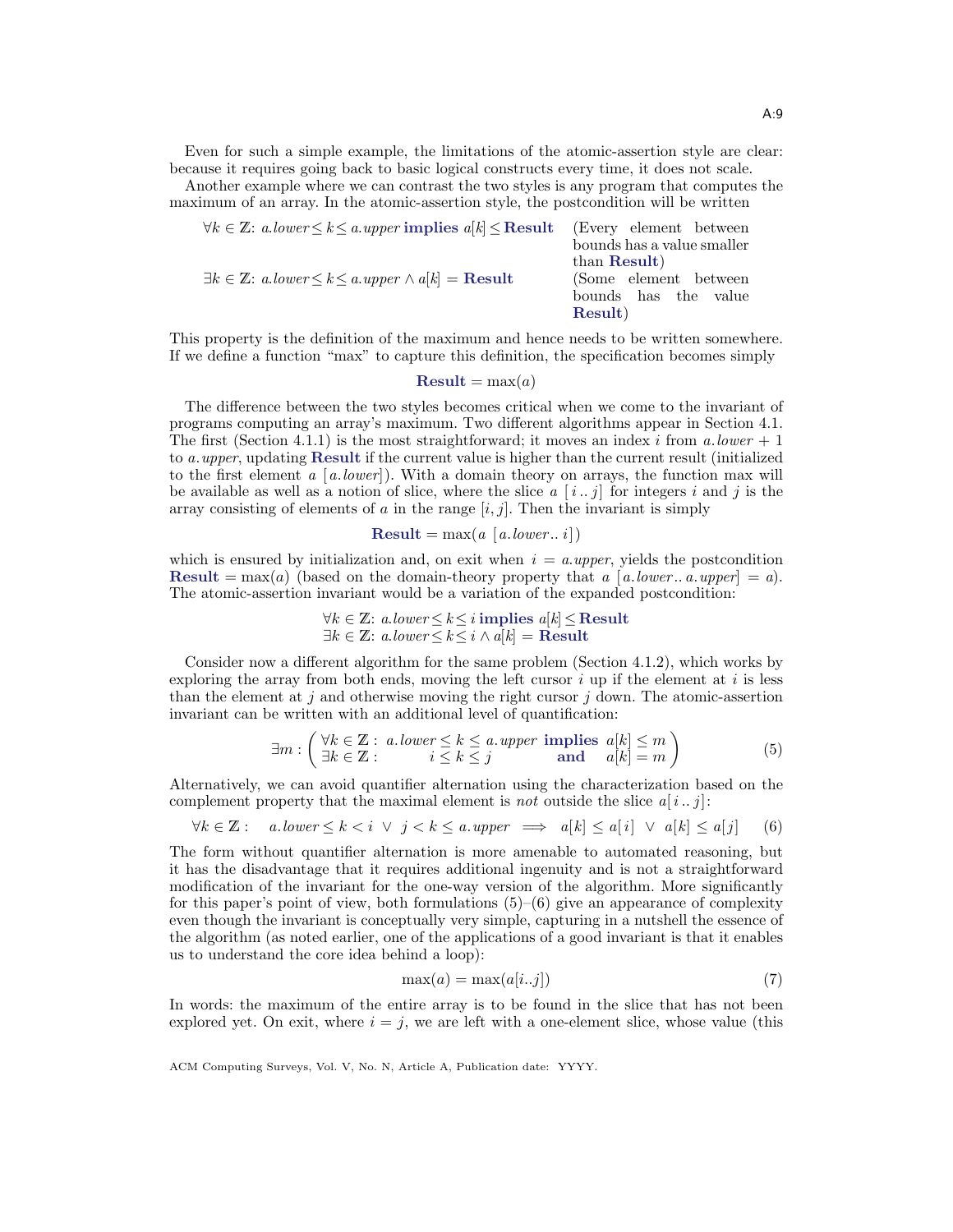is a small theorem of the corresponding domain theory) is its maximum and hence the maximum of the whole array. The domain-theory invariant makes the algorithm and its correctness immediately clear. In contrast, the atomic-assertion invariant (5) simply the idea of the algorithm.

The domain-theory approach means that, before any attempt to reason about an algorithm, we should develop an appropriate model of the underlying domain, by defining appropriate concepts such as greatest common divisor for algorithms on integers and slices and maximum for algorithms on arrays, establishing the relevant theorems (for example that  $x > y \Longrightarrow \gcd(x, y) = \gcd(x - y, y)$  and that  $\max(a[i..i]) = a[i]$ . These concepts and theorems need only be developed once for every application domain of interest, not anew for every program over that domain. The programs can then use the corresponding functions in their assertions, in particular in the loop invariants.

The domain-theory approach takes advantage of standard abstraction mechanism of mathematics. Its only practical disadvantage, for assertions embedded in a programming language, is that the functions over a domain (such as gcd) must come from some library and, if themselves written in the programming language, must satisfy strict limitations; in particular they must be "pure" functions defined without any reference to imperative constructs. This issue only matters, however, for the practical embedding of invariants in programs; it is not relevant to the conceptual discussion of invariants, independent of any implementation concerns, which is the focus of this paper.

For the same reason, this paper does not explore – except for Section  $6$  – the often delicate trade-off between succinctness of expression and amenability to automated reasoning. For example, the invariant (5) is concisely captured as (7) in domain-theory form even if it uses quantifier alternation; the different formulation (6) is not readily expressible in terms of slice and maximum functions, but it may be easier to handle by automatic theorem provers since complexity grows with quantifier alternation [Papadimitriou 1993]. This paper's focus is on developing and understanding the essence of algorithms through loop invariants presented at the right level of abstraction, largely independent of the requirements posed by automated reasoning. Section 6, however, demonstrates that the domain-theory approach is still practically applicable.

The remainder of this article relies, for each class of algorithms, on the appropriate domain theory, whose components (functions and theorems) are summarized at the beginning of the corresponding section. We will make no further attempt at going back to the atomicassertion style; the examples above should suffice to show how much simplicity is gained through this policy.

## 3. CLASSIFYING INVARIANTS

Loop invariants and their constituent clauses can be classified along two dimensions:

- By their role with respect to the postcondition (Section 3.1), leading us to distinguish between "essential" and "bounding" invariant properties.
- By the transformation technique that yields the invariant from the postcondition (Section 3.2). Here we have techniques such as uncoupling and constant relaxation.

## 3.1. Classification by role

In the typical loop strategy described in Section 1.2, it is essential that successive iterations of the loop body remain in the convergence regions where the generalized form of the postcondition is defined. The corresponding conditions make up the bounding invariant; the clauses describing the generalized postcondition is the *essential invariant*. The bounding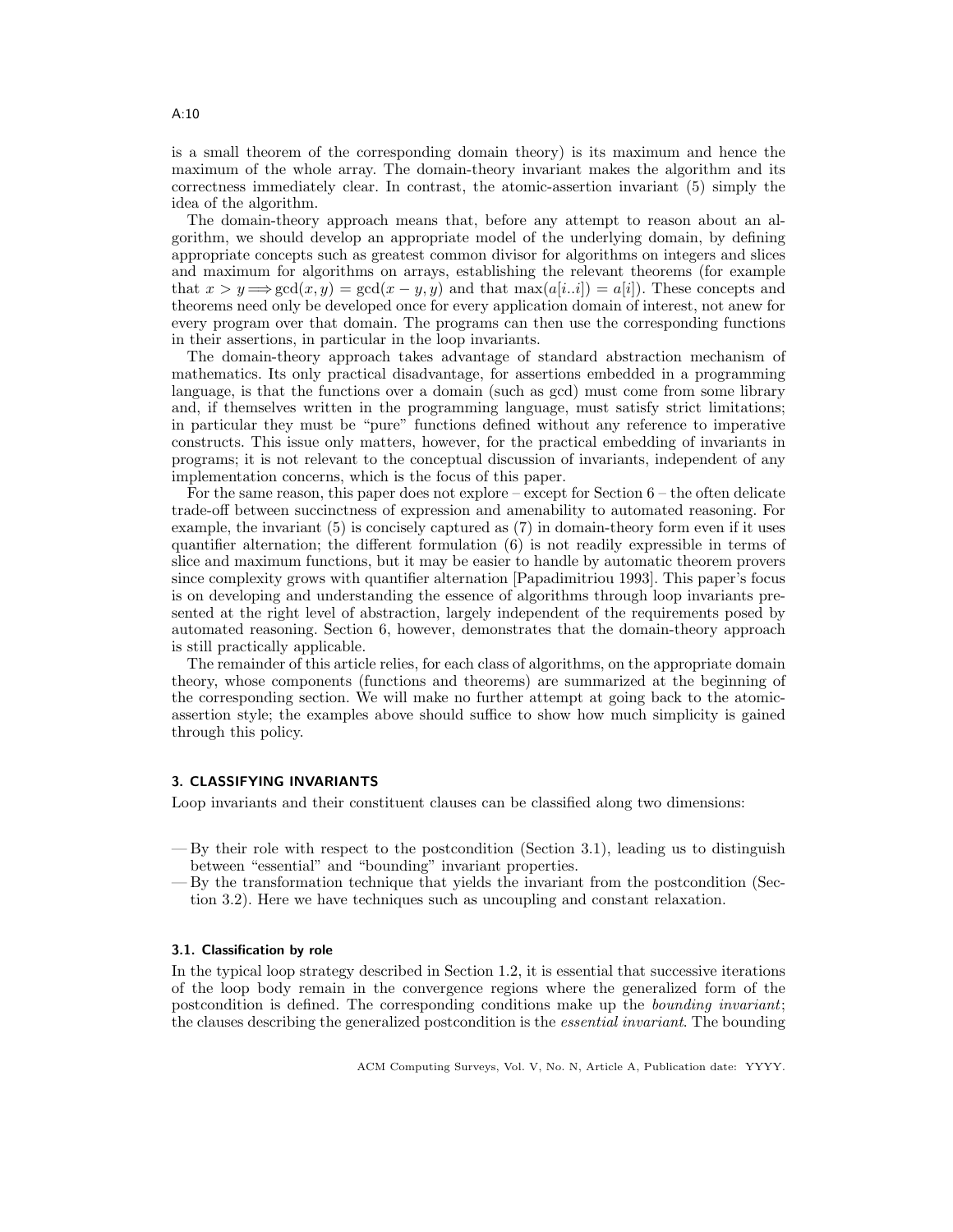invariant for the greatest common divisor algorithm consists of the clauses

$$
\begin{aligned} \textbf{Result} > 0\\ x > 0 \end{aligned}
$$

The essential clause is

$$
\gcd(\mathbf{Result}, x) = \gcd(a, b)
$$

yielding the postcondition if **Result**  $= x$ .

For the one-way maximum program, the bounding invariant is

a.lower  $\leq i \leq a$ .upper

and the essential invariant is

$$
Result = \max(a [a.lower.. i])
$$

yielding the postcondition when  $i = a.upper$ . Note that the essential invariant would not be defined without the bounding invariant, since the slice  $a[1.. i]$  would be undefined (if  $i > a. upper$  or would be empty and have no maximum (if  $i < a. lower$ ).

For the two-way maximum program, the bounding invariant is

a.lower  $\leq i \leq j \leq a$ .upper

and the essential invariant is

$$
\max(a) = \max(a[i..j])
$$

yielding the postcondition when  $i = j$ . Again, the essential invariant would not be always defined without the bounding invariant.

The separation between bounding and essential invariants is often straightforward as in these examples. In case of doubt, the following observation will help distinguish. The functions involved in the invariant (and often, those of the postcondition) are often partial; for example:

- $-\gcd(u, v)$  is only defined if u and v are both non-zero (and, since we consider natural integers only in the example, positive).
- For an array a and an integer i, a[i] is only defined if  $i \in [a, lower.. a, upper]$ , and the slice  $a[i.. j]$  is non-empty only if  $[i.. j] \subseteq [a.lower.. a.upper]$ .
- $-\max(a)$  is only defined if the array a is not empty.

Since the essential clauses, obtained by postcondition generalization, use  $gcd(Result, x)$ and (in the array algorithms) array elements and maxima, the invariants must include the bounding clauses as well to ensure that these essential clauses are meaningful. A similar pattern applies to most of the invariants studied below.

### 3.2. Classification by generalization technique

The essential invariant is a mutation (often, a weakening) of the loop's postcondition. The following mutation techniques are particularly common:

Constant relaxation: replace a constant  $n$  (more generally, an expression which does not change during the execution of the algorithm) by a variable  $i$ , and use  $i = n$  as part or all of the exit condition.

Constant relaxation is the technique used in the one-way array maximum computation, where the constant is the upper bound of the array. The invariant generalizes the postcondition "Result is the maximum of the array up to a.lower", where a.lower is a constant, with "Result is the maximum up to  $i$ ". This condition is trivial to establish initially for a non-empty array (take i to be a.lower), easy to extend to an incremented i (take Result to

ACM Computing Surveys, Vol. V, No. N, Article A, Publication date: YYYY.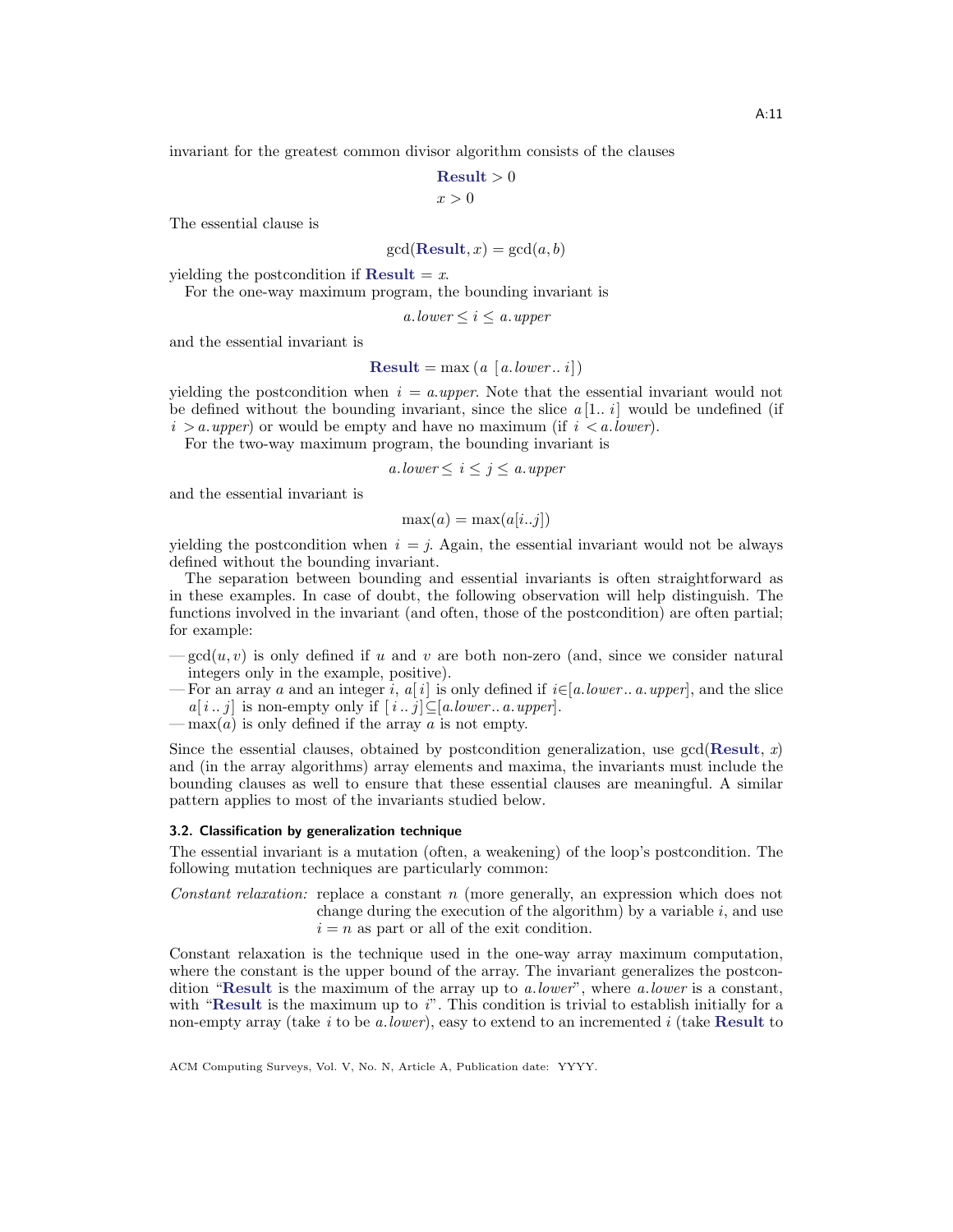be the greater of its previous value and  $a[i]$ , and yields the postcondition when i reaches a.upper. As we will see in Section 4.1.4, binary search differs from sequential search by applying double constant relaxation, to both the lower and upper bounds of the array.

Uncoupling: replace a variable v (often Result) by two (for example Result and x), using their equality as part or all of the exit condition.

Uncoupling is used in the greatest common divisor algorithm.

*Term dropping:* remove a subformula (typically a conjunct), which gives a straightforward weakening.

Term dropping is used in the partitioning algorithm (Section 4.3.1).

Aging: replace a variable (more generally, an expression) by an expression that represents the value the variable had at previous iterations of the loop.

Aging typically accommodates "off-by-one" discrepancies between when a variable is evaluated in the invariant and when it is updated in the loop body.

Backward reasoning: compute the loop's postcondition from another assertion by backward substitution.

Backward reasoning can be useful for nested loops, where the inner loop's postcondition can be derived from the outer loop's invariant.

# 4. THE INVARIANTS OF IMPORTANT ALGORITHMS

The following subsections include a presentation of several algorithms, their loop invariants, and their connection with each algorithm's postcondition. Table I lists the algorithms and their category. For more details about variants of the algorithms and their implementation, we refer to standard textbooks on algorithms [Mehlhorn and Sanders 2008; Cormen et al. 2009; Knuth 2011].

| ALGORITHM                               | <b>TYPE</b>            | <b>SECTION</b> |
|-----------------------------------------|------------------------|----------------|
| Maximum search (one variable)           | searching              | $§$ 4.1.1      |
| Maximum search (two variable)           | searching              | $§$ 4.1.2      |
| Sequential search in unsorted array     | searching              | § 4.1.3        |
| Binary search                           | searching              | $\{4.1.4$      |
| Integer division                        | arithmetic             | $§$ 4.2.1      |
| Greatest common divisor (with division) | arithmetic             | $§$ 4.2.2      |
| Exponentiation (by squaring)            | arithmetic             | $§$ 4.2.3      |
| Long integer addition                   | arithmetic             | $§$ 4.2.4      |
| Quick sort's partitioning               | sorting                | $§$ 4.3.1      |
| Selection sort                          | sorting                | § 4.3.2        |
| Insertion sort                          | sorting                | § 4.3.3        |
| Bubble sort (basic)                     | sorting                | $§$ 4.3.4      |
| Bubble sort (improved)                  | sorting                | $§$ 4.3.5      |
| Comb sort                               | sorting                | § 4.3.6        |
| Knapsack with integer weights           | dynamic programming    | $§$ 4.4.1      |
| Levenstein distance                     | dynamic programming    | $\{4.4.2$      |
| Rotating calipers algorithm             | computational geometry | $\S$ 4.5       |
| List reversal                           | data structures        | $\S$ 4.6.1     |
| Binary search trees                     | data structures        | § 4.6.2        |
| PageRank algorithm                      | fixpoint               | $\S$ 4.7       |

Table I. The algorithms presented in Section 4.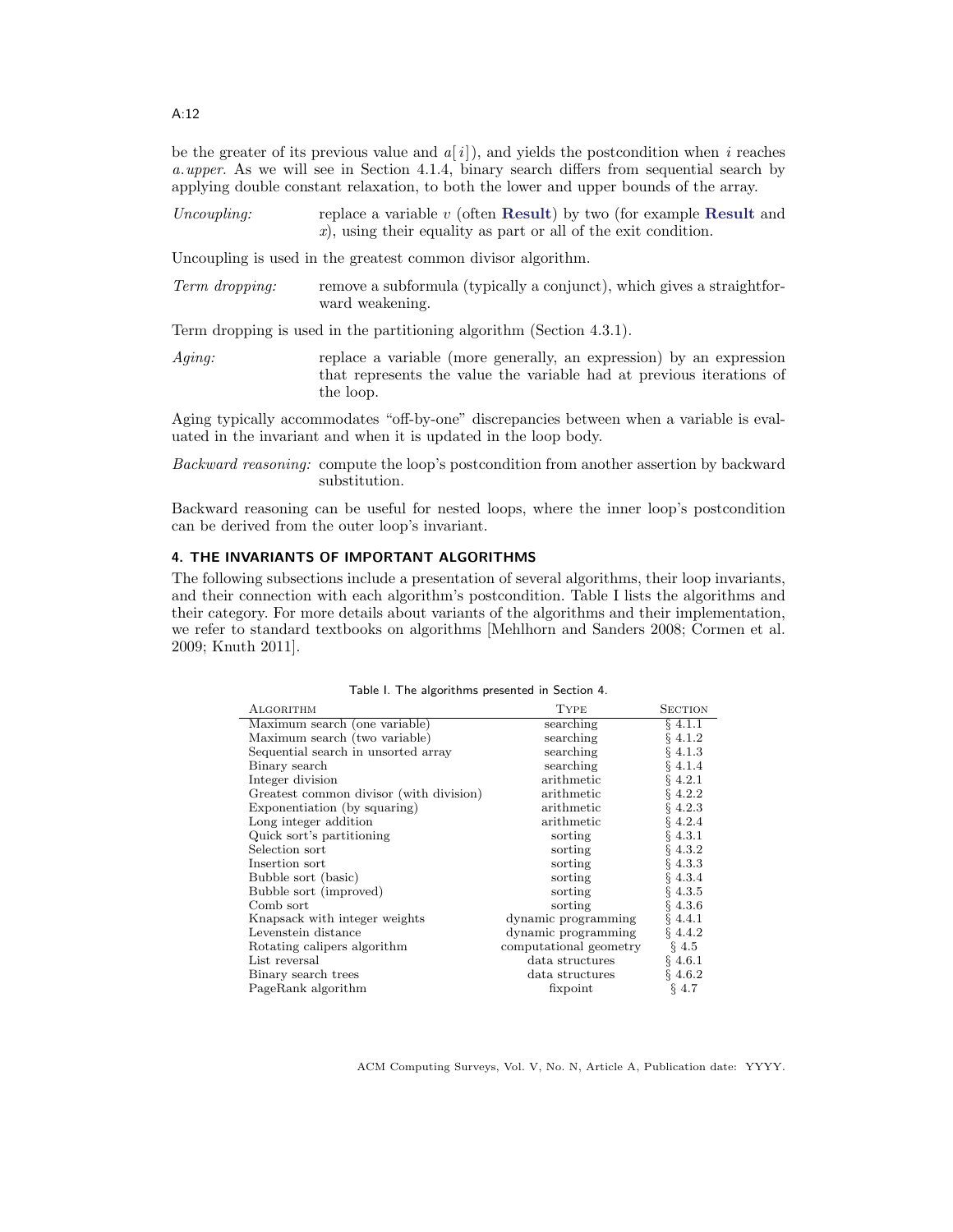### 4.1. Array searching

Many algorithmic problems can be phrased as *search* over data structures – from the simple arrays up to graphs and other sophisticated representations. This section illustrates some of the basic algorithms operating on arrays.

*4.1.1. Maximum: one-variable loop.* The following routine  $max\_one\_way$  returns the maximum element of an unsorted array a of bounds a.lower and a.upper. The maximum is only defined for a non-empty array, thus the precondition a.count  $\geq 1$ . The postcondition can be written

 $Result = max(a)$ 

Writing it in slice form, as **Result**  $=$ max $(a \mid a \text{.lower...} a \text{.upper})$  yields the invariant by constant relaxation of either of the bounds. We choose the second one, a.upper, yielding the essential invariant clause

 $$ 

Figure 3 shows the resulting implementation of the algorithm.

```
1 max_one_way (a: ARRAY[T]): T
2 require
3 a.count \geq 1 - - a.count is the number of elements of the array
4 local
5 i : INTEGER
6 do
7 from
8 i := a.lower ; Result := a [a.lower]9 invariant
10 a. lower \leq i \leq a. upper11 Result = max (a \mid a \text{. lower, } i)12 until
13 i = a.upper14 loop
15 i := i + 116 if Result \langle a | i \rangle then Result := a | i \rangle end
17 variant
18 a. upper - i + 119 end
20 ensure
21 Result = max (a)22 end
```
Fig. 3. Maximum: one-variable loop.

Proving initiation is trivial. Consecution relies on the domain-theory property that

 $\max(a \; [1.. i+1]) = \max(\max(a \; [1.. i]), a \; [i+1])$ 

*4.1.2. Maximum: two-variable loop.* The one-way maximum algorithm results from arbitrarily choosing to apply constant relaxation to either a.lower or (as in the above version) a.upper. Guided by a symmetry concern, we may choose double constant relaxation, yielding another maximum algorithm  $max_t two_way$  which traverses the array from both ends. If i and j are the two relaxing variables, the loop body either increases i or decreases j. When  $i = j$ , the loop has processed all of  $a$ , and hence  $i$  and  $j$  indicate the maximum element.

The specification (precondition and postcondition) is the same as for the previous algorithm. Figure 4 shows an implementation.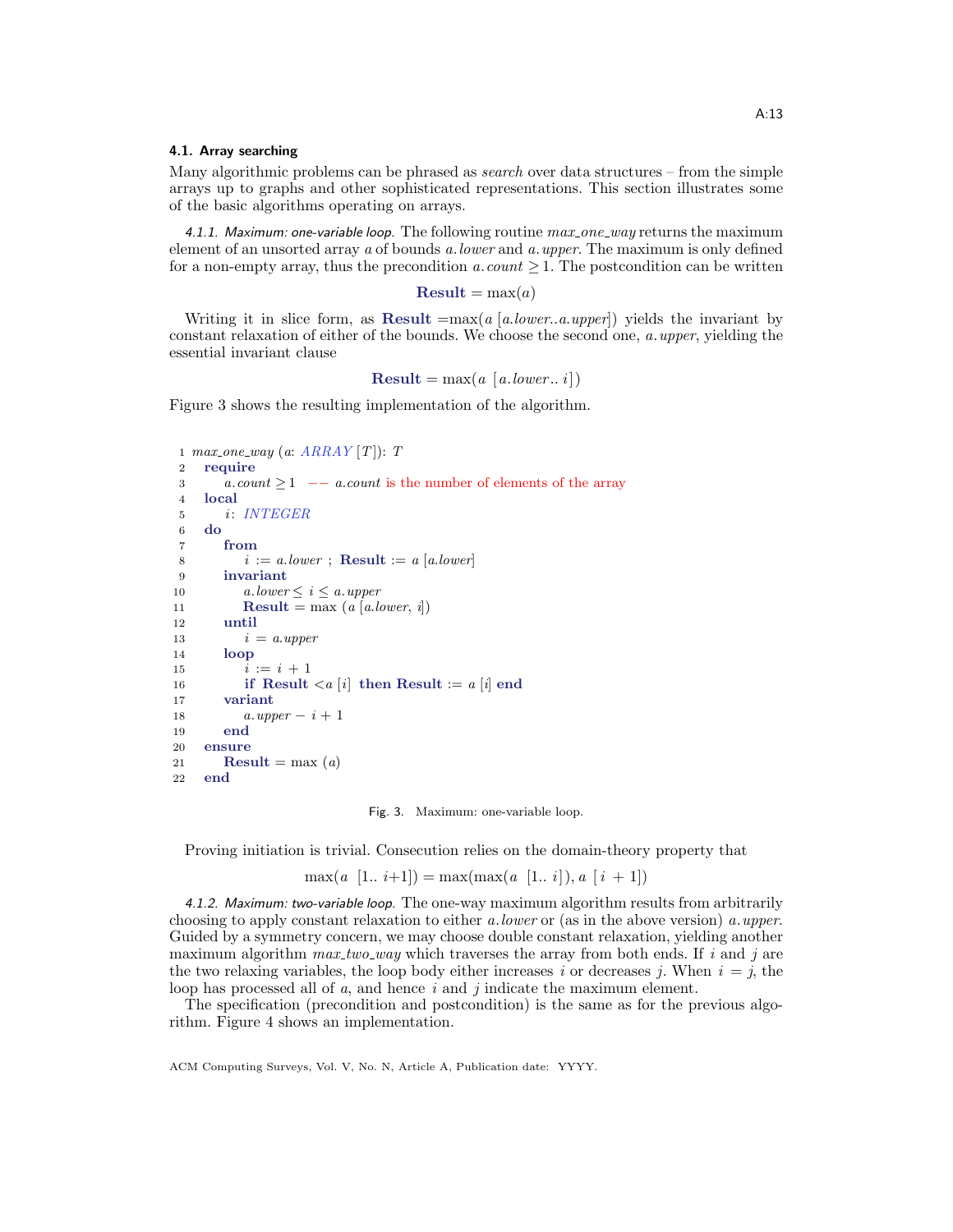```
1 max_two_way (a: ARRAY [T]): T
2 require
3 a.count >14 local
i, j: INTEGR6 do
7 from
8 i := a \cdot lower ; j := a \cdot upper9 invariant
10 a. lower \leq i \leq j \leq a. upper
11 max (a [i..j]) = \max (a)12 until
13 i = j14 loop
15 if a[i] > a[j] then j := j - 1 else i := i + 1 end
16 variant
17 j - i18 end
19 Result := a[i]20 ensure
21 Result = max (a)22 end
```
#### Fig. 4. Maximum: two-variable loop.

It is again trivial to prove initiation. Consecution relies on the following two domaintheory properties:

$$
j > i \ \land \ a \ [i] \ge a \ [j] \implies \max(a \ [i \mathinner{\ldotp\ldotp} j]) = \max(a \ [i \mathinner{\ldotp\ldotp} j - 1]) \tag{8}
$$

$$
i < j \ \land \ a \ [j] \ge a \ [i] \implies \max(a \ [i \mathinner{\ldotp\ldotp} j]) = \max(a \ [i+1 \mathinner{\ldotp\ldotp} j]) \tag{9}
$$

*4.1.3. Search in an unsorted array.* The following routine has sequential returns the position of an occurrence of an element key in an array  $a$  or, if key does not appear, a special value. The algorithm applies to any sequential structure but is shown here for arrays. For simplicity, we assume that the lower bound a.lower of the array is 1, so that we can choose  $0$ as the special value. Obviously this assumption is easy to remove for generality: just replace 0, as a possible value for **Result**, by  $a \cdot lower - 1$ .

The specification may use the domain-theory notation *elements* (a) to express the set of elements of an array a. A simple form of the postcondition is

$$
Result \neq 0 \iff key \in elements(a) \tag{10}
$$

which just records whether the key has been found. We will instead use a form that also records where the element appears if present:

$$
Result \neq 0 \implies key = a [Result] \tag{11}
$$

$$
Result = 0 \implies key \notin elements (a) \tag{12}
$$

to which we can for clarity prepend the bounding clause

$$
Result \in [0.. a. upper]
$$

to make it explicit that the array access in (11) is defined when needed.

If in  $(12)$  we replace a by a [1.. a. upper], we obtain the loop invariant of sequential search by constant relaxation: introducing a variable i to replace either of the bounds 1 and

ACM Computing Surveys, Vol. V, No. N, Article A, Publication date: YYYY.

A:14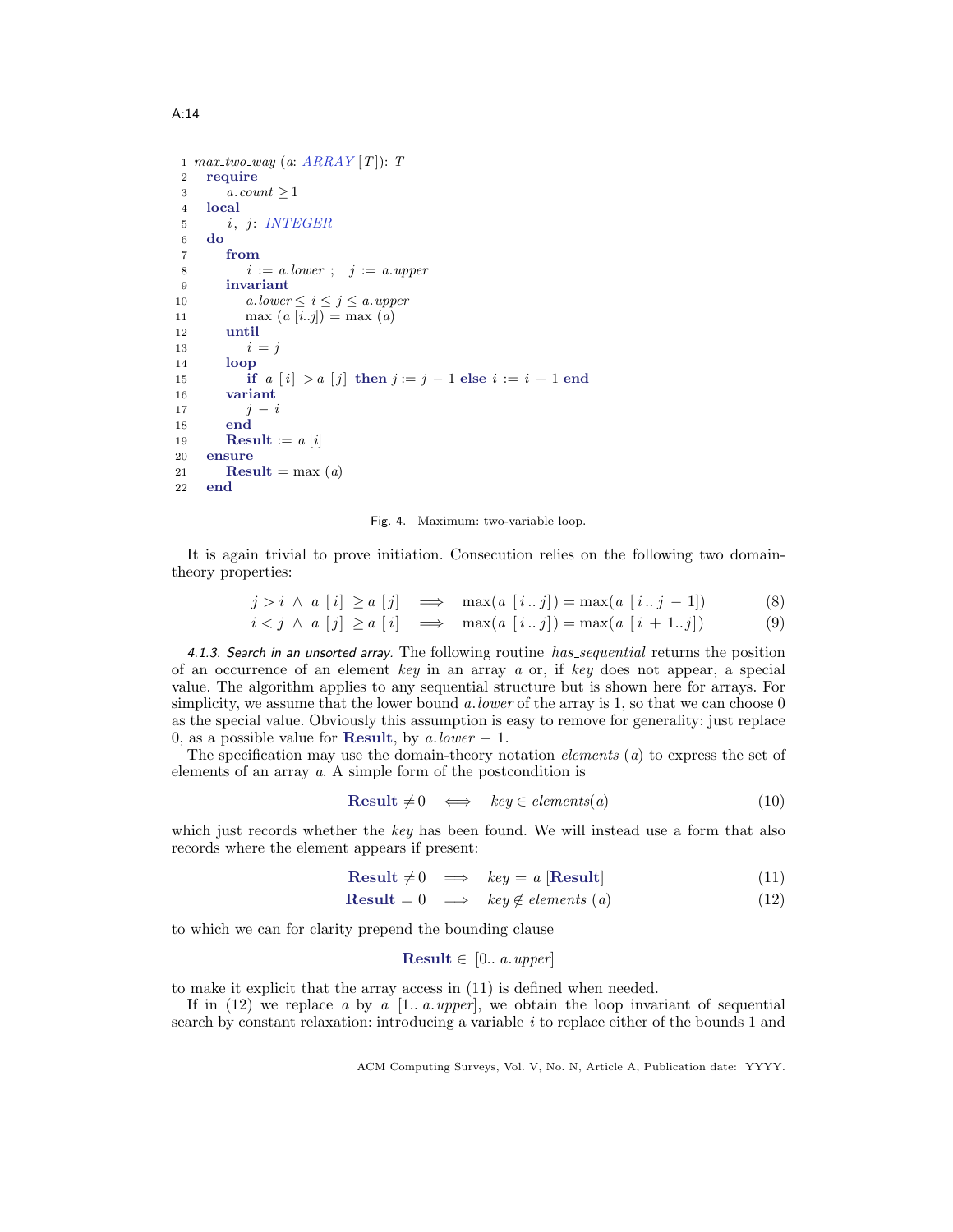a.upper. Choosing the latter yields the following essential invariant:

Result 
$$
\in [0, i]
$$
  
Result  $\neq 0$   $\implies$  key = a [Result]  
Result = 0  $\implies$  key  $\notin$  elements (a [1.. i])

leading to an algorithm that works on slices  $[1.. i]$  for increasing i, starting at 0 and with bounding invariant  $0 \leq i \leq a$ . *count*, as shown in Figure 5.<sup>4</sup>

To avoid useless iterations the exit condition may be replaced by  $i = a.upper \vee$  $Result > 0.$ 

To prove initiation, we note that initially **Result** is 0 and the slice  $a \, [1, i]$  is empty. Consecution follows from the domain-theory property that, for all  $1 \leq i < a$  upper:

 $key \in elements(a [1.. i+1]) \iff key \in elements(a [1.. i]) \lor key = a [i+1]$ 

*4.1.4. Binary search.* Binary search works on sorted arrays by iteratively halving a segment of the array where the searched element may occur. The search terminates either when the element is found or when the segment becomes empty, implying that the element appears nowhere in the array.

As already remarked by Knuth many years ago [Knuth 2011, Vol. 3, Sec. 6.2.1]

Although the basic idea of binary search is comparatively straightforward, the details can be surprisingly tricky, and many programmers have done it wrong the first few times they tried.

Fig. 5. Search in an unsorted array.

<sup>4</sup>Note that in this example it is OK for the array to be empty, so there is no precondition on *a*.*upper*, although general properties of arrays imply that  $a. upper \geq 0$ ; the value 0 corresponds to an empty array.

<sup>1</sup> has sequential (a:  $ARRAY$  [T]; key: T): INTEGER

<sup>2</sup> require 3 a.lower = 1  $-$  For convenience only, may be removed (see text). 4 local 5 i : INTEGER 6 do 7 from 8  $i := 0$ ; Result := 0 9 invariant 10  $0 \leq i \leq a$ . count 11 **Result**  $\in [0, i]$ 12 Result  $\neq 0 \implies key = a$  [Result]<br>13 Result = 0  $\implies key \notin elements$  ( **Result** = 0  $\implies$  key  $\notin$  elements (a [1..*i*]) 14 until 15  $i = a.upper$ 16 loop 17  $i := i + 1$ 18 if  $a[i] = key$  then Result := i end 19 variant 20  $a. upper-i+1$ 21 end 22 ensure 23 **Result**  $\in [0, a.upper]$ 24 Result  $\neq 0 \implies key = a$  [Result] 25 Result = 0  $\implies$  key  $\notin$  elements (a) 26 end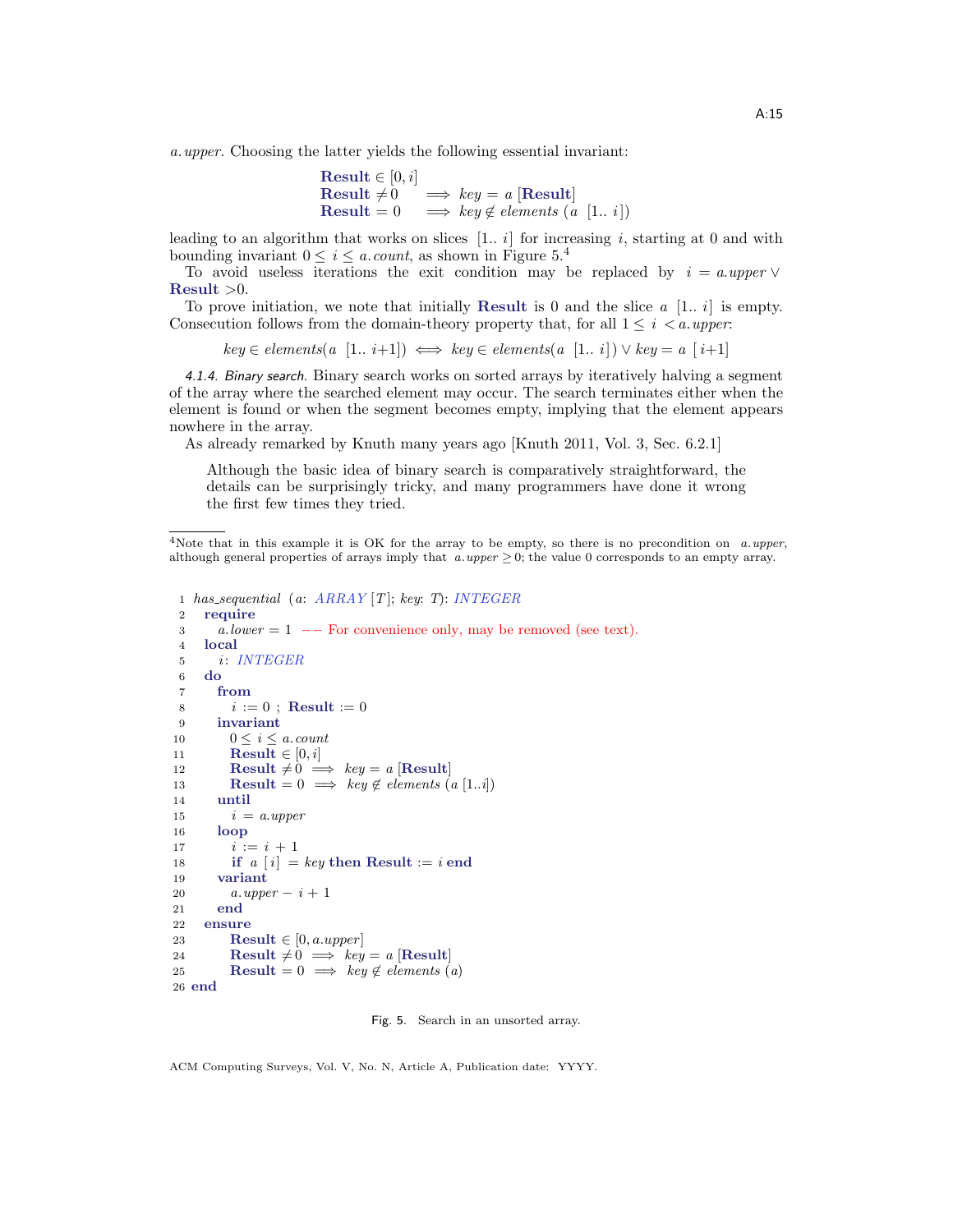Reasoning carefully on the specification (at the domain-theory level) and the resulting invariant helps avoid mistakes.

For the present discussion it is interesting that the postcondition is the same as for sequential search (Section 4.1.3), so that we can see where the generalization strategy differs, taking advantage of the extra property that the array is sorted.

The algorithm and implementation now have the precondition

## sorted (a)

where the domain-theory predicate *sorted*  $(a)$ , defined as

$$
\forall j \in [a.lower..a.upper-1]: a [j] \leq a [j+1]
$$

expresses that an array is sorted upwards. The domain theorem on which binary search rests is that, for any value  $mid$  in  $[i..j]$  (where i and j are valid indexes of the array), and any value key of type  $T$  (the type of the array elements):

$$
key \in elements(a[i..j]) \Longleftrightarrow \left(\begin{array}{c} key \leq a[mid] \land key \in elements(a[i..mid]) \\ \lor \\ key > a[mid] \land key \in elements(a[mid+1..j]) \end{array}\right) \tag{13}
$$

This property leads to the key insight behind binary search, whose invariant follows from the postcondition by variable introduction, mid serving as that variable.

Formula  $(13)$  is not symmetric with respect to i and j; a symmetric version is possible, using in the second disjunct, "≥" rather than ">" and  $mid$  rather than  $mid + 1$ . The form given in (13) has the advantage of using two mutually exclusive conditions in the comparison of key to a  $[mid]$ . As a consequence, we can limit ourselves to a value  $mid$ chosen in  $[i..j-1]$  (rather than  $[i..j]$ ) since the first disjunct does not involve j and the second disjunct cannot hold for  $mid = j$  (the slice a [mid + 1..j] being then empty). All these observations and choices have direct consequences on the program text, but are better handled at the specification (theory) level.

We will start for simplicity with the version (10) of the postcondition that only records presence or absence, repeated here for ease of reference:

$$
Result \neq 0 \iff key \in elements(a) \tag{14}
$$

Duplicating the right-hand side of  $(14)$ , writing a in slice form  $a \, [1.. a. upper]$ , and applying constant relaxation twice, to the lower bound 1 and the upper bound a.upper, yields the essential invariant:

$$
key \in elements(a[i..j]) \iff key \in elements(a) \tag{15}
$$

with the bounding invariant

$$
1 \leq i \leq mid \leq j \leq a.upper
$$

which combines the assumptions on *mid* necessary to apply  $(13)$  – also assumed in  $(15)$  – and the additional knowledge that  $1 \leq i$  and  $j \leq a$ . upper.

The attraction of this presentation is that:

- The two clauses  $key \leq a [mid]$  and  $key > a [mid]$  of (13) are easy-to-test complementary conditions, suggesting a loop body that preserves the invariant by testing key against a [mid] and going left or right as a result of the test.
- When  $i = j$  the case that serves as exit condition the left side of the equivalence (15) reduces to  $key = a |mid;$  evaluating this expression tells us whether key appeared at all in the entire array, the information we seek. In addition, we can obtain the stronger postcondition,  $(11)$ – $(12)$ , which gives Result its precise value, by simply assigning mid to Result.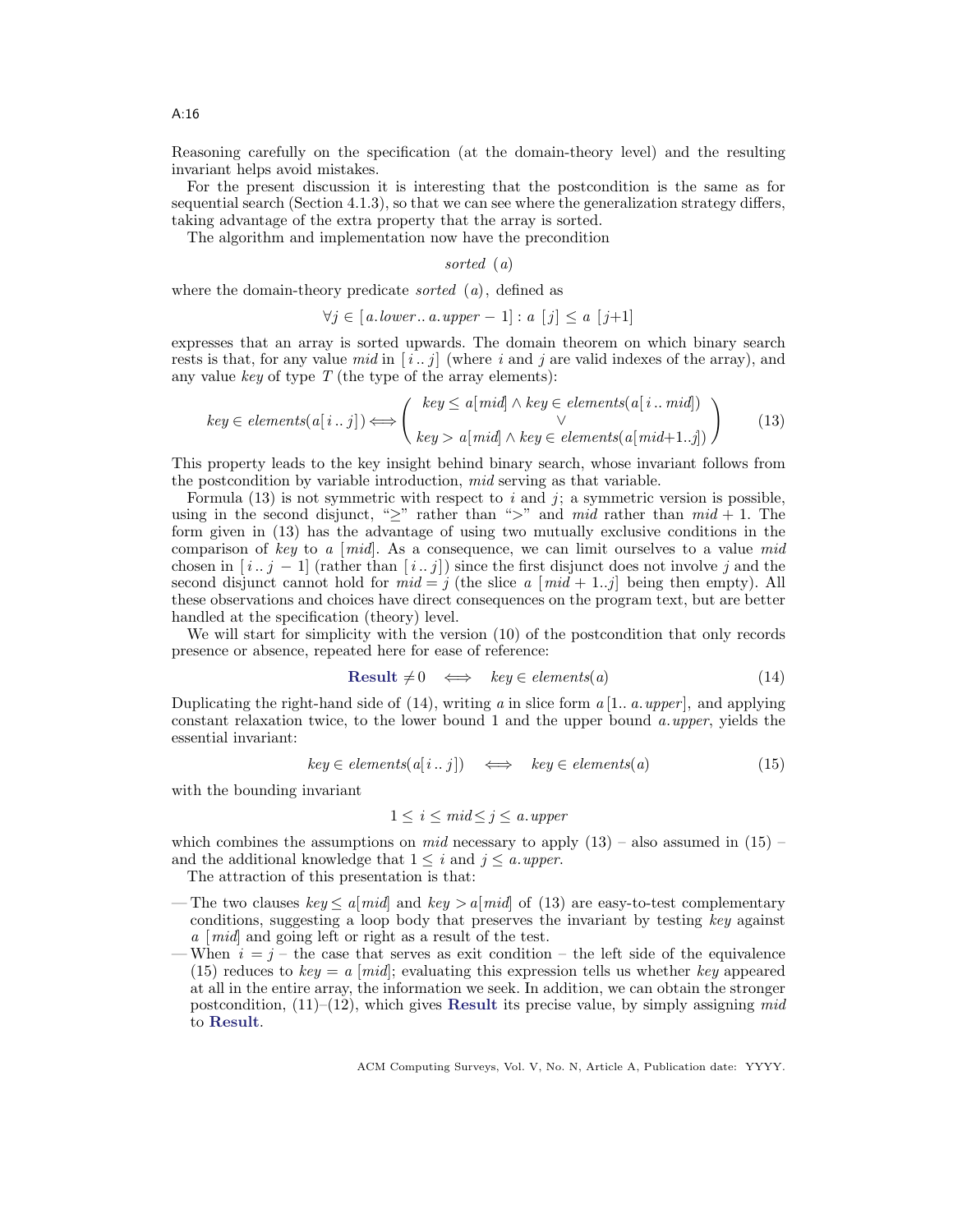```
1 has_binary (a: ARRAY[T]; key: T): INTEGER
2 require
3 a. lower = 1 -- For convenience, see comment about has sequential.
4 a.count > 05 sorted (a)
6 local
7 \quad i, j, mid: INTEGR8 do
9 from
10 i:= 1; j := a. upper; mid := 0; Result := 011 invariant
12 1 \leq i \leq mid \leq j \leq a.\text{upper}13 key ∈ elements (a[i..j]) \iff key \in elements (a)14 until
15 i = j16 loop
17 mid := "A value in [i..j-1]" -- In practice chosen as i + (j-i)/218 if a [mid] < key then i := mid +1 else j := mid end
19 variant
20 j - i21 end
22 if a [mid] = key then Result := mid end<br>
23 ensure
      ensure
24 0 \leqResult\leq n25 Result \neq 0 \implies key = a [Result]
26 Result = 0 \implies key \notin elements (a)
27 end
```
Fig. 6. Binary search.

This leads to the implementation in Figure 6.

To prove initiation, we note that initially Result is 0; so is mid, so that  $mid \in [i..j]$  is false. Consecution follows directly from (13).

For the expression assigned to mid in the loop, given in pseudocode as "A value in  $[i.. j - 1]$ ", the implementation indeed chooses, for efficiency, the midpoint of the interval  $[i.. j]$ , which may be written  $i + (j - i)$  // 2 where "//" denotes integer division. In an implementation, this form is to be preferred to the simpler  $(i + j)$  // 2, whose evaluation on a computer may produce an integer overflow even when  $i, j$ , and their midpoint are all correctly representable on the computer's number system, but (because they are large) the sum  $i + j$  is not [Bloch 2006]. In such a case the evaluation of  $j - i$  is instead safe.

#### 4.2. Arithmetic algorithms

Efficient implementations of the elementary arithmetic operations known since grade school require non-trivial algorithmic skills and feature interesting invariants, as the examples in this section demonstrate.

*4.2.1. Integer division.* The algorithm for integer division by successive differences computes the integer quotient q and the remainder r of two integers  $m$  and  $n$ . The postcondition reads

```
0 \leq r \leq mn = m \cdot q + r
```
The loop invariant consists of a bounding clause and an essential clause. The latter is simply an element of the postcondition:

$$
n = m \cdot q + r
$$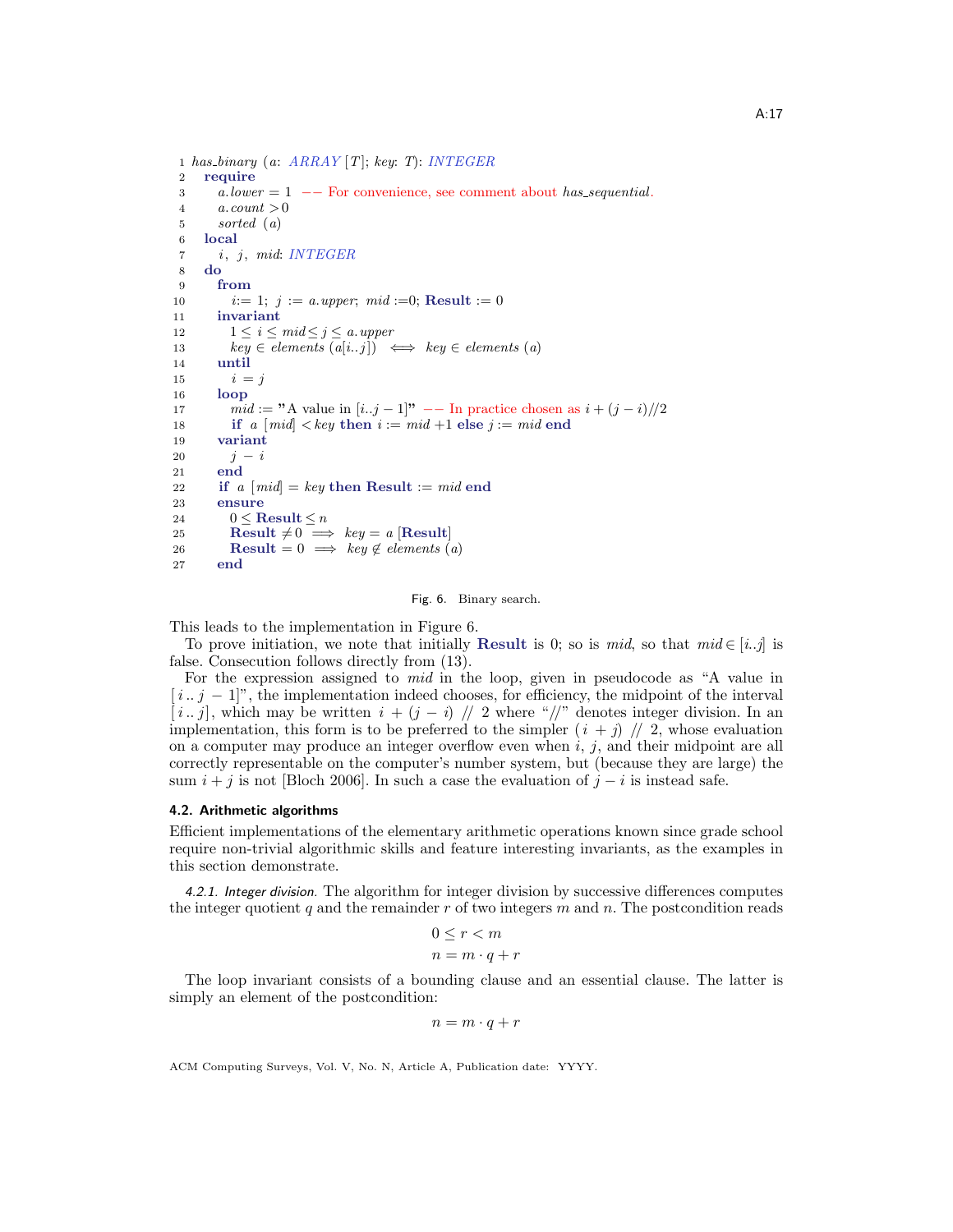The bounding clause weakens the other postcondition clause by keeping only its first part:

 $0 \leq r$ 

so that the dropped condition  $r < m$  becomes the exit condition. As a consequence,  $r \geq m$ holds in the loop body, and the assignment  $r := r - m$  maintains the invariant property  $0 \leq r$ . It is straightforward to prove the implementation in Figure 7 correct with respect to this specification.

```
1 divided diff (n, m: INTEGER): (q, r: INTEGER)
2 require
3 n \geq 0<br>4 m > 0m > 05 do
6 from
7 r := n; q := 08 invariant
9 0 \leq r10 n = m \cdot q + r11 until
12 r < m13 loop
14 r := r - m15 q := q + 116 variant r17 end
18 ensure
19 0 \leq r < m20 n = m \cdot q + r21 end
```
Fig. 7. Integer division.

*4.2.2. Greatest common divisor (with division).* Euclid's algorithm for the greatest common divisor offers another example where clearly separating between the underlying mathematical theory and the implementation yields a concise and convincing correctness argument. Sections 1.3 and 2 previewed this example by using the form that repeatedly subtracts one of the values from the other; here we will use the version that uses division.

The greatest common divisor  $gcd(a, b)$  is the greatest integer that divides both a and b, defined by the following axioms, where  $a$  and  $b$  are nonnegative integers such that at least one of them is positive  $(\mathcal{C})$  denotes integer remainder):

$$
a \setminus \gcd(a, b) = 0
$$
  

$$
b \setminus \gcd(a, b) = 0
$$
  

$$
\forall d \in \mathbb{N} : (a \setminus \{d = 0\} \land (b \setminus \{d = 0\}) \implies d \le \gcd(a, b)
$$

From this definition follow several properties of the gcd function:

Commutativity:  $gcd(a, b) = gcd(b, a)$ Zero divisor:  $gcd(a, 0) = a$ <br>
Reduction: for  $b > 0$ , gcc for  $b > 0$ ,  $gcd(a, b) = gcd(a \setminus b, a)$ 

The following property of the remainder operation is also useful:

*Nonnegativity:* for integers  $a \geq$  and  $b > 0$ :  $a \backslash b \geq 0$ 

ACM Computing Surveys, Vol. V, No. N, Article A, Publication date: YYYY.

A:18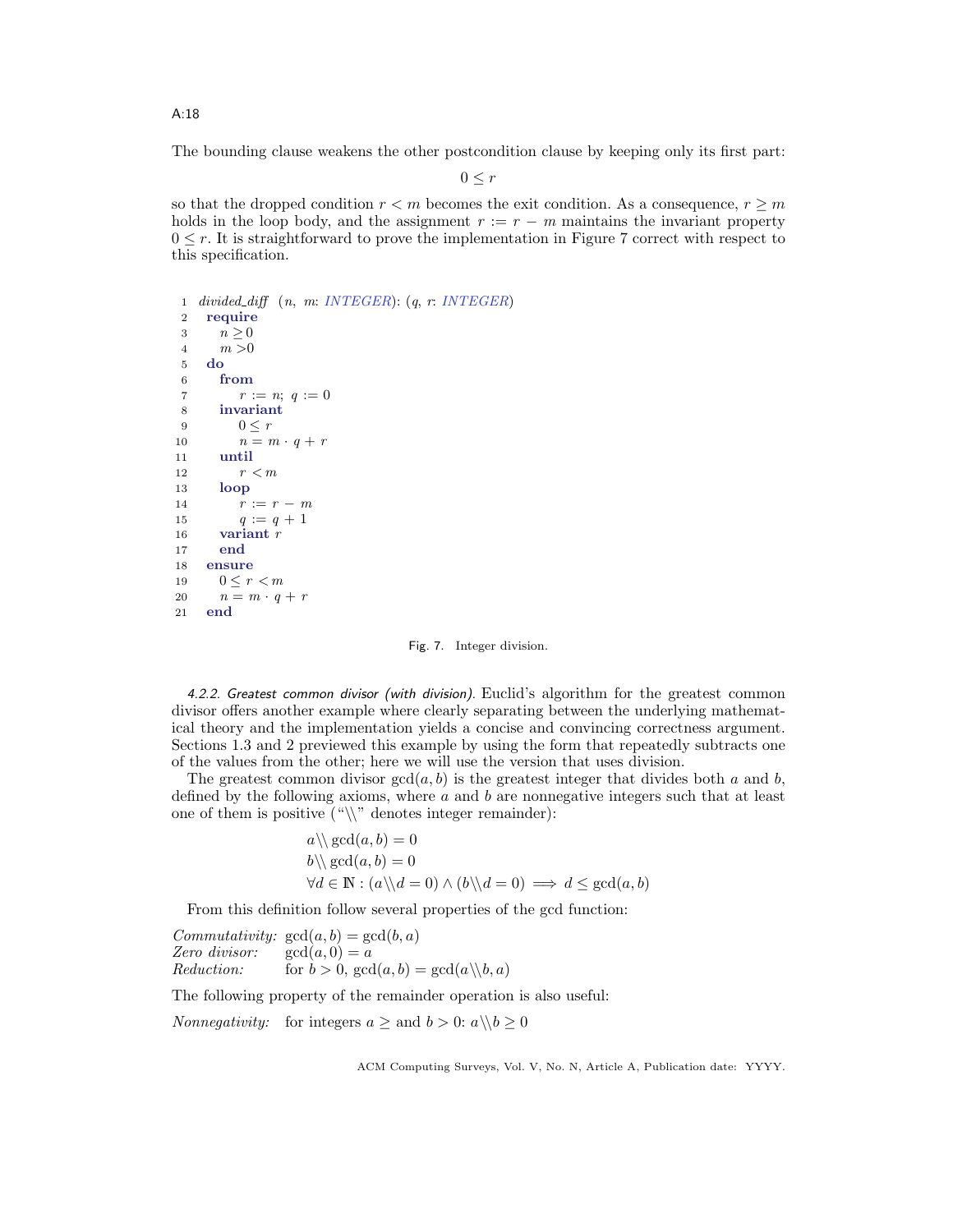```
1 gcd Euclid division (a, b: INTEGER): INTEGER
2 require
3 a > 04 b > 05 local
\begin{array}{cc} 6 & t, x, y: \; INTEGR \end{array}7 do
8 from
9 x := a10 y := b11 invariant
12 x > 013 y \geq 014 gcd(x, y) = gcd(a, b)15 until
16 y = 017 loop
18 t := y19 y := x \setminus y20 x := t21 variant y end
22 Result := x<br>23 ensure
    ensure
24 Result = gcd(a, b)25 end
```
Fig. 8. Greatest common divisor with division.

From the obvious postcondition Result =  $gcd(a, b)$ , we obtain the essential invariant in three steps:

- (1) By backward reasoning, derive the loop's postcondition  $x = \gcd(a, b)$  from the routine's postcondition **Result** =  $gcd(a, b)$ .
- (2) Using the zero divisor property, rewrite it as  $gcd(x, 0) = gcd(a, b)$ .
- (3) Apply constant relaxation, introducing variable y to replace 0.

This gives the essential invariant  $gcd(x, y) = gcd(a, b)$  together with the bounding invariants  $x \geq 0$  and  $y \geq 0$ . The corresponding implementation is shown in Figure 8.<sup>5</sup>

Initiation is established trivially. Consecution follows from the reduction property. Note that, unlike in the difference version (Section 1.3), we can arbitrarily decide always to divide x by y, rather than having to find out which of the two numbers is greater; hence the commutativity of gcd is not used in this proof.

*4.2.3. Exponentiation by successive squaring.* Suppose we do not have a built-in power operator and wish to compute  $m<sup>n</sup>$ . We may of course multiply m by itself  $n-1$  times, but a more efficient algorithm squares  $m$  for all 1s values in the binary representation of  $n$ . In practice, there is no need to compute this binary representation.

Given the postcondition

$$
\mathbf{Result} = m^n
$$

 $5$ The variant is simply  $y$ , which is guaranteed to decrease at every iteration and can be bounded from below by the property  $0 \leq x \setminus y < y$ .

ACM Computing Surveys, Vol. V, No. N, Article A, Publication date: YYYY.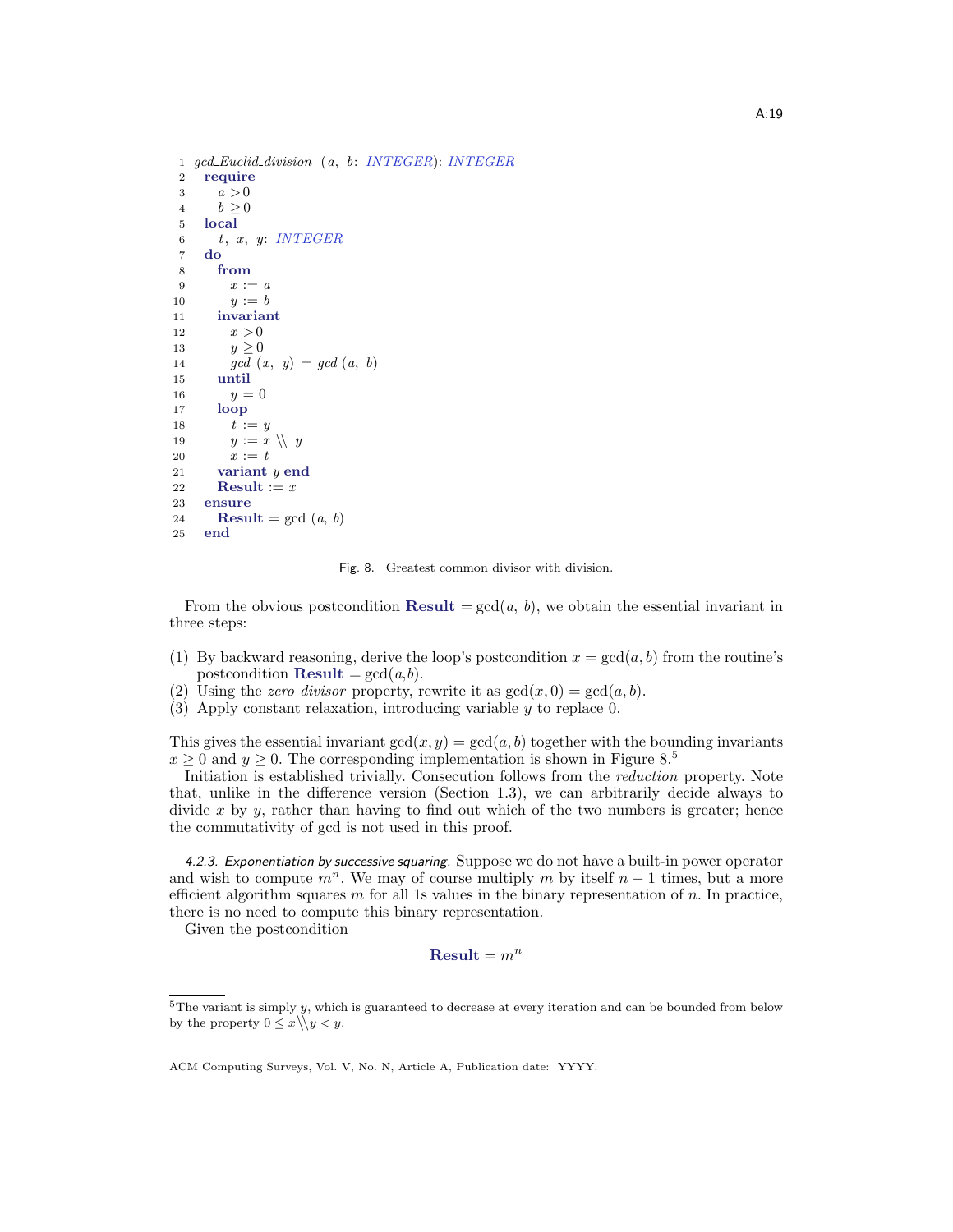```
1 power binary (m, n: INTEGER): INTEGER
2 require
3 n > 04 local
5 \quad x, \ y: \ INTEGR6 do
7 from
8 Result := 19 x := m10 y := n11 invariant
12 y \geq 013 Result x^y = m^n14 until y = 015 loop
16 if y. is even then
17 x := x * x18 y := y \text{ // } 219 else
20 Result := Result * x
21 y := y - 122 end
23 variant y
24 end
25 ensure
26 Result = m^n27 end
```
Fig. 9. Exponentiation by successive squaring.

we first rewrite it into the obviously equivalent form **Result**  $\cdot 1^1 = m^n$ . Then, the invariant is obtained by double constant relaxation: the essential property

 $\text{Result} \cdot x^y = m^n$ 

is easy to obtain initially (by setting Result, x, and y to 1, m, and n), yields the postcondition when  $y = 0$ , and can be maintained while progressing towards this situation thanks to the domain-theory properties

$$
x^{2z} = (x^2)^{2z/2} \tag{16}
$$

$$
x^z = x \cdot x^{z-1} \tag{17}
$$

Using only (17) would lead to the inefficient  $(n - 1)$ -multiplication algorithm, but we may use (16) for even values of  $y = 2z$ . This leads to the algorithm in Figure 9.

Proving initiation is trivial. Consecution is a direct application of the (16) and (17) properties.

*4.2.4. Long integer addition.* The algorithm for long integer addition computes the sum of two integers a and b given in any base as arrays of positional digits starting from the least significant position. For example, the array sequence  $\langle 3, 2, 0, 1 \rangle$  represents the number 138 in base 5 as  $3 \cdot 5^0 + 2 \cdot 5^1 + 0 \cdot 5^2 + 1 \cdot 5^3 = 138$ . For simplicity of representation, in this algorithm we use arrays indexed by 0, so that we can readily express the value encoded in base  $b$  by an array  $a$  as the sum:

$$
\sum_{k=0}^{a.\mathit{count}} a[k] \cdot b^k
$$

ACM Computing Surveys, Vol. V, No. N, Article A, Publication date: YYYY.

A:20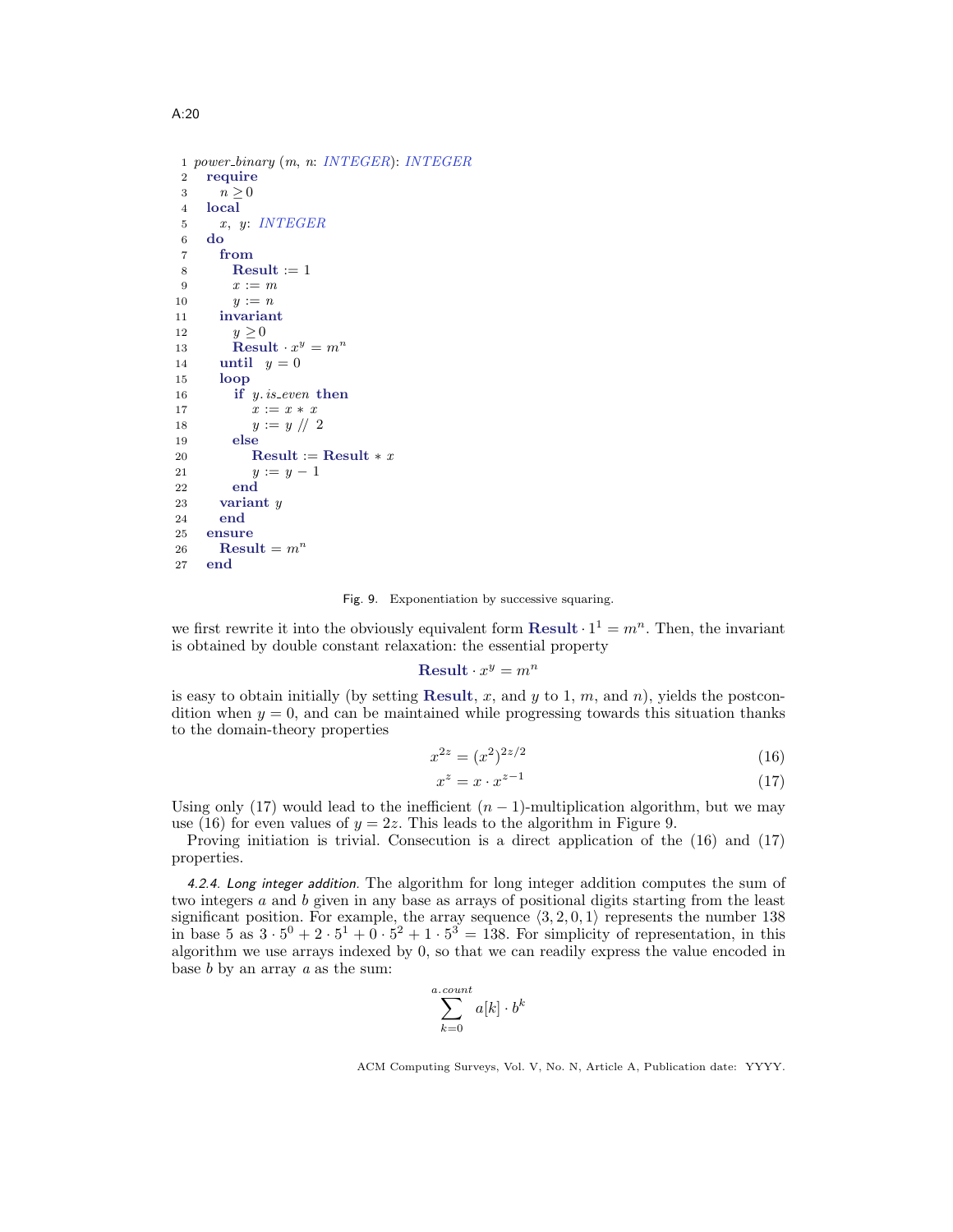The postcondition of the long integer addition algorithm has two clauses. One specifies that the pairwise sum of elements in  $a$  and  $b$  encodes the same number as **Result:** 

$$
\sum_{k=0}^{n-1} (a[k] + b[k]) \cdot base^k = \sum_{k=0}^{n} \text{Result}[k] \cdot base^k \tag{18}
$$

Result may have one more digit than a or b; hence the different bound in the two sums, where n denotes a's and b's length (normally written a.count and b.count). The second postcondition clause is the consistency constraint that Result is indeed a representation in base base:

$$
has\_base \text{ (Result, } base)
$$
\n
$$
(19)
$$

where the predicate *has\_base* is defined by a quantification over the array's length:

$$
has\_base \ (v, \ b) \iff \forall k \in \mathbb{N} : 0 \le k < v \ count \implies 0 \le v[k] < b
$$

Both postcondition clauses appear mutated in the loop invariant. First, we rewrite Result in slice form Result  $[0..n]$  in (18) and (19). The first essential invariant clause follows by applying constant relaxation to (19), with the variable expression  $i - 1$  replacing constant n:

$$
has\_base \text{ (Result }[0..i-1], \text{ } base)
$$

The decrement is required because the loop updates i at the end of each iteration; it is a form of aging (see Section 3.2).

To get the other part of the essential invariant, we first highlight the last term in the summation on the right-hand side of (18):

$$
\sum_{k=0}^{n-1} (a[k] + b[k]) \cdot base^{k} = \text{Result}[n] \cdot base^{n} + \sum_{k=0}^{n-1} \text{Result}[k] \cdot base^{k}
$$

We then introduce variables i and carry, replacing constants n and Result [n]. Variable i is the loop counter, also mentioned in the other invariant clause; *carry*, as the name indicates, stores the remainder of each pairwise addition, which will be carried over to the next digit.

The domain property that the integer division by b of the sum of two b-base digits  $v_1, v_2$ is less than b (all variables are integer):

$$
b > 0 \ \land \ v_1, v_2 \in [0..b-1] \implies (v_1 + v_2) / b \in [0..b-1]
$$

suggests the bounding invariant clause  $0 \leq carry \leq base$ . Figure 10 shows the resulting implementation, where the most significant digit is set after the loop before terminating.

Initiation is trivial under the convention that an empty sum evaluates to zero. Consecution easily follows from the domain-theoretic properties of the operations in the loop body, and in particular from how the *carry* and the current digit  $d$  are set in each iteration.

### 4.3. Sorting

A number of important algorithms sort an array based on pairwise comparisons and swaps of elements. The following domain-theory notations will be useful for arrays  $a$  and  $b$ :

- perm  $(a,b)$  expresses that the arrays are permutations of each other (their elements are the same, each occurring the same number of times as in the other array).
- $-$  sorted  $(a)$  expresses that the array elements appear in increasing order:  $\forall i \in [a, lower..a,upper-1]: a[i] ≤ a[i+1].$

The sorting algorithms considered sort an array in place, with the specification: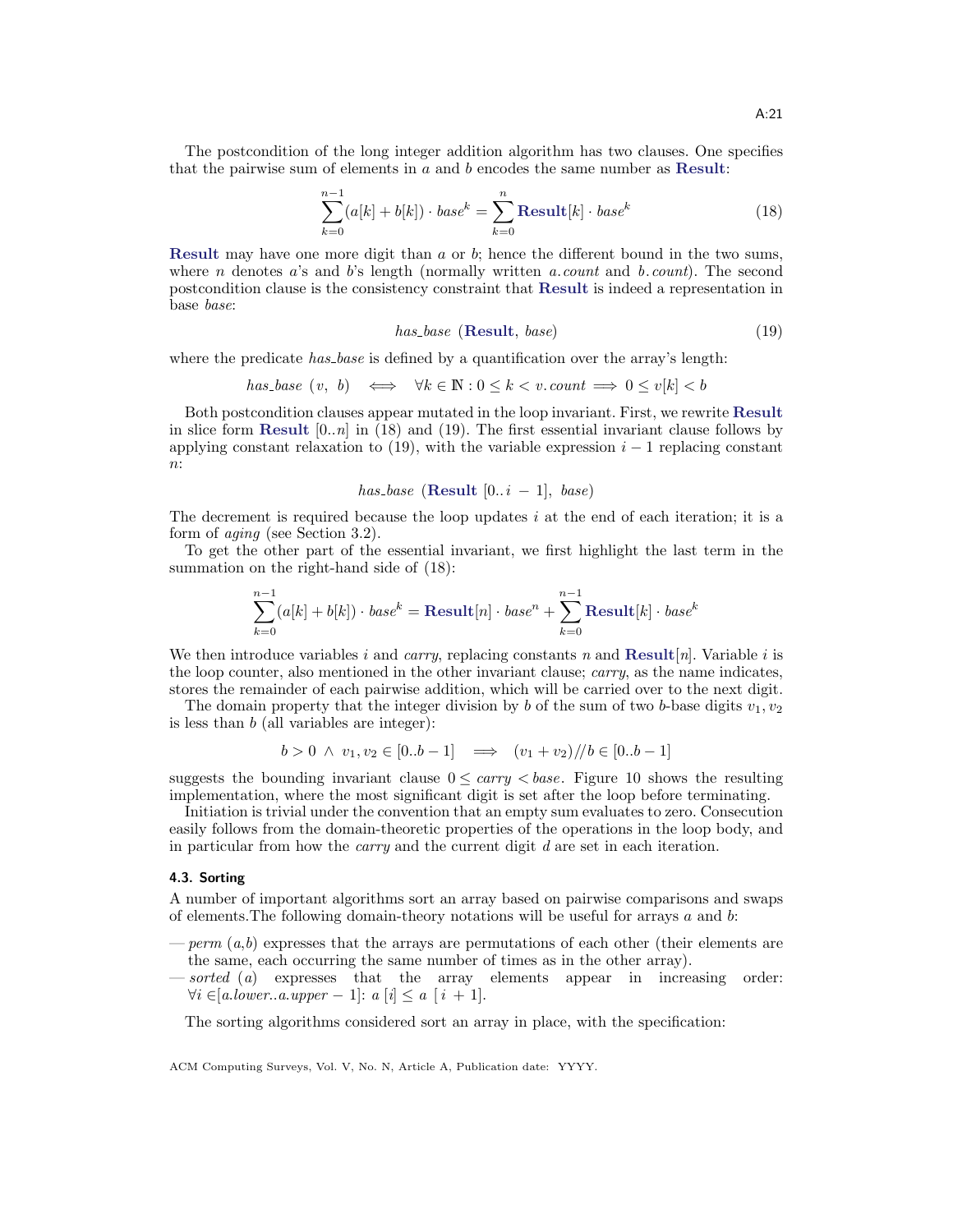1 addition (a, b: ARRAY [INTEGER]; 2 base: INTEGER): ARRAY [INTEGER] 3 require 4  $base >0$ 5 a. count = b. count =  $n \ge 1$ 6 has\_base  $(a, base) \rightarrow -a$  is a valid encoding in base base  $7$  has\_base (b, base)  $-$  b is a valid encoding in base base 8 a. lower =  $b \cdot lower = 0$  -- For simplicity of representation 9 local  $10$  i, d, carry: INTEGER 11 do 12 Result :=  $\{0\}^{n+1}$  -- Initialize Result to an array of size  $n+1$  with all 0s 13  $carry := 0$ 14 from 15  $i := 0$ 16 invariant 17  $\sum_{k=0}^{i-1} (a[k] + b[k]) \cdot base^k = carry \cdot base^i + \sum_{k=0}^{i-1} \text{Result}[k] \cdot base^k$ 18 has base (Result [0..*i*-1], base) 19  $0 \leq carry < base$ 20 until 21  $i = n$ 22 loop 23  $d := a [i] + b [i] + carry$ 24 **Result**  $[i] := d \setminus \mathit{base}$ 25 *carry*  $:= d \, // \, base$ 26  $i := i + 1$ 27 variant  $n - i$  end 28 **Result**  $[n] := carry$ 29 ensure 30  $\sum_{k=0}^{n-1} (a[k] + b[k]) \cdot base^k = \sum_{k=0}^{n} \textbf{Result}[k] \cdot base^k$ 31 has base (Result, base) 32 end



$$
sort (a: ARRAY [T])
$$
  
require  

$$
a.lower = 1
$$
  

$$
a.count = n \ge 1
$$
  
ensure  

$$
perm (a, old a)
$$
  
sorted (a)

The type T indicates a generic type that is totally ordered and provides the comparison operators  $\lt, \leq$ ,  $\geq$ , and  $\gt$ . The precondition that the array be indexed from 1 and nonempty is a simplification that can be easily dropped; we adopt it in this section as it focuses the presentation of the algorithms on the interesting cases. For brevity, we also use  $n$  as an alias of a's length a.count.

The notation  $a[i \, . \, j] \sim x$ , for an array slice  $a[i \, . \, j]$ , a scalar value x, and a comparison operator  $\sim$  among  $\lt$ ,  $\leq$ ,  $\geq$ , and  $\gt$ , denotes that all elements in the slice satisfy  $\sim$  with respect to x: it is a shorthand for  $\forall k \in [i..j]: a[k] \sim x$ .

*4.3.1. Quick sort: partitioning.* At the core of the well-known Quick sort algorithm lies the partitioning procedure, which includes loops with an interesting invariant; we analyze it in this section.

ACM Computing Surveys, Vol. V, No. N, Article A, Publication date: YYYY.

A:22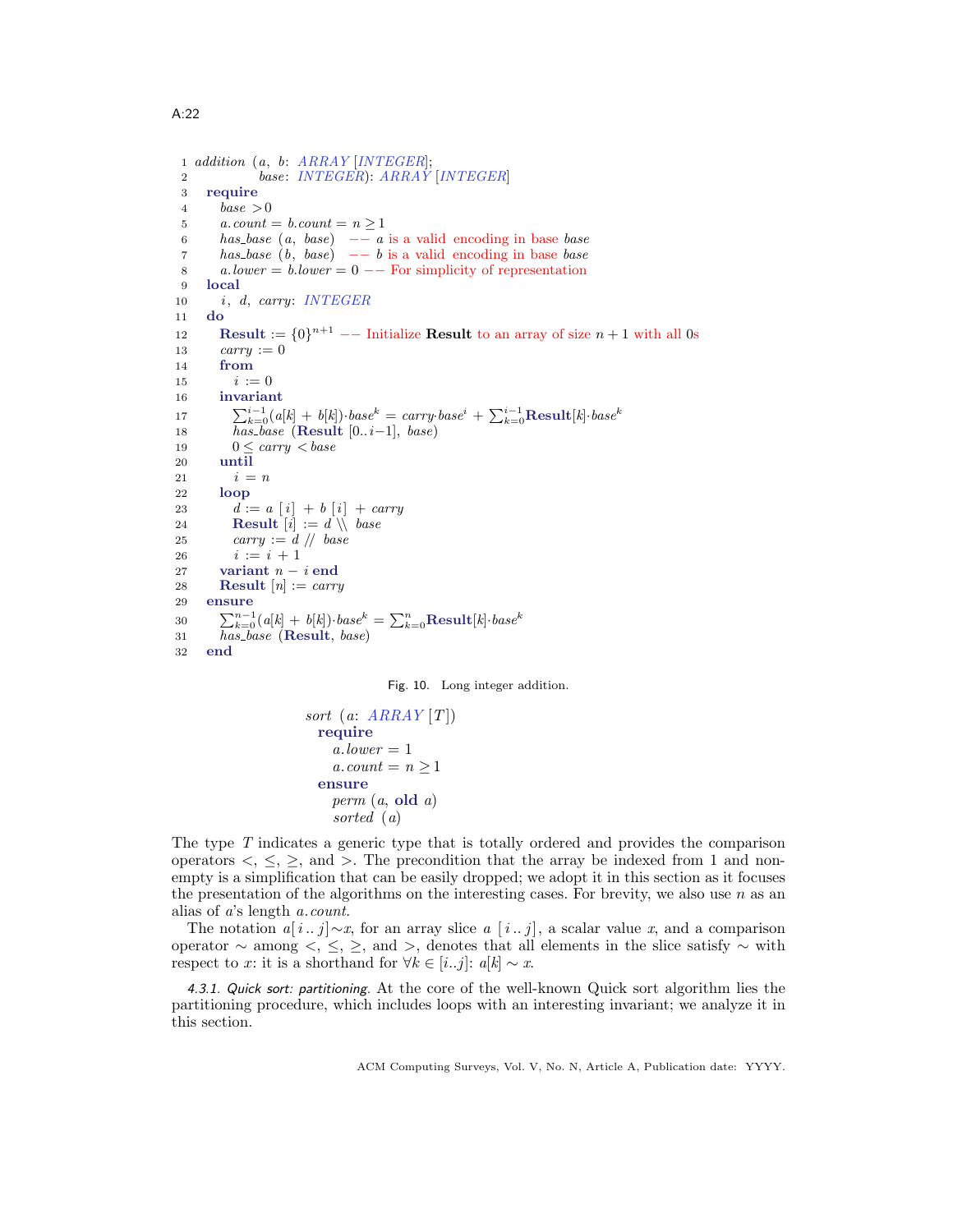The procedure rearranges the elements in an array a according to an arbitrary value *pivot* given as input: all elements in positions up to Result included are no larger than pivot, and all elements in the other "high" portion (after position Result) of the array are no smaller than *pivot*. Formally, the postcondition is:

$$
0 \le \text{Result} \le n
$$
  
perm (a, old a)  
a [1.. Result]  $\le$  pivot  
a [Result + 1..n]  $\ge$  pivot

In the special case where all elements in  $a$  are greater than or equal to *pivot*, Result will be zero, corresponding to the "low" portion of the array being empty.

Quick sort works by partitioning an array, and then recursively partitioning each of the two portions of the partition. The choice of pivot at every recursive call is crucial to guarantee a good performance of Quick sort. Its correctness, however, relies solely on the correctness of partition, not on the choice of pivot. Hence the focus of this section is on partition alone.

The bulk of the loop invariant follows from the last three clauses of the postcondition. perm  $(a, \text{old } a)$  appears unchanged in the essential invariant, denoting the fact that the whole algorithm does not change a's elements but only rearranges them. The clauses comparing a's slices to pivot determine the rest of the essential invariant, once we modify them by introducing loop variables low and high decoupling and relaxing "constant" Result:

$$
perm\ (a, \text{ old } a)
$$
  

$$
a\ [1..\ low-1] \leq pivot
$$
  

$$
a\ [high+1..n] \geq pivot
$$

The formula  $low = high$  – removed when decoupling – becomes the main loop's exit condition. Finally, a similar variable introduction applied twice to the postcondition  $0 \leq$  Result  $\leq n$  suggests the bounding invariant clauses

$$
1 \leq low \leq n
$$
  

$$
1 \leq high \leq n
$$

The slice comparison a  $[1..low-1] \leq pivot$  also includes aging of variable low. This makes the invariant clauses fully symmetric, and suggests a matching implementation with two inner loops nested inside an overall outer loop. The outer loop starts with  $low = 1$  and  $high = n$  and terminates, with  $low = high$ , when the whole array has been processed. The first inner loop increments low until it points to an element that is larger than *pivot*, and hence is in the wrong portion of the array. Symmetrically, the outer loop decrements high until it points to an element smaller than *pivot*. After low and high are set by the inner loops, the outer loop swaps the corresponding elements, thus making progress towards partitioning the array. Figure 11 shows the resulting implementation. The closing conditional in the main routine's body ensures that Result points to an element no greater than pivot; this is not enforced by the loop, whose invariant leaves the value of  $\alpha$  [low] unconstrained. In particular, in the special case of all elements being no less than pivot, low and Result are set to zero after the loop.

In the correctness proof, it is useful to discuss the cases  $a \mid low \mid < pivot$  and  $a \mid low \geq pivot$  separately when proving consecution. In the former case, we combine a  $[1..low-1] \leq pivot$  and a  $[low] < pivot$  to establish the backward substitution a [1.. low]  $\leq$  pivot. In the latter case, we combine low  $=$  high, a [high + 1.. n]  $\geq$  pivot and a [low] > pivot to establish the backward substitution a [low..n] > pivot. The other details of the proof are straightforward.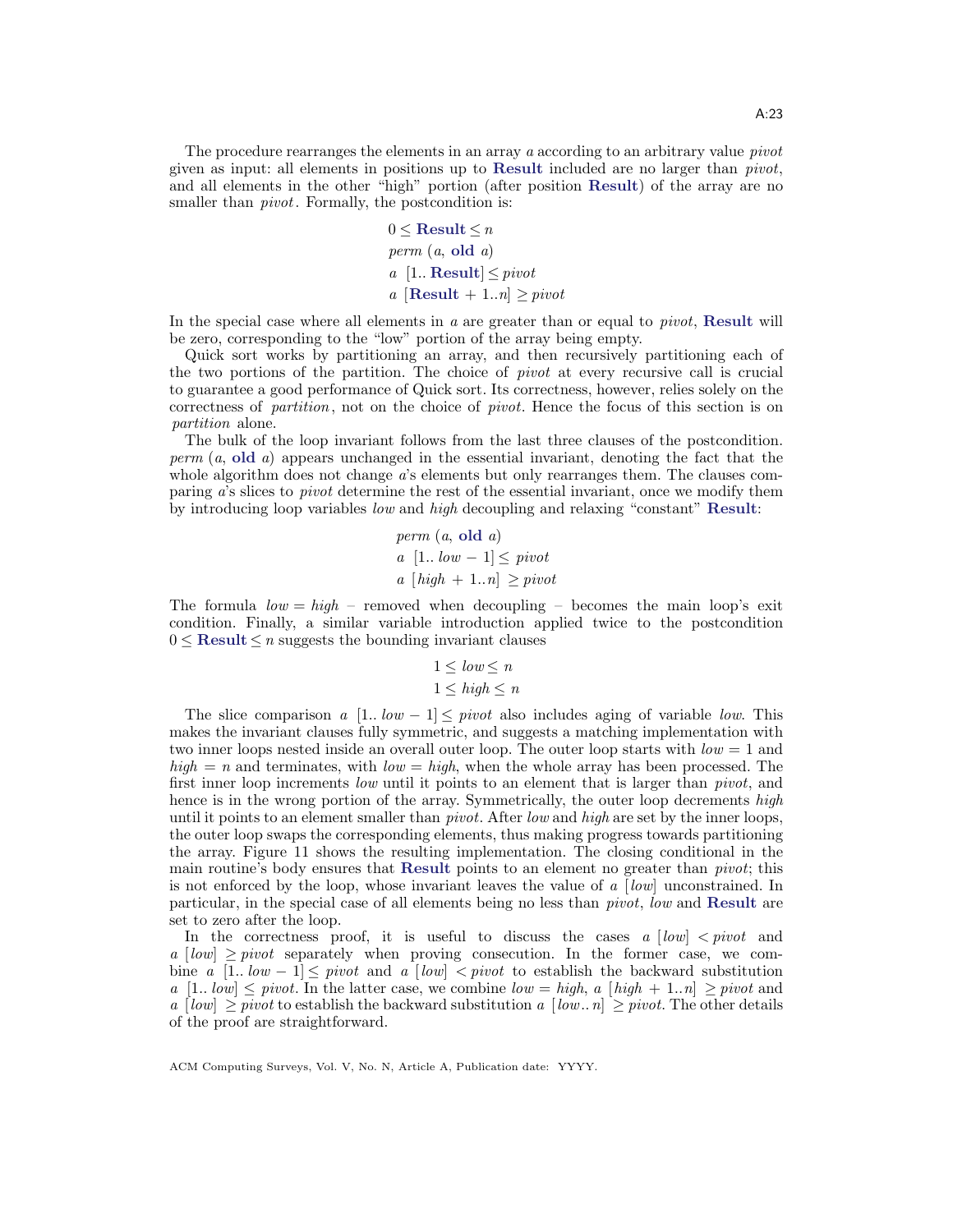*4.3.2. Selection sort.* Selection sort is a straightforward sorting algorithm based on a simple idea: to sort an array, find the smallest element, put it in the first position, and repeat recursively from the second position on. Pre- and postcondition are the usual ones for sorting (see Section 4.3), and hence require no further comment.

The first postcondition clause  $perm(a, old, a)$  is also an essential loop invariant:

$$
perm\ (a,\ \mathbf{old}\ a)\tag{20}
$$

If we introduce a variable  $i$  to iterate over the array, another essential invariant clause is derived by writing a in slice form  $a \mid 1..n \mid$  and then by relaxing n into i:

$$
sorted (a [1.. i]) \t(21)
$$

with the bounding clause:

$$
1 \le i \le n \tag{22}
$$

```
1 partition (a: ARRAY[T]; pivot: T): INTEGER
2 require
3 \qquad a. lower = 14 a.count = n \geq 15 local
6 low, high: INTEGER
7 do
8 from low := 1; high := n9 invariant
10 1 < low < n11 1 \leq high \leq n12 perm (a, \text{old } a)13 a [1.5 \text{ low} - 1] \le \text{pivot}14 a [high + 1..n] \ge pivot15 until low = high16 loop
17 from −− This loop increases low
18 invariant −− Same as outer loop
19 until low = high \vee a[low] > pivot20 \log low := low + 1 \text{ end}21 from −− This loop decreases high
22 invariant −− Same as outer loop
23 until low = high \vee a[high] < pivot<br>
24 loop\ high := high - 1\ endloop high := high - 1 end
25 a.swap (low, high) - Swap the elements in positions low and high
26 variant high - low end
27 if a [low] \geq pivot then
28 low := low - 129 high := low30 end
31 Result := low32 ensure
33 0 \leq Result \leq n34 perm (a, \text{old } a)35 a [1..\textbf{Result}] \leq pivot36 a [Result + 1..n] \ge pivot37 end
```
Fig. 11. Quick sort: partitioning.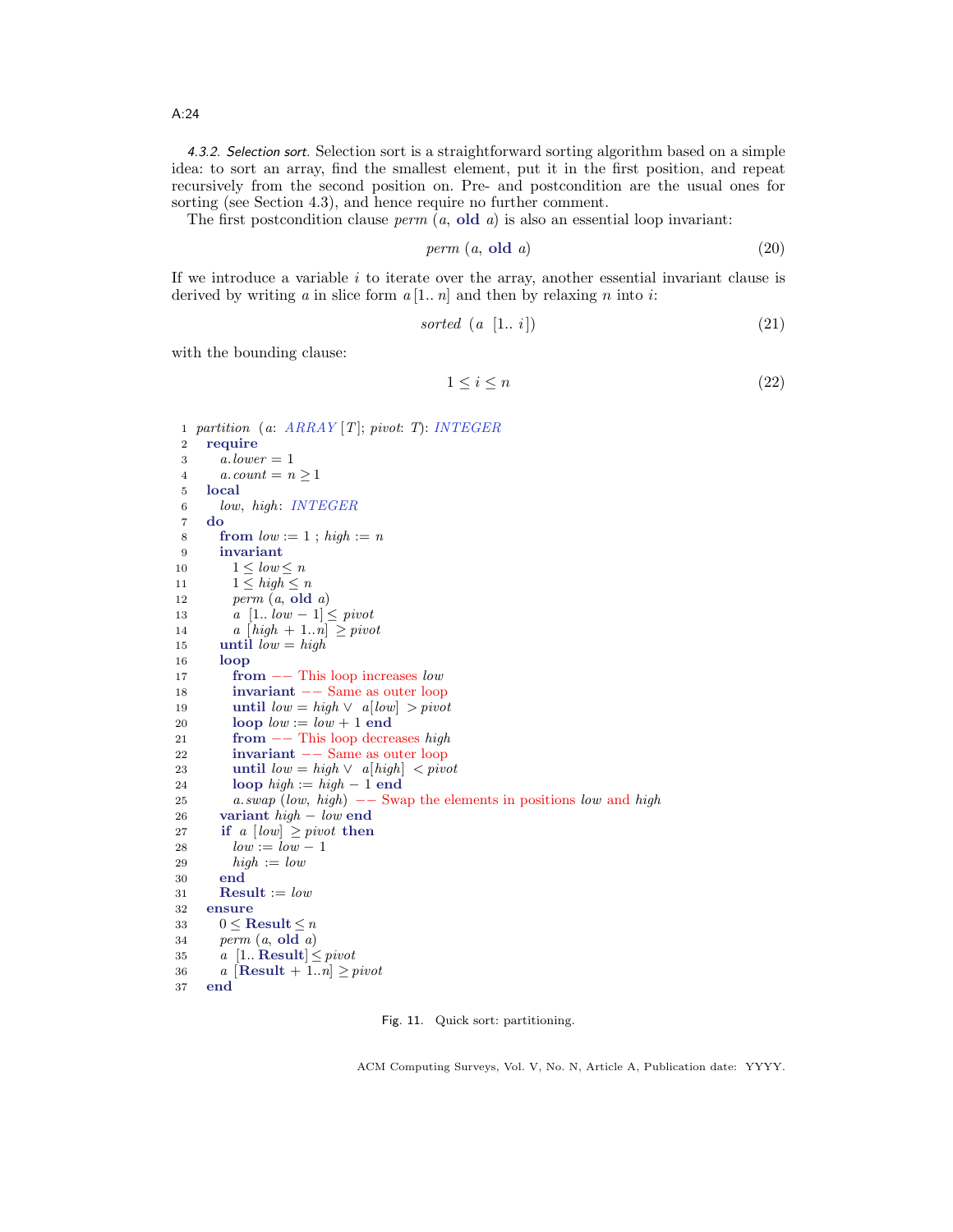which ensures that the sorted slice  $a[1.. i]$  is always non-empty. The final component of the invariant is also an essential weakening of the postcondition, but is less straightforward to derive by syntactic mutation. If we split  $a [1.. n]$  into the concatenation a  $[1.. i - 1] \circ a [i.. n]$ , we notice that sorted  $(a [1.. i - 1] \circ a [i.. n])$  implies

$$
\forall k \in [i..n]: a \ [1.. i - 1] \le a[k] \tag{23}
$$

as a special case. (23) guarantees that the slice  $a[i \dots n]$ , which has not been sorted yet, contains elements that are no smaller than any of those in the sorted slice  $a[1.. i - 1]$ .

The loop invariants  $(20)$ – $(22)$  apply – possibly with minimal changes due to inessential details in the implementation – for any sorting algorithm that sorts an array sequentially, working its way from lower to upper indices. To implement the behavior specific to Selection sort, we introduce an inner loop that finds the minimum element in the slice  $a \mid i..n$ , which is not yet sorted. To this end, it uses variables  $j$  and  $m: j$  scans the slice sequentially starting from position  $i + 1$ ; m points to the minimum element found so far. Correspondingly, the inner loop's postcondition is  $a[m] \leq a[i..n]$ , which induces the essential invariant clause

$$
a \ [m] \le a \ [i \dots j - 1] \tag{24}
$$

specific to the inner loop, by constant relaxation and aging. The outer loop's invariant (23) clearly also applies to the inner loop – which does not change i or  $n$  – where it implies that the element in position  $m$  is an upper bound on all elements already sorted:

$$
a \ [1.. i - 1] \le a \ [m] \tag{25}
$$

Also specific to the inner loop are more complex bounding invariants relating the values of  $i, j, \text{ and } m$  to the array bounds:

$$
1 \le i < j \le n+1
$$
\n
$$
i \le m < j
$$

The implementation in Figure 12 follows these invariants. The outer loop's only task is then to swap the "minimum" element pointed to by  $m$  with the lowest available position pointed to by  $i$ .

The most interesting aspect of the correctness proof is proving consecution of the outer loop's invariant clause (21), and in particular that  $a[i] \leq a[i + 1]$ . To this end, notice that (24) guarantees that a  $[m]$  is the minimum of all elements in positions from i to n; and (25) that it is an upper bound on the other elements in positions from 1 to  $i - 1$ . In particular,  $a[m] \le a[i+1]$  and  $a[i-1] \le a[m]$  hold before the swap on line 30. After the swap,  $a[i]$ equals the previous value of  $a[m]$ , thus  $a[i - 1] \le a[i] \le a[i + 1]$  holds as required. A similar reasoning proves the inductiveness of the main loop's other invariant clause (23).

*4.3.3. Insertion sort.* Insertion sort is another sub-optimal sorting algorithm that is, however, simple to present and implement, and reasonably efficient on arrays of small size. As the name suggests, insertion sort hinges on the idea of re-arranging elements in an array by inserting them in their correct positions with respect to the sorting order; insertion is done by shifting the elements to make room for insertion. Pre- and postcondition are the usual ones for sorting (see Section 4.3 and the comments in the previous subsections).

The main loop's essential invariant is as in Selection sort (Section 4.3.2) and other similar algorithms, as it merely expresses the property that the sorting has progressed up to position i and has not changed the array content:

$$
sorted (a [1.. i]) \t(26)
$$

$$
perm\ (a,\ \mathbf{old}\ \ a)\tag{27}
$$

This essential invariant goes together with the bounding clause  $1 \leq i \leq n$ .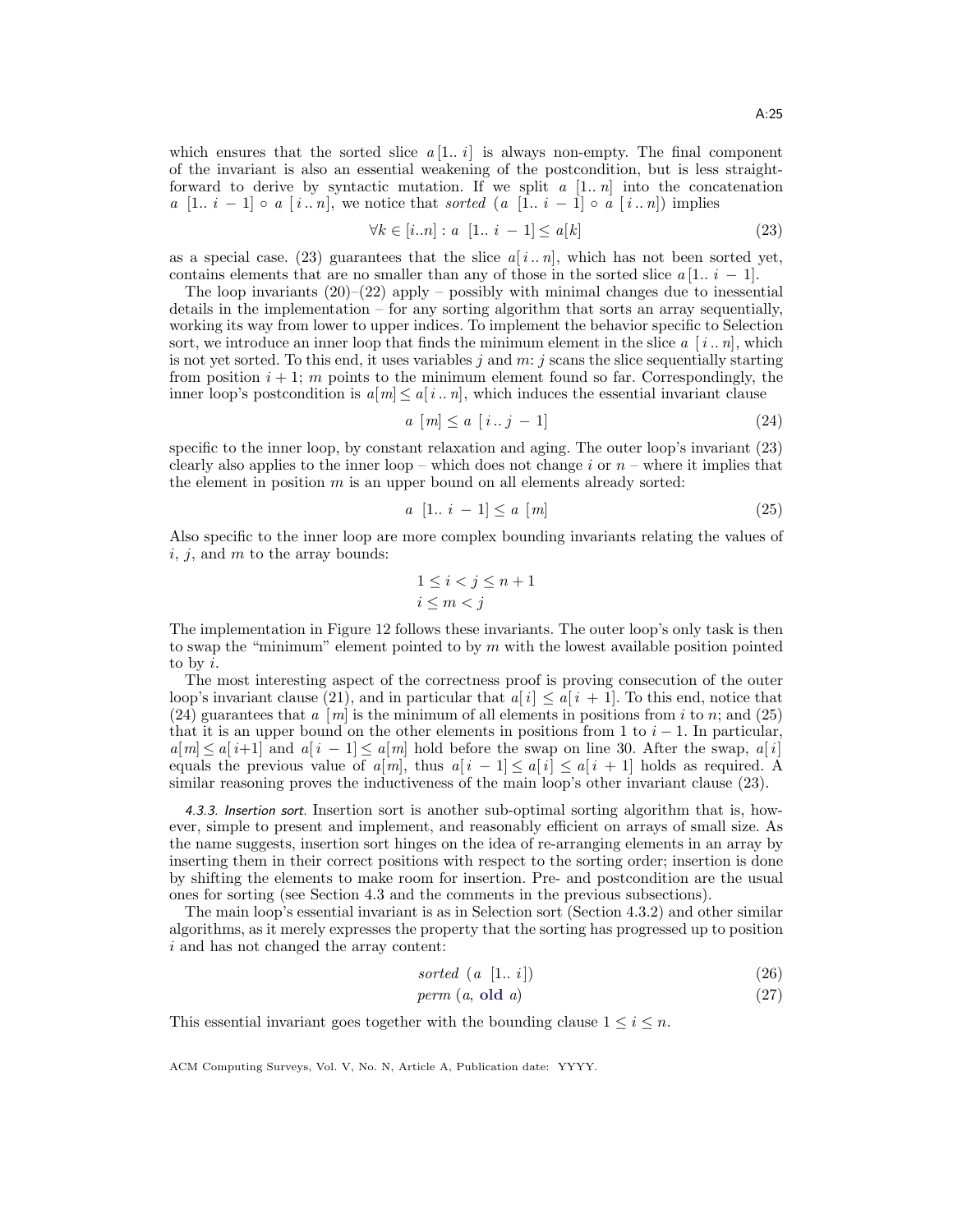```
1 selection_sort (a: ARRAY | T |)2 require
3 \qquad a. lower = 14 a. count = n > 15 local
6 i, j, m: INTEGR7 do
8 from i := 19 invariant
10 1 \leq i \leq n11 perm(a, olda)12 sorted (a [1.. i])13 \forall k \in [i..n] : a [1..i-1] \leq a [k]14 until
15 i = n16 loop
17 from j := i + 1; m := i18 invariant
19 1 \leq i < j \leq n+120 i \leq m \lt j21 perm (a, \text{old } a)22 sorted (a [1.. i])<br>
23 a [1 i - 1] < aa [1.. i - 1] \le a [m] \le a [i.. j - 1]24 until
25 j = n + 126 loop
27 if a [j] < a [m] then m := j end
28 j := j + 129 variant n - i - j end
30 a.swap (i, m) - Swap the elements in positions i and m
31 i := i + 132 variant n - i end<br>33 ensure
    ensure
34 perm (a, \text{old } a)35 sorted (a)
36 end
```
Fig. 12. Selection sort.

The main loop includes an inner loop, whose invariant captures the specific strategy of Insertion sort. The outer loop's invariant (27) must be weakened, because the inner loop overwrites a [i] while progressively shifting to the right elements in the slice a [1.. j]. If a local variable v stores the value of  $a \mid i$  before entering the inner loop, we can weaken (27) as:

$$
perm (a [1..j] \circ v \circ a[j + 2..n], \text{ old } a)
$$
 (28)

where " $\circ$ " is the concatenation operator; that is, a's element at position  $j+1$  is the current candidate for inserting  $v -$  the value temporarily removed. After the inner loop terminates, the outer loop will put v back into the array at position  $j + 1$  (line 28 in Figure 13), thus restoring the stronger invariant (27) (and establishing inductiveness for it).

The clause (26), crucial for the correctness argument, is also weakened in the inner loop. First, we "age" i by replacing it with  $i-1$ ; this corresponds to the fact that the outer loop increments i at the beginning, and will then re-establish  $(26)$  only at the end of each

A:26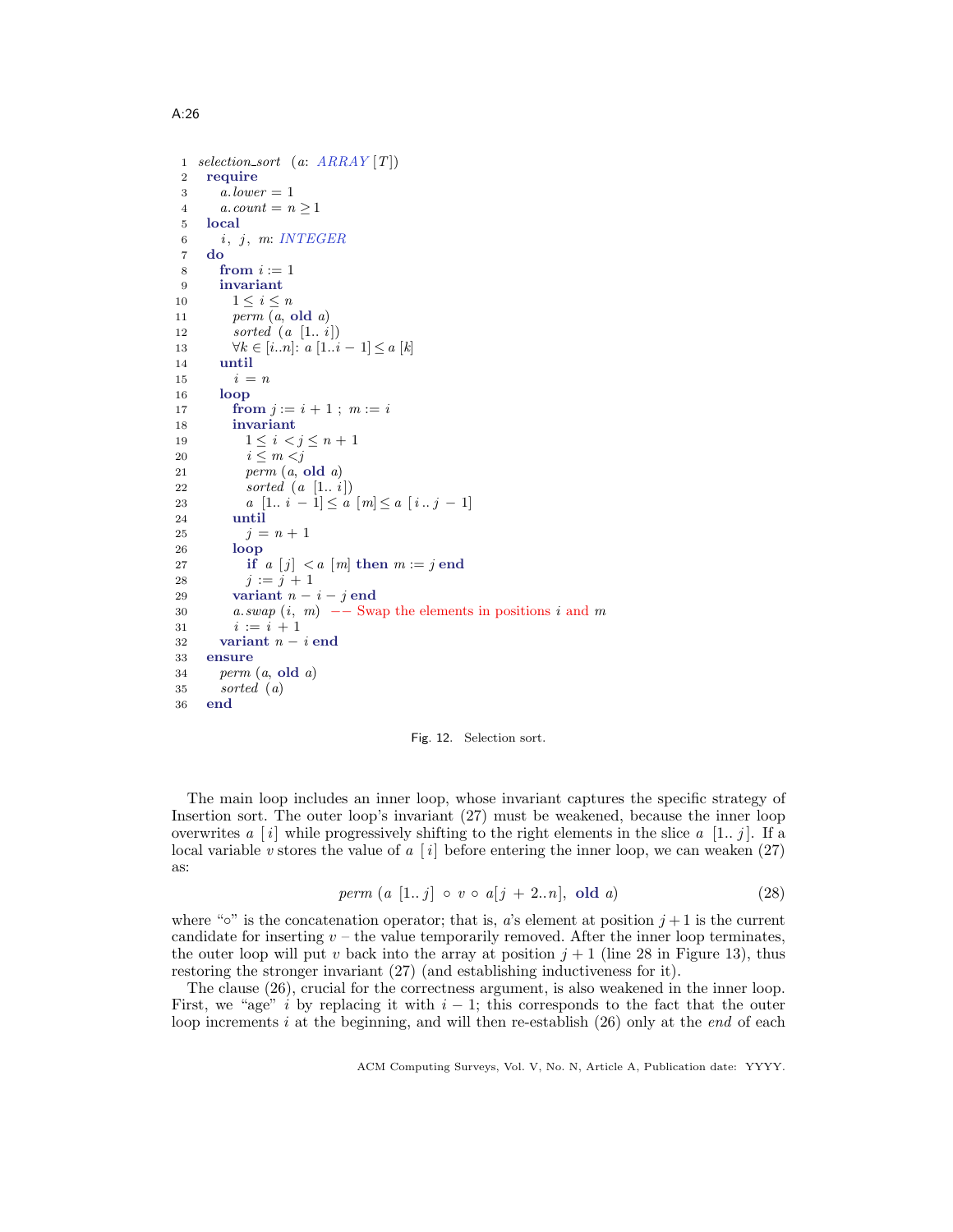iteration. Therefore, the inner loop can only assume the weaker invariant:

$$
sorted (a [1.. i - 1]) \tag{29}
$$

that is not invalidated by shifting (which only temporarily duplicates elements). Shifting has, however, another effect: since the slice  $a[j + 1..i]$  contains elements shifted up from the sorted portion, the slice  $a[j + 1..i]$  is itself sorted, thus the essential invariant:

$$
sorted (a [j + 1..i]) \tag{30}
$$

We can derive the pair of invariants  $(29)$ – $(30)$  from the inner loop's postcondition  $(26)$ : write a [1.. i] as a [1.. i - 1] ∘ a[i.. i]; weaken the formula sorted (a [1.. i - 1] ∘ a[i.. i]) into the conjunction of sorted( a [1.. i - 1]) and sorted (a[i. i]); replace one occurrence of constant  $i$  in the second conjunct by a fresh variable  $j$  and age to derive sorted  $(a [j + 1..i])$ .

Finally, there is another essential invariant, specific to the inner loop. Since the loop's goal is to find a position, pointed to by  $j + 1$ , before i where v can be inserted, its postcondition is:

$$
v \le a \ [j+1..i] \tag{31}
$$

which is also a suitable loop invariant, combined with a bounding clause that constrains  $j$ and i:

$$
0 \le j < i \le n \tag{32}
$$

Overall, clauses  $(28)$ – $(32)$  are the inner loop invariant; and Figure 13 shows the matching implementation.

As usual for this kind of algorithms, the crux of the correctness argument is proving that the outer loop's essential invariant is inductive, based on the inner loop's. The formal proof uses the following informal argument. (29) and (31) imply that inserting v at  $j + 1$  does not break the sortedness of the slice a  $[1.. j + 1]$ . Furthermore, (30) guarantees that the elements in the "upper" slice  $a [j + 1..i]$  are also sorted with  $a [j] \le a[j + 1] \le a[j + 2]$ . (The detailed argument would discuss the cases  $j = 0, 0 < j < i - 1$ , and  $j = i - 1$ .) In all, the whole slice  $a \ [1, i]$  is sorted, as required by (26).

*4.3.4. Bubble sort (basic).* As a sorting method, Bubble sort is known not for its performance but for its simplicity [Knuth 2011, Vol. 3, Sec. 5.2.2]. It relies on the notion of inversion: a pair of elements that are not ordered, that is such that the first is greater than the second. The straightforward observation that an array is sorted if and only if it has no inversions suggests to sort an array by iteratively removing all inversions. Let us present invariants that match such a high-level strategy, deriving them from the postcondition (which is the same as the other sorting algorithms of this section).

The postcondition perm  $(a, old, a)$  that a's elements be not changed is also an invariant of the two nested loops used in Bubble sort. The other postcondition sorted (a) is instead weakened, but in a way different than in other sorting algorithms seen before. We introduce a Boolean flag swapped, which records if there is some inversion that has been removed by swapping a pair of elements. When swapped is false after a complete scan of the array a, no inversions have been found, and hence a is sorted. Therefore, we use  $\neg$  swapped as exit condition of the main loop, and the weakened postcondition

$$
\neg \, swapped \Longrightarrow sorted \ (a) \tag{33}
$$

as its essential loop invariant.

The inner loop performs a scan of the input array that compares all pairs of adjacent elements and swaps them when they are inverted. Since the scan proceeds linearly from the first element to the last one, we get an essential invariant for the inner loop by replacing  $n$ 

ACM Computing Surveys, Vol. V, No. N, Article A, Publication date: YYYY.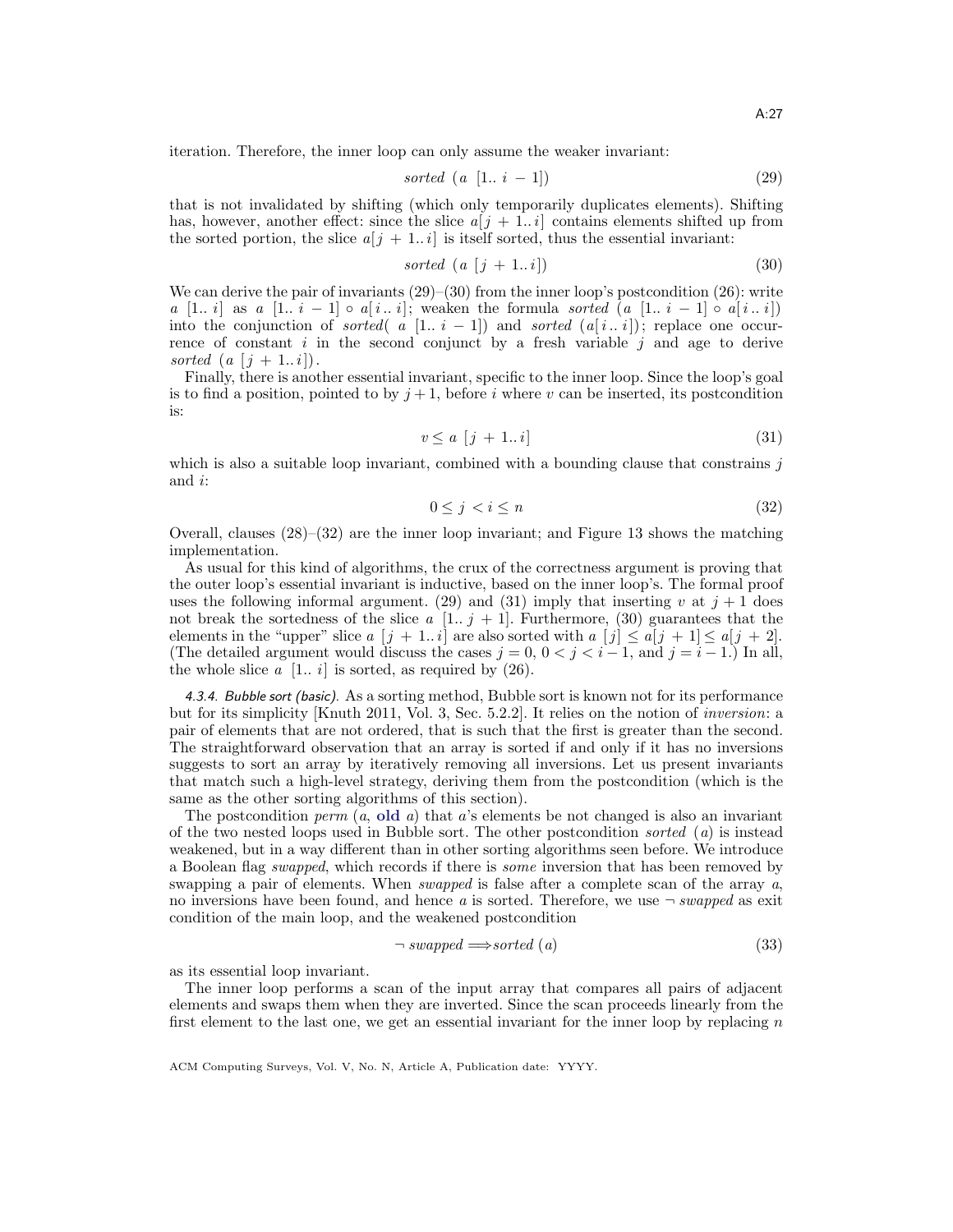```
1 insertion_sort (A:ARRAY | T])2 require
3 a.lower = 1 ; a.count = n > 14 local
5 i, j: INTER: V : T6 do
7 from i := 18 invariant
9 1 \leq i \leq n10 perm(a, olda)11 sorted (a [1.. i])12 until i = n13 loop
14 i := i + 115 v := a [i]16 from j := i - 117 invariant
18 0 \leq j < i \leq n19 perm (a [1.. j] \circ v \circ a[j + 2.. n], \text{ old } a)20 sorted (a [1.. i - 1])21 sorted (a [j + 1..i])22 v \leq a [j+1..i]<br>
23 v \leq a [j+1..i]until j = 0 or a [j] \leq v24 loop
25 a [j + 1] := a [j]26 j := j - 127 variant j - i end
28 a [j + 1] := v29 variant n - i end
30 ensure
31 perm (a, \text{old } a)\begin{array}{cc} 32 & sorted (a) \\ 33 & end \end{array}end
```
#### Fig. 13. Insertion sort.

by  $i$  in (33) written in slice form:

$$
\neg \, swapped \Longrightarrow sorted \ (a \ [1.. i]) \tag{34}
$$

The usual bounding invariant  $1 \leq i \leq n$  and the outer loop's invariant clause *perm*  $(a, \text{old } a)$  complete the inner loop invariant.

The implementation is now straightforward to write as in Figure 14. The inner loop, in particular, sets swapped to True whenever it finds some inversion while scanning. This signals that more scans are needed before the array is certainly sorted.

Verifying the correctness of the annotated program in Figure 14 is easy, because the essential loop invariants (33) and (34) are trivially true in all iterations where swapped is set to True. On the other hand, this style of specification makes the termination argument more involved: the outer loop's variant (line 28 in Figure 14) must explicitly refer to the number of inversions left in a, which are decreased by complete executions of the inner loop.

*4.3.5. Bubble sort (improved).* The inner loop in the basic version of Bubble sort – presented in Section 4.3.4 – always performs a complete scan of the *n*-element array a. This is often redundant, because swapping adjacent inverted elements guarantees that the largest misplaced element is sorted after each iteration. Namely, the largest element reaches the rightmost position after the first iteration, the second-largest one reaches the penultimate

A:28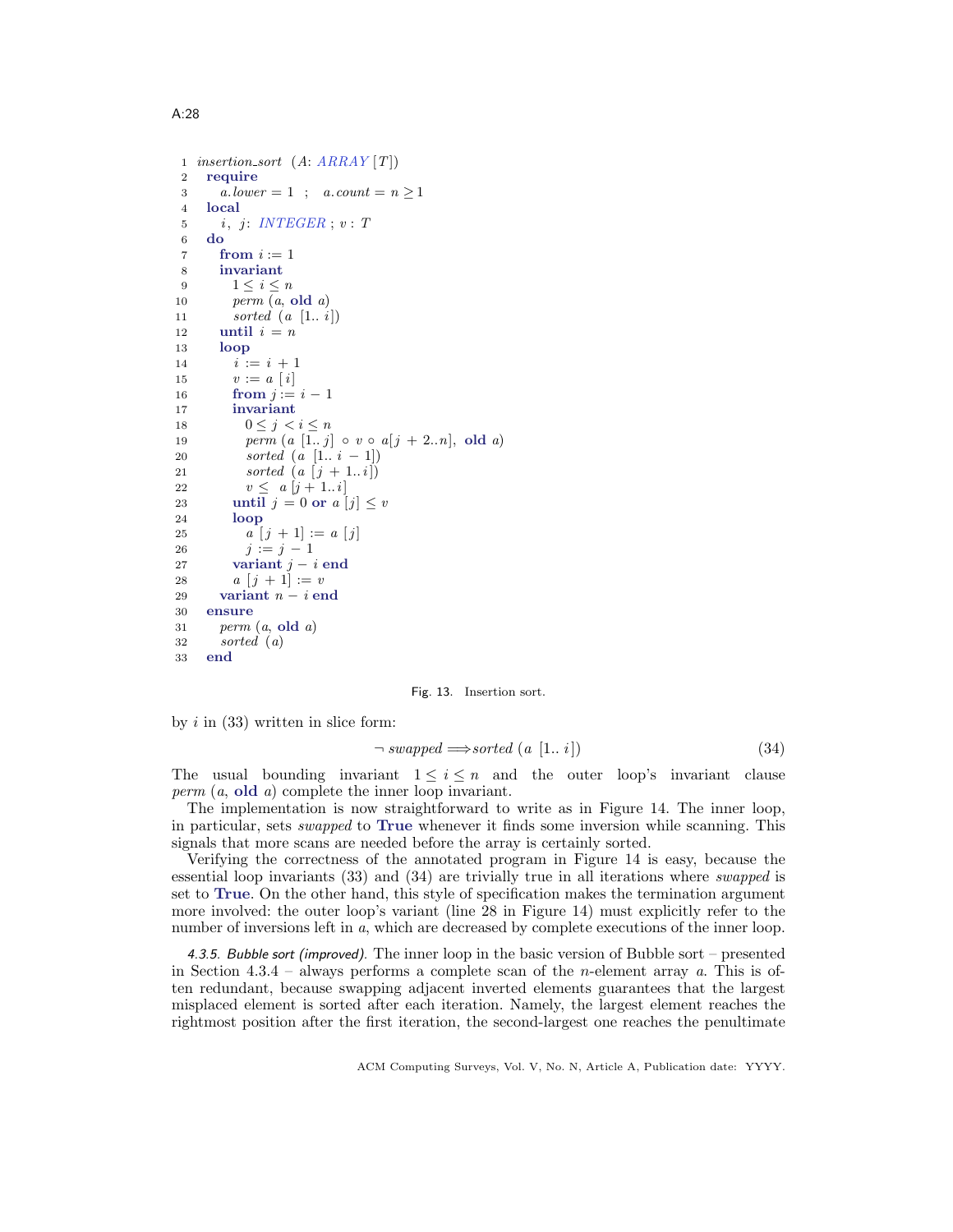```
1 bubble_sort_basic (a: ARRAY[T])
2 require
3 a. lower = 1 ; a. count = n \ge 14 local
5 swapped: BOOLEAN
6 i : INTEGER
7 do
8 from swapped := True
9 invariant
10 perm(a, olda)11 \rightarrow swapped \Longrightarrow sorted (a)<br>12 until \rightarrow swapped
      until \neg swapped
13 loop
14 swapped := False15 from i := 116 invariant
17 1 \leq i \leq n18 perm (a, \text{old } a)19 \rightarrow swapped \Longrightarrow sorted (a [1.. i])
20 until i = n21 loop
22 if a[i] > a[i+1] then<br>
23 a \text{ sum } (i, i+1) = S_{\text{W}}a.swap (i, i + 1) – Swap the elements in positions i and i + 124 swapped := True25 end
26 i := i + 127 variant n - i end
28 variant |inversions (a)|
29 end
30 ensure
31 perm (a, old a)
\begin{array}{cc} 32 & sorted (a) \\ 33 & end \end{array}end
```
Fig. 14. Bubble sort (basic version).

position after the second iteration, and so on. This section describes an implementation of Bubble sort that takes advantage of this observation to improve the running time.

The improved version still uses two nested loops. The outer loop's essential invariant has two clauses:

$$
sorted\ (a\ [i..n])\tag{35}
$$

is a weakening of the postcondition that encodes the knowledge that the "upper" part of array a is sorted; and

$$
i < n \implies a[1.. i] \le a[i+1] \tag{36}
$$

specifies that the elements in the unsorted slice  $a[1.. i]$  are no larger than the first "sorted" element  $a[i + 1]$ . The expression  $a[1, i] \leq a[i + 1]$  is a mutation (constant relaxation and aging) of  $a[1.. n] \le a[n]$ , which is, in turn, a domain property following from the postcondition. Variable  $i$  is now used in the outer loop to mark the portion still to be sorted; correspondingly, (36) is well-defined only when  $i < n$ , and the bounding invariant clause  $1 \leq i \leq n$  is also part of the outer loop's specification.

Continuing with the same logic, the inner loop's postcondition:

$$
a \ [1.. i] \leq a[i] \tag{37}
$$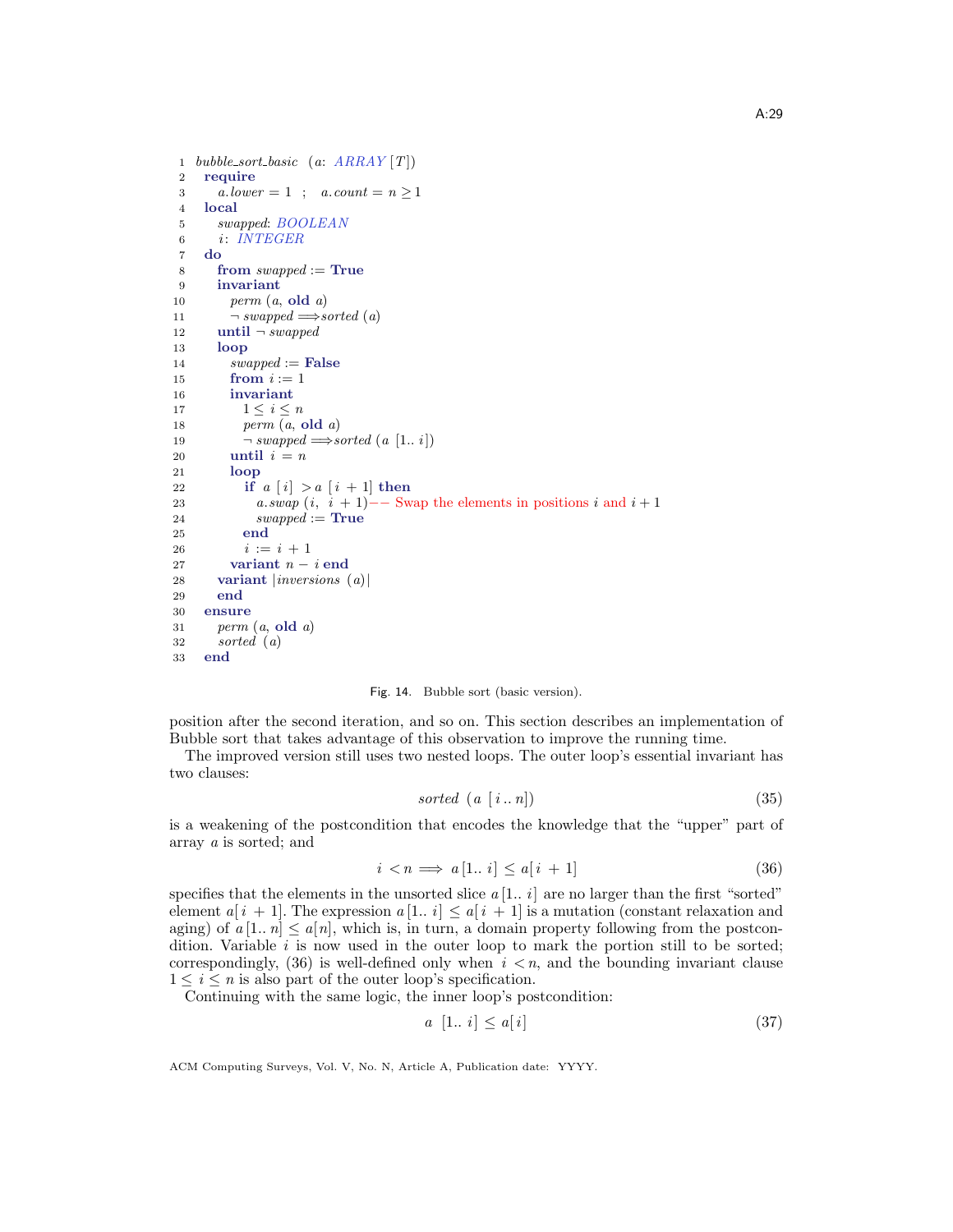states that the largest element in the slice  $a \left[1, i\right]$  has been moved to the highest position. Constant relaxation, replacing i (not changed by the inner loop) with a fresh variable  $j$ , yields a new essential component of the inner loop's invariant:

$$
a \ [1.. j] \le a[j] \tag{38}
$$

The outer loop's invariant and the bounding clause  $1 \leq j \leq i$  complete the specification of the inner loop. Figure 15 displays the corresponding implementation.

The correctness proof follows standard strategies. In particular, the inner loop's postcondition (37) – i.e., the inner loop's invariant when  $j = i$  – implies  $a[i - 1] \le a[i]$  as a special case. This fact combines with the other clause (36) to establish the inductiveness of the main loop's essential clause:

$$
sorted\ (a[i.. n])
$$

Finally, proving termination is trivial for this program because each loop has an associated iteration variable that is unconditionally incremented or decremented.

```
1 bubble_sort_improved (a: ARRAY[T])2 require
3 a. lower = 1 ; a. count = n \ge 14 local
i, j: INTEGR6 do
7 from i := n8 invariant
9 1 \leq i \leq n10 perm (a, old a)
\hspace{2cm} sorted \hspace{2cm} (a \hspace{2cm} [\hspace{1mm} i \hspace{1mm} ... \hspace{1mm} n])12 i < n \implies a[1..i] \le a[i+1]13 until i = 114 loop
15 from j := 116 invariant
17 1 \leq i \leq n18 1 \leq j \leq i19 perm (a, old a)
20 sorted (a \mid i.. n])21 i < n \implies a[1..i] \le a[i+1]22 a [1.. j] \leq a[j]23 until j = i24 loop
25 if a [j] > a [j + 1] then a.swap (j, j + 1) end
26 j := j + 127 variant i - j28 end
29 i := i - 130 variant i
31 end
32 ensure
33 perm (a, old a)
34 sorted (a)
35 end
```
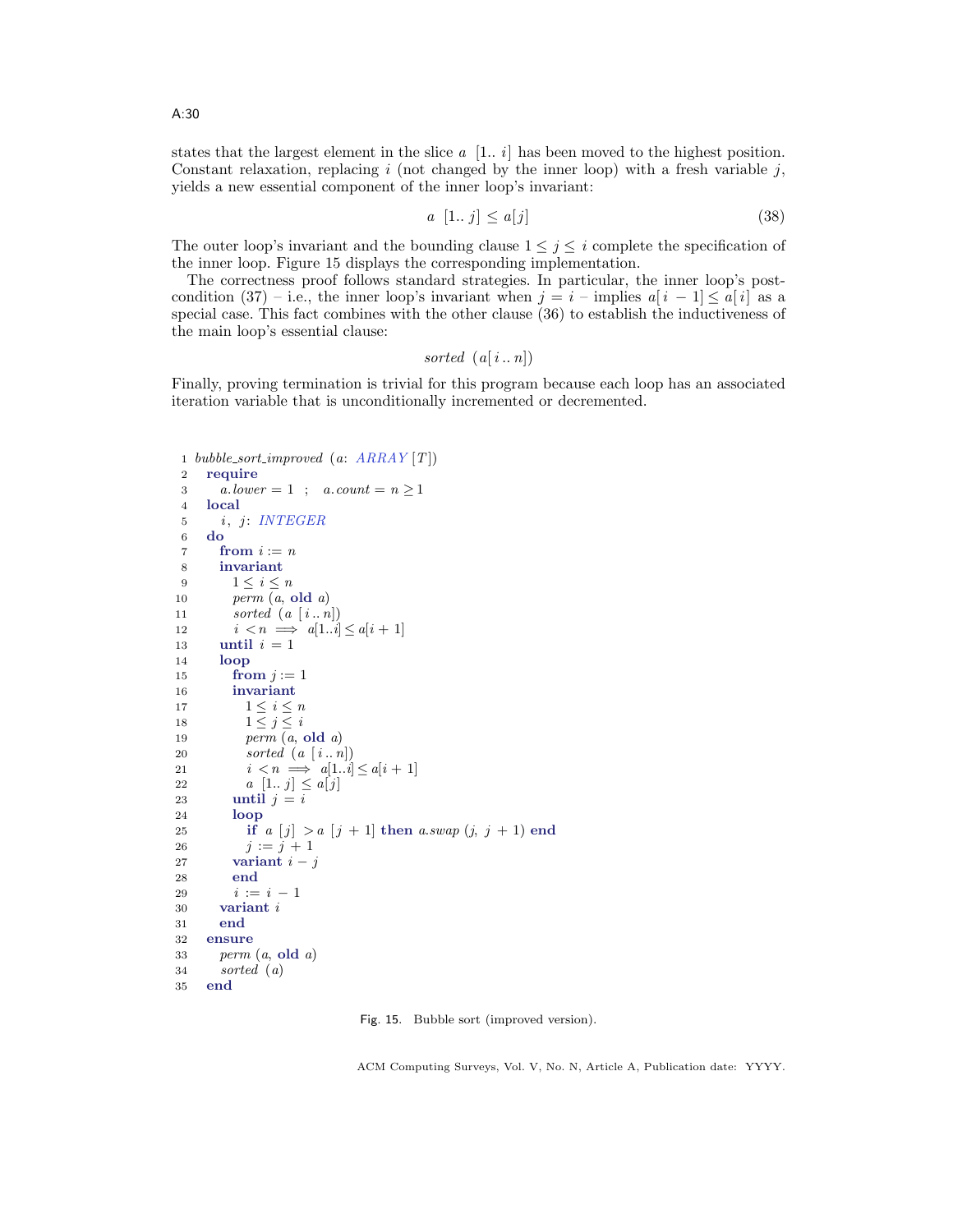*4.3.6. Comb sort.* In an attempt to improve performance in critical cases, Comb sort generalizes Bubble sort based on the observation that small elements initially stored in the right-most portion of an array require a large number of iterations to be sorted. This happens because Bubble sort swaps adjacent elements; hence it takes n scans of an array of size  $n$  just to bring the smallest element from the right-most  $n$ th position to the first one, where it belongs. Comb sort adds the flexibility of swapping non-adjacent elements, thus allowing for a faster movement of small elements from right to left. A sequence of non-adjacent equally-spaced elements also conveys the image of a comb's teeth, hence the name "Comb sort".

Let us make this intuition rigorous and generalize the loop invariants, and the implementation, of the basic Bubble sort algorithm described in Section 4.3.4. Comb sort is also based on swapping elements, therefore the – now well-known – invariant perm  $(a, \text{old } a)$  also applies to its two nested loops. To adapt the other loop invariant (33), we need a generalization of the predicate *sorted* that fits the behavior of Comb sort. Predicate gap-sorted  $(a, d)$ , defined as:

$$
gap_{\mathit{sorted}}(a, d) \iff \forall k \in [a_{\mathit{lower} \ldots a_{\mathit{upper}} - d] : a [k] \leq a [k + d]
$$

holds for arrays a such that the subsequence of d-spaced elements is sorted. Notice that, for  $d = 1$ , gap sorted reduces to sorted:

$$
gap_{-sorted} (a, 1) \iff sorted (a)
$$

This fact will be used to prove the postcondition from the loop invariant upon termination.

With this new piece of domain theory, we can easily generalize the essential and bounding invariants of Figure 14 to Comb sort. The outer loop considers decreasing gaps; if variable gap stores the current value, the bounding invariant

$$
1 \leq gap \leq n
$$

defines its variability range. Precisely, the main loop starts with with  $gap = n$  and terminates with  $gap = 1$ , satisfying the essential invariant:

$$
\neg \, swapped \Longrightarrow gap.sorted \, (a, \, gap) \tag{39}
$$

The correctness of Comb sort does not depend on how gap is decreased, as long as it eventually reaches 1; if gap is initialized to 1, Comb sort behaves exactly as Bubble sort. In practice, it is customary to divide gap by some chosen parameter  $c$  at every iteration of the main loop.

Let us now consider the inner loop, which compares and swaps the subsequence of dspaced elements. The Bubble sort invariant (34) generalizes to:

$$
\neg \, swapped \Longrightarrow gap.sorted \ (a \ [1.. i - 1 + gap], \, gap) \tag{40}
$$

and its matching bounding invariant is:

$$
1 \le i < i + gap \le n + 1
$$

so that when  $i = n + 1 + gap$  the inner loop terminates and (40) is equivalent to (39). This invariant follows from constant relaxation and aging; the substituted expression  $i - 1 + gap$ is more involved, to accommodate how  $i$  is used and updated in the inner loop, but is otherwise semantically straightforward.

The complete implementation is shown in Figure 16. The correctness argument is exactly as for Bubble sort in Section 4.3.4, but exploits the properties of the generalized predicate gap sorted instead of the simpler sorted.

ACM Computing Surveys, Vol. V, No. N, Article A, Publication date: YYYY.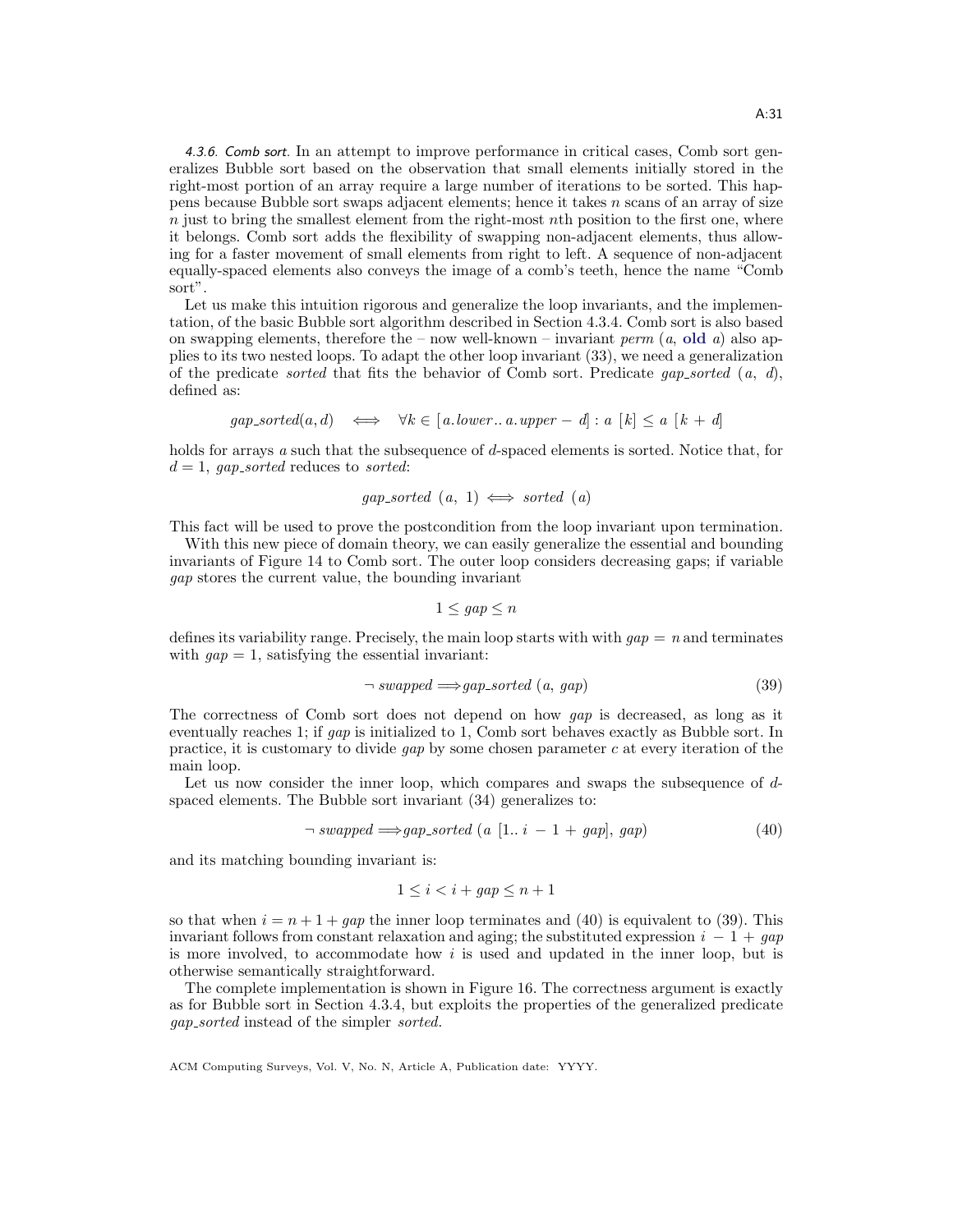```
A:32
```

```
1 comb_sort (a: ARRAY[T])
2 require
3 a.lower = 1 ; a.count = n > 14 local
5 swapped: BOOLEAN
6 i , gap: INTEGER
7 do
8 from swapped := True ; gap := n9 invariant
10 1 \leq gap \leq n11 perm(a, olda)12 \rightarrow swapper \implies gap_sorted (a, gap)
13 until
14 \rightarrow swapped and gap = 115 loop
16 gap := \max (1, gap / c)17 - -c > 1 is a parameter whose value does not affect correctness
18 swapped := False19 from i := 120 invariant
21 1 \leq gap \leq n22 1 \leq i \leq i + gap \leq n+1<br>
23 nerm (a, old, a)perm(a, olda)24 \rightarrow swapped \rightarrow gap_sorted (a [1..i – 1 + gap], gap)
25 until
26 i + gap = n + 127 loop
28 if a[i] > a[i + gap] then
29 a.swap(i, i + qap)30 swapped := True31 end
32 i := i + 1<br>33 variant n +variant n + 1 - qap - i end
34 variant |inversions (a)| end
35 ensure
36 perm (a, old a)
37 sorted (a)
38 end
```
Fig. 16. Comb sort.

# 4.4. Dynamic programming

Dynamic programming is an algorithmic technique used to compute functions that have a natural recursive definition. Dynamic programming algorithms construct solutions iteratively and store the intermediate results, so that the solution to larger instances can reuse the previously computed solutions for smaller instances. This section presents a few examples of problems that lend themselves to dynamic programming solutions.

*4.4.1. Unbounded knapsack problem with integer weights.* We have an unlimited collection of items of n different types. An item of type k, for  $k = 1, \ldots, n$ , has weight  $w[k]$  and value  $v[k]$ . The unbounded knapsack problem asks what is the maximum overall value that one can carry in a knapsack whose weight limit is a given *weight*. The attribute "unbounded" refers to the fact that we can pick as many object of any type as we want: the only limit is given by the input value of weight, and by the constraint that we cannot store fractions of an item – either we pick it or we don't.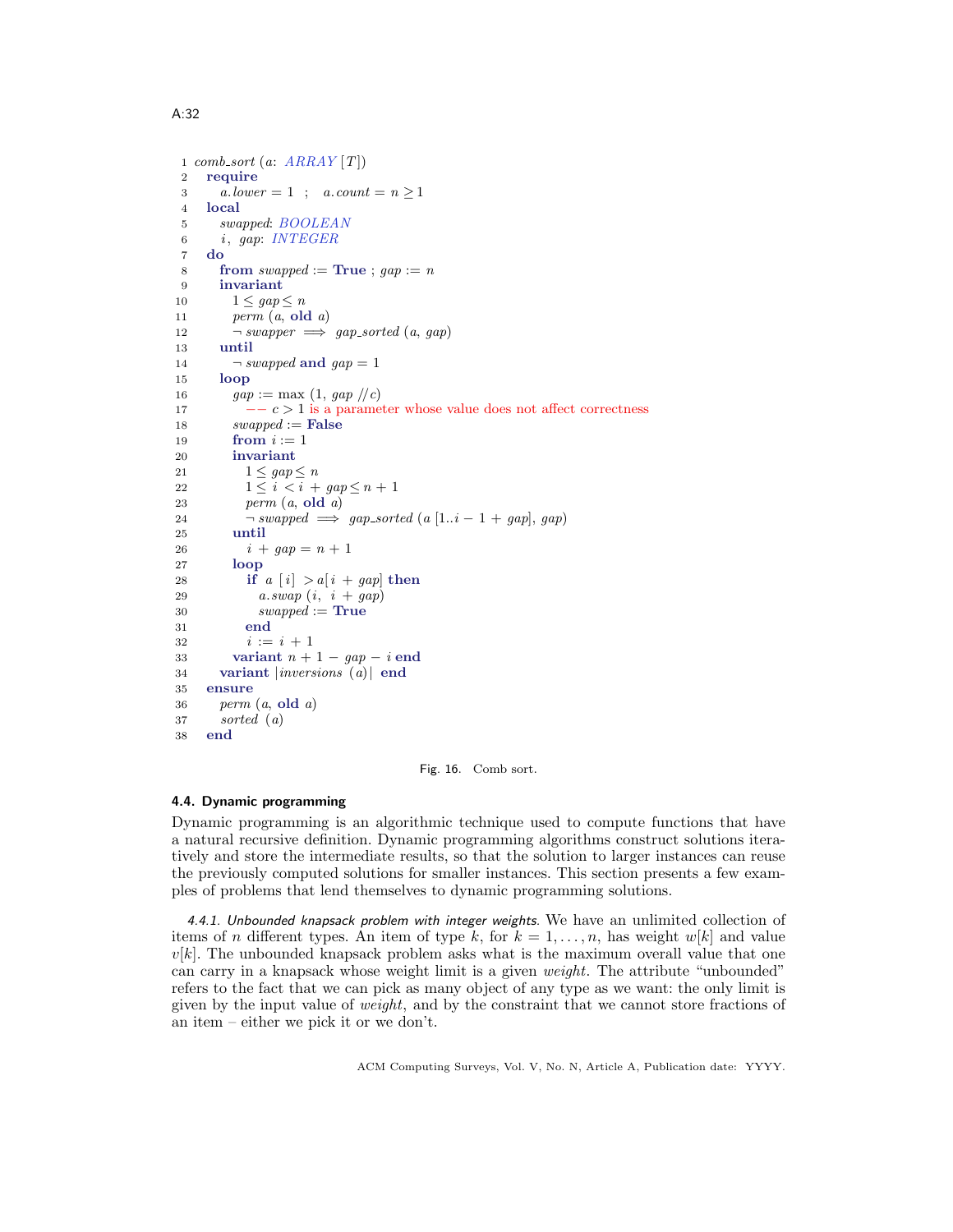Any vector s of n nonnegative integers defines a selection of items, whose *overall weight* is given by the scalar product:

$$
s \cdot w = \sum_{1 \le k \le n} s[k]w[k]
$$

and whose *overall value* is similarly given by the scalar product  $s \cdot v$ . Using this notation, we introduce the domain-theoretical function  $max_k$  knapsack which defines the solution of the knapsack problem given a weight limit  $b$  and items of  $n$  types with weight and value given by the vectors  $w$  and  $v$ :

$$
max_{\mathcal{N}} \leq k \leq k \quad (b, v, w, n) = \kappa \Longleftrightarrow \begin{pmatrix} \exists s \in \mathbb{N}^n : s \cdot w \leq b \land s \cdot v = \kappa \\ \land \\ \forall t \in \mathbb{N}^n : t \cdot w \leq b \implies t \cdot v \leq \kappa \end{pmatrix}
$$

that is, the largest value achievable with the given limit. Whenever weights  $w$ , values  $v$ , and number  $n$  of item types are clear from the context, we will abbreviate max-knapsack  $(b, v, w, n)$  by just  $K(b)$ .

The unbounded knapsack problem is NP-complete [Garey and Johnson 1979; Kellerer et al. 2004]. It is, however, weakly NP-complete [Papadimitriou 1993], and in fact it has a nice solution with pseudo-polynomial complexity based on a recurrence relation, which suggests a straightforward dynamic programming algorithm. The recurrence relation defines the value of  $K(b)$  based on the values  $K(b')$  for  $b' < b$ .

The base case is for  $b = 0$ . If we assume, without loss of generality, that no item has null weight, it is clear that we cannot store anything in the knapsack without adding some weight, and hence the maximum value attainable with a weight limit zero is also zero:  $K(0) = 0$ . Let now b be a generic weight limit greater than zero. To determine the value of  $K(b)$ , we make a series of attempts as follows. First, we select some item of type k, such that  $w[k] \leq b$ . Then, we recursively consider the best selection of items for a weight limit of  $b - w[k]$ ; and we set up a new selection by adding one item of type k to it. The new configuration has weight no greater than  $b - w[k] + w[k] = b$  and value

$$
v[k] + K(b - w[k])
$$

which is, by inductive hypothesis, the largest achievable by adding an element of type  $k$ . Correspondingly, the recurrence relation defines  $K(b)$  as the maximum among all values achievable by adding an object of some type:

$$
K(b) = \begin{cases} 0 & b = 0\\ \max \left\{ v[k] + K(b - w[k]) \mid k \in [1..n] \text{ and } 0 \le w[k] \le b \right\} & b > 0 \end{cases}
$$
(41)

The dynamic programming solution to the knapsack problem presented in this section computes the recursive definition (41) for increasing values of b. It inputs arrays v and w (storing the values and weights of all elements), the number  $n$  of element types, and the weight bound *weight*. The precondition requires that *weight* be nonnegative, that all element weights w be positive, and that the arrays v and w be indexed from 1 to n:

$$
weight \ge 0
$$
  

$$
w > 0
$$
  

$$
v.lower = w.lower = 1
$$
  

$$
vupper = wupper = n
$$

The last two clauses are merely for notational convenience and could be dropped. The postcondition states that the routine returns the value  $K(weight)$  or, with more precise

ACM Computing Surveys, Vol. V, No. N, Article A, Publication date: YYYY.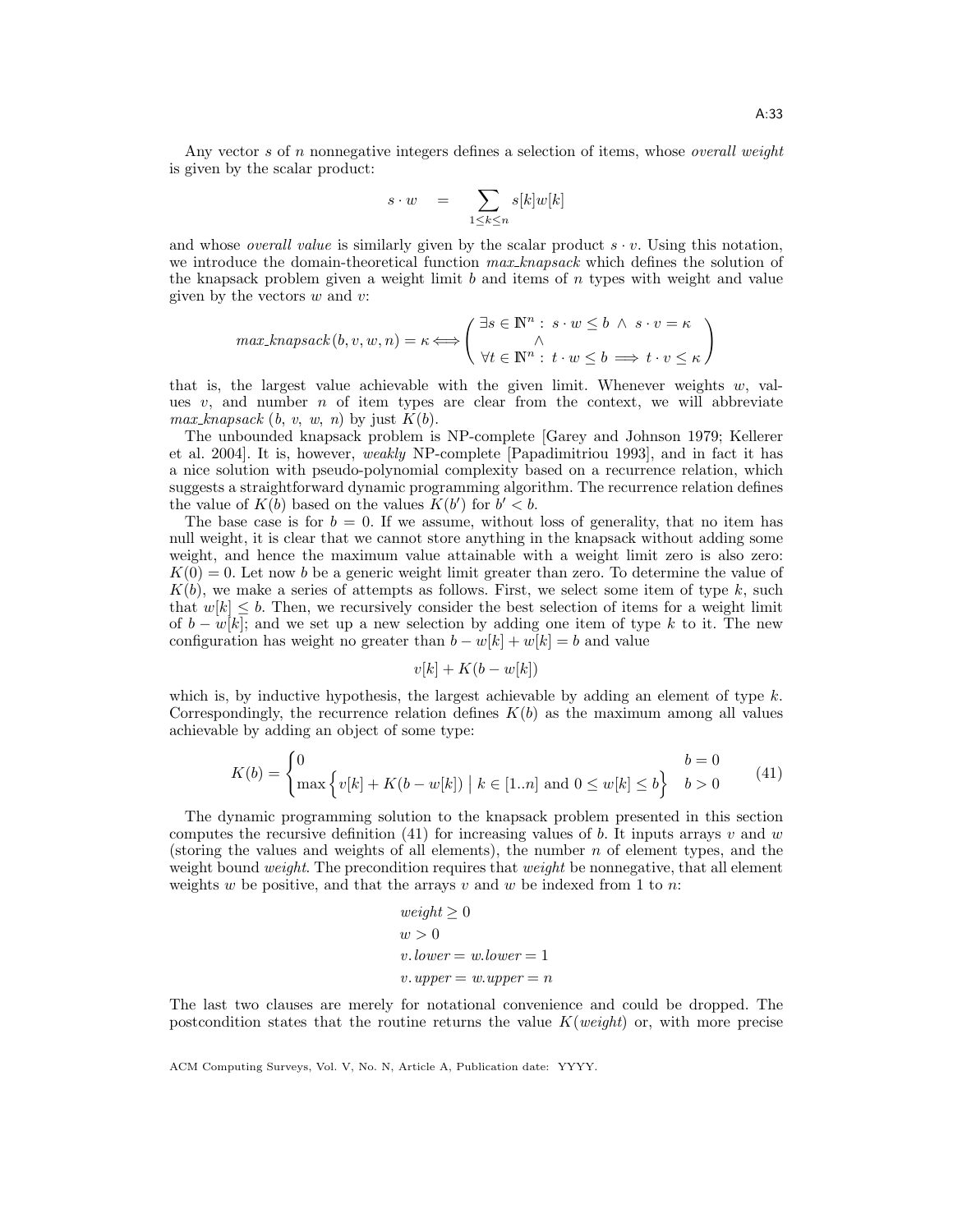notation:

### $Result = max_k napsack (weight, v, w, n)$

The main loop starts with  $b = 0$  and continues with unit increments until  $b = weight$ ; each iteration stores the value of  $K(b)$  in the local array m, so that m [weight] will contain the final result upon termination. Correspondingly, the main loop's essential invariant follows by constant relaxation:

— Variable m [weight] replaces constant Result, thus connecting m to the returned result. — The range of variables  $[1.. b]$  replaces constant *weight*, thus expressing the loop's incremental progress.

The loop invariant it thus:

$$
\forall y \in [0..b]: \quad m[y] = max_k napsack(y, v, w, n) \tag{42}
$$

which goes together with the bounding clause

 $0 \leq b \leq weight$ 

that qualifies  $b$ 's variability domain. With a slight abuse of notation, we concisely write (42), and similar expressions, as:

$$
m[0..b] = max_k napsack([0..b], v, w, n)
$$
\n
$$
(43)
$$

The inner loop computes the maximum of definition (41) iteratively, for all element types j, where  $1 \leq j \leq n$ . To derive its essential invariant, we first consider its postcondition (similarly as the analysis of Selection sort in Section 4.3.2). Since the inner loop terminates at the end of the outer loop's body, the inner's postcondition is the outer's invariant (43). Let us rewrite it by highlighting the value  $m[b]$  computed in the latest iteration:

$$
m[0..b-1] = max_k napsack ([0..b-1], v, w, n)
$$
\n(44)

$$
m[b] = best_value (b, v, w, n, n) \tag{45}
$$

Function *best value* is part of the domain theory for knapsack, and it expresses the "best" value that can be achieved given a weight limit of b,  $j \leq n$  element types, and assuming that the values  $K(b')$  for lower weight limits  $b' < b$  are known:

$$
best_value (b, v, w, j, n) = \max \Big\{ v[k] + K(b - w[k]) \Big| k \in [1..j] \text{ and } 0 \le w[k] \le b \Big\}
$$

If we substitute variable j for constant n in  $(45)$ , expressing the fact that the inner loop tries one element type at a time, we get the inner loop essential invariant:

$$
m[0..b-1] = max\_knapsack([0..b-1], v, w, n)
$$

$$
m[b] = best\_value(b, v, w, j, m)
$$

The obvious bounding invariants  $0 \leq b \leq weight$  and  $0 \leq j \leq n$  complete the inner loop's specification. Figure 17 shows the corresponding implementation.

The correctness proof reverses the construction we highlighted following the usual patterns seen in this section. In particular, notice that:

— When  $j = n$  the inner loop terminates, thus establishing (44) and (45).

 $-$  (44) and (45) imply (43) because the recursive definition (41) for some b only depends on the previous values for  $b' < b$ , and (44) guarantees that m stores those values.

ACM Computing Surveys, Vol. V, No. N, Article A, Publication date: YYYY.

A:34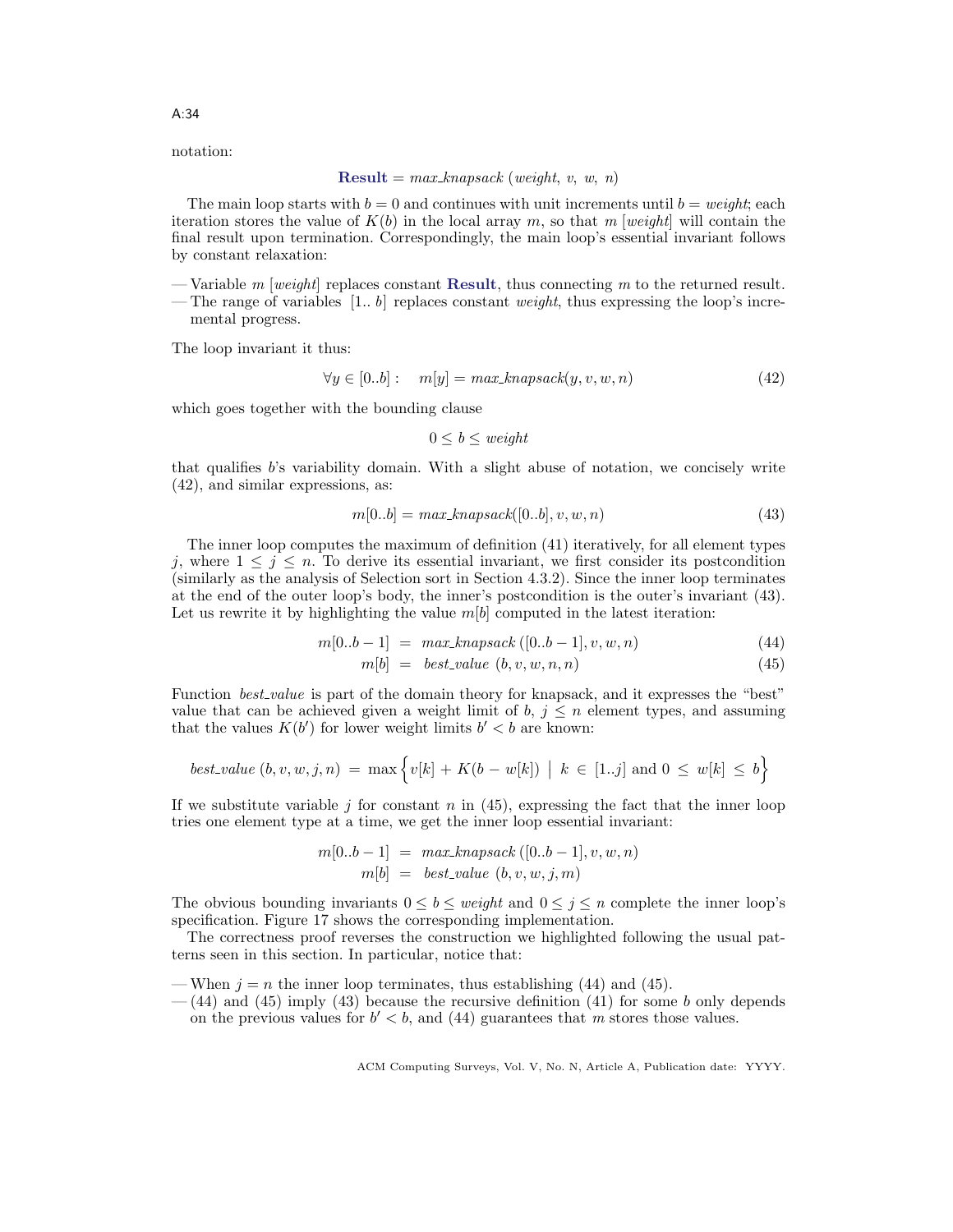```
1 knapsack (v, w: ARRAY [INTEGER]; n, weight: INTEGER): INTEGER
2 require
3 weight > 04 w > 05 v. lower = w. lower = 16 v. upper = w. upper = n7 local
8 b, j: INTEGER
9 m: ARRAY [INTEGER]
10 do
11 from b := 0; m [0] := 0<br>12 invariant
      invariant
13 0 \leq b \leq weight14 m [0..b] = max_k napsack ([0..b], v, w, n)15 until b = weight<br>16 loop
      16 loop
17 b := b + 118 from j := 0; m [b] := m [b - 1]19 invariant
20 0 \leq b \leq weight21 0 \leq j \leq n22 m [0..b − 1] = max_knapsack ([0..b − 1], v, w, n)<br>23 m [b] = best value (b, y, w, i, n)
          m [b] = best_value (b, v, w, j, n)24 until j = n25 loop
26 j := j + 127 \qquad \qquad \text{if} \;\; w\; [j] \leq b \;\text{and} \; m\; [b] <\!\! v\; [j] \; + \, m\; [b-\,w\; [j]] \;\; \text{then}28 m [b] := v [j] + m [b - w [j]]29 end
30 variant n - j end
31 variant weight - b end
32 Result := m [weight]<br>33 ensure
    ensure
34 Result = max_knapsack (weight, v, w, n)
35 end
```


*4.4.2. Levenshtein distance.* The Levenshtein distance of two sequences s and t is the minimum number of elementary edit operations (deletion, addition, or substitution of one element in either sequence) necessary to turn  $s$  into  $t$ . The distance has a natural recursive definition:

$$
distance(s,t) = \begin{cases} 0 & m = n = 0 \\ m & m > 0, n = 0 \\ n & n > 0, m = 0 \\ \text{distance}(s[1..m-1], t[1..n-1]) & m > 0, n > 0, s[m] = t[n] \\ 1 + \min\begin{pmatrix} \text{distance}(s[1..m-1], t), \\ \text{distance}(s[1..m-1], t), \\ \text{distance}(s[1..m-1], t[1..n-1]) \end{pmatrix} & m > 0, n > 0, s[m] \neq t[n] \end{cases}
$$

where  $m$  and  $n$  respectively denote s's and t's length (written s. count and t. count when s and  $t$  are arrays). The first three cases of the definition are trivial and correspond to when s, t, or both are empty: the only way to get a non-empty string from an empty one is by adding all the former's elements. If  $s$  and  $t$  are both non-empty and their last elements

ACM Computing Surveys, Vol. V, No. N, Article A, Publication date: YYYY.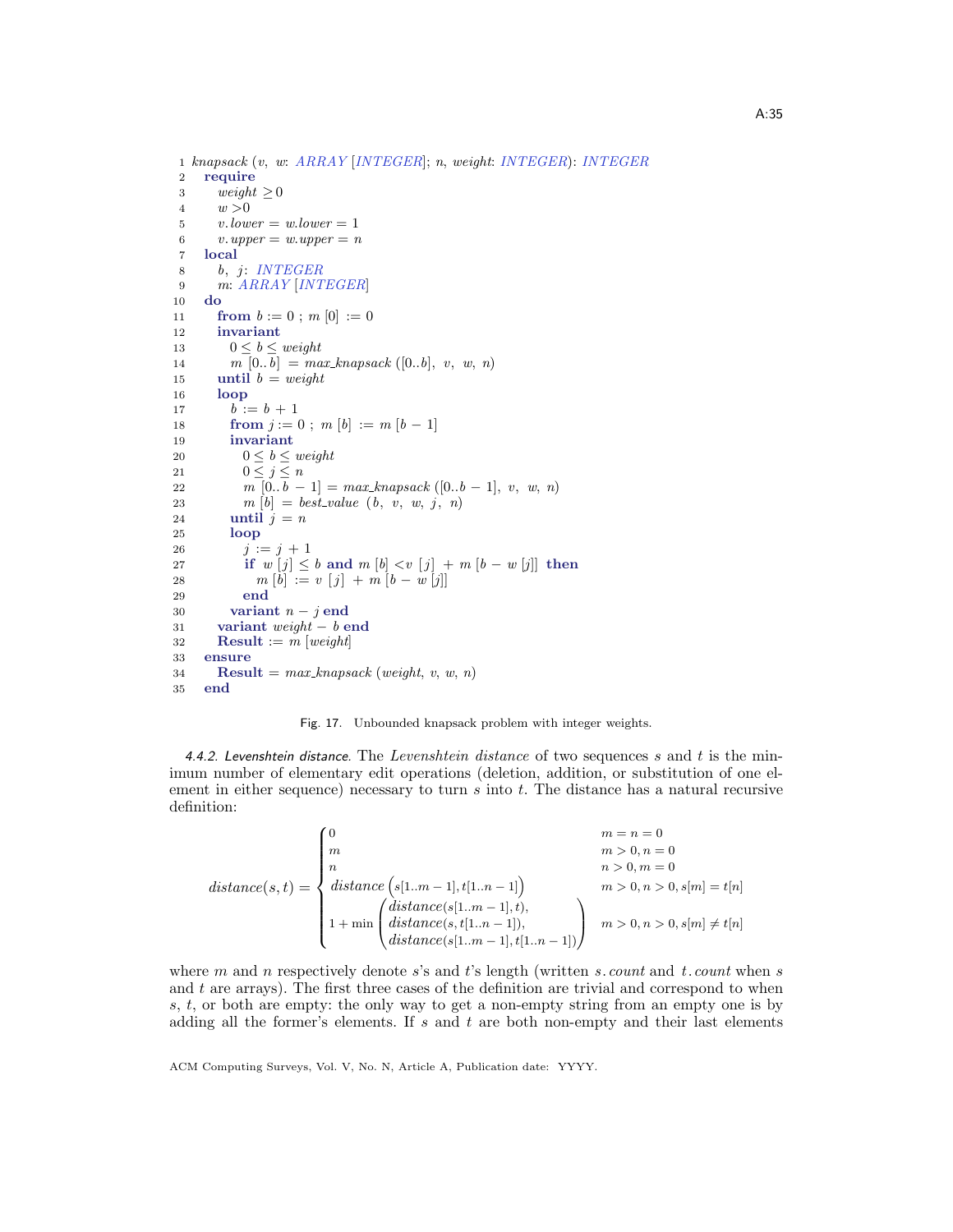coincide, then the same number of operations as for the shorter sequences  $s[1..m-1]$  and  $t[1..n-1]$  (which omit the last elements) are needed. Finally, if s's and t's last elements differ, there are three options: 1) delete  $s[m]$  and then edit  $s[1..m-1]$  into t; 2) edit s into  $t[1..n-1]$  and then add  $t[n]$  to the result; 3) substitute  $t[n]$  for  $s[m]$  and then edit the rest  $s[1..m-1]$  into  $t[1..n-1]$ . Whichever of the options 1), 2), and 3) leads to the minimal number of edit operations is the Levenshtein distance.

It is natural to use a dynamic programming algorithm to compute the Levenshtein distance according to its recursive definition. The overall specification, implementation, and the corresponding proofs, are along the same lines as the knapsack problem of Section 4.4.1; therefore, we briefly present only the most important details. The postcondition is simply

$$
Result = distance(s, t)
$$

The implementation incrementally builds a bidimensional matrix  $d$  of distances such that the element  $d[i, j]$  stores the Levenshtein distance of the sequences  $s[1..i]$  and  $t[1..j]$ . Correspondingly, there are two nested loops: the outer loop iterates over rows of  $d$ , and the inner loop iterates over each column of d. Their essential invariants express, through quantification, the partial progress achieved after each iteration:

$$
\forall h \in [0..i-1], \forall k \in [0..n] : d[h,k] = distance(s[1..h], t[1..k])
$$
  

$$
\forall h \in [0..i-1], \forall k \in [0..j-1] : d[h,k] = distance(s[1..h], t[1..k])
$$

The standard bounding invariants on the loop variables  $i$  and  $j$  complete the specification.

Figure 18 shows the implementation, which uses the compact across notation for loops, similar to "for" loops in other languages. The syntax

across  $[a.. b]$  invariant I as k loop B end

is simply a shorthand for:

from 
$$
k := a
$$
 invariant I until  $k = b + 1$  loop  $B$ ;  $k := k + 1$  end

For brevity, Figure 18 omits the obvious loop invariants of the initialization loops at lines 11 and 12.

## 4.5. Computational geometry: Rotating calipers

The *diameter* of a polygon is its maximum width, that is the maximum distance between any pair of its points. For a convex polygon, it is clear that a pair of vertices determine the diameter (such as vertices  $p_3$  and  $p_7$  in Figure 19). Shamos showed [1978] that it is not necessary to check all  $O(n^2)$  pairs of vertices: his algorithm, described below, runs in time  $O(n)$ . The correctness of the algorithm rests on the notions of lines of support and antipodal points. A line of support is analogue to a tangent: a line of support of a convex polygon  $p$ is a line that intersects  $p$  such that the interior of  $p$  lies entirely to one side of the line. An antipodal pair is then any pair of  $p$ 's vertices that lie on two *parallel* lines of support. It is a geometric property that an antipodal pair determines the diameter of any polygon  $p$ , and that a convex polygon with n vertices has  $O(n)$  antipodal pairs. Figure 19(a), for example, shows two parallel lines of support that identify the antipodal pair  $(p_1, p_5)$ .

Shamos's algorithms efficiently enumerates all antipodal pairs by rotating two lines of support while maintaining them parallel. After a complete rotation around the polygon, they have touched all antipodal pairs, and hence the algorithm can terminate. Observing that two parallel support lines resemble the two jaws of a caliper, Toussaint [1983] suggested the name "rotating calipers" to describe Shamos's technique.

A presentation of the rotating calipers algorithm and a proof of its correctness with the same level of detail as the algorithms in the previous sections would require the development of a complex domain theory for geometric entities, and of the corresponding implementation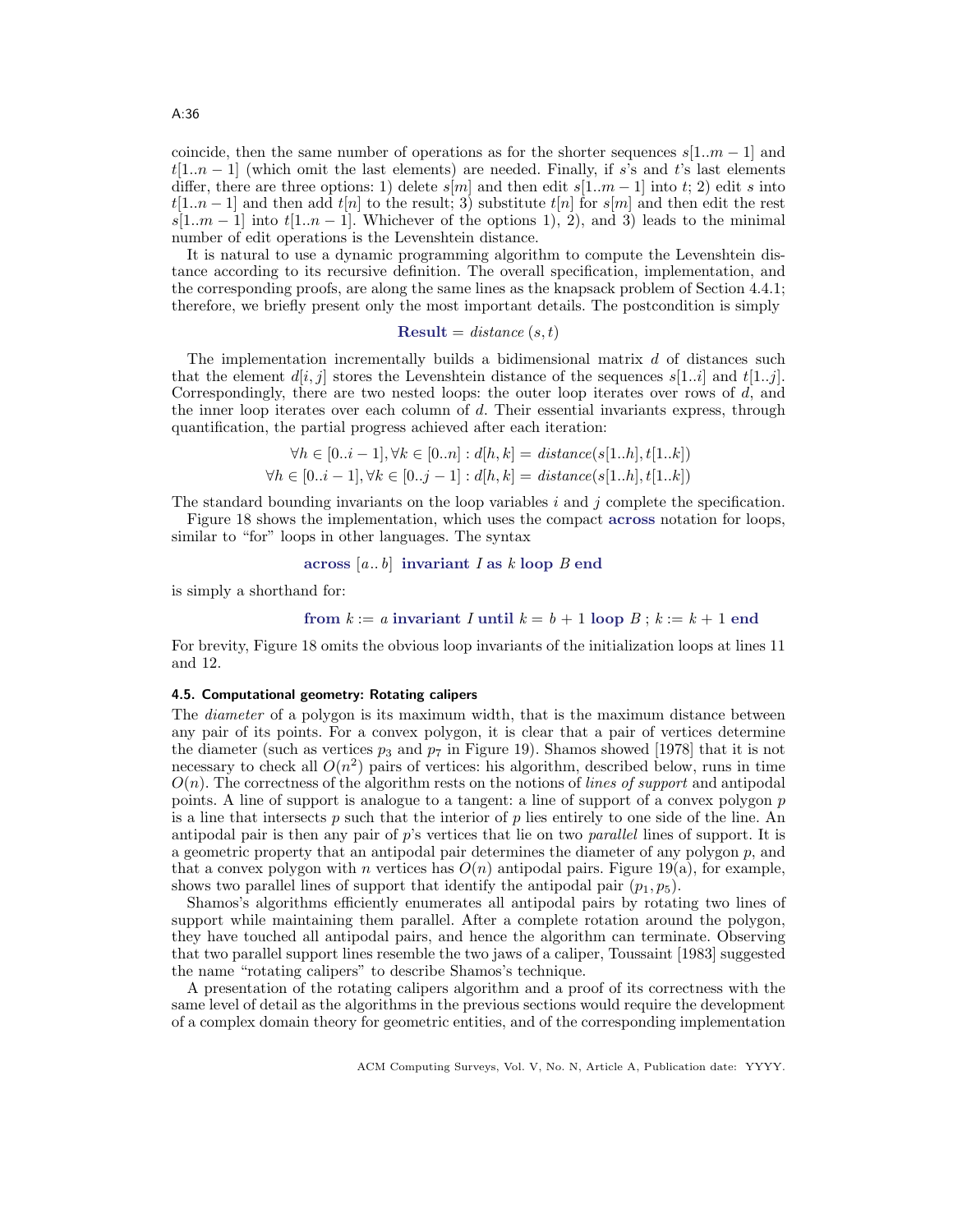```
1 Levenshtein_distance (s, t: ARRAY [T]): INTEGER
2 require
3 s. lower = t. lower = 14 s. count = m5 t. count = n6 local
i, j: INTEGR8 d: ARRAY [INTEGER, INTEGER]
9 do
10 d := \{0\}^{m+1} \times \{0\}^{n+1}11 across [1..m] as i loop d[i,0] := i end
12 across [1..n] as j loop d [0,j] := j end
14 across [1..m] as i
15 invariant
16 1 \leq i \leq m+117 \forall h \in [0..i-1], \forall k \in [0..m] : d \mid h, k] = distance (s \mid 1..h], t \mid 1..k]18 loop
19 across [1..n] as j
20 invariant
21 1 \leq i \leq m+1<br>
22 1 \leq j \leq n+11 \leq j \leq n+123 \forall h \in [0..i-1], \forall k \in [0..j-1]: d[h, k] = distance (s [1..h], t [1..k])24 loop
25 if s[i] = t[j] then
26 d[i,j] := d[i-1,j-1]27 else
28 d [i, j] := 1 + \min (d [i - 1, j - 1], d [i, j - 1], d [i - 1, j])29 end
30 end
31 end
```
13

33 ensure

35 end

```
32 Result := d \mid m, n34 Result = distance (s, t)
```
Fig. 18. Levenshtein distance.



Fig. 19. The rotating calipers algorithm illustrated.

primitives. Such a level of detail is beyond the scope of this paper; instead, we outline the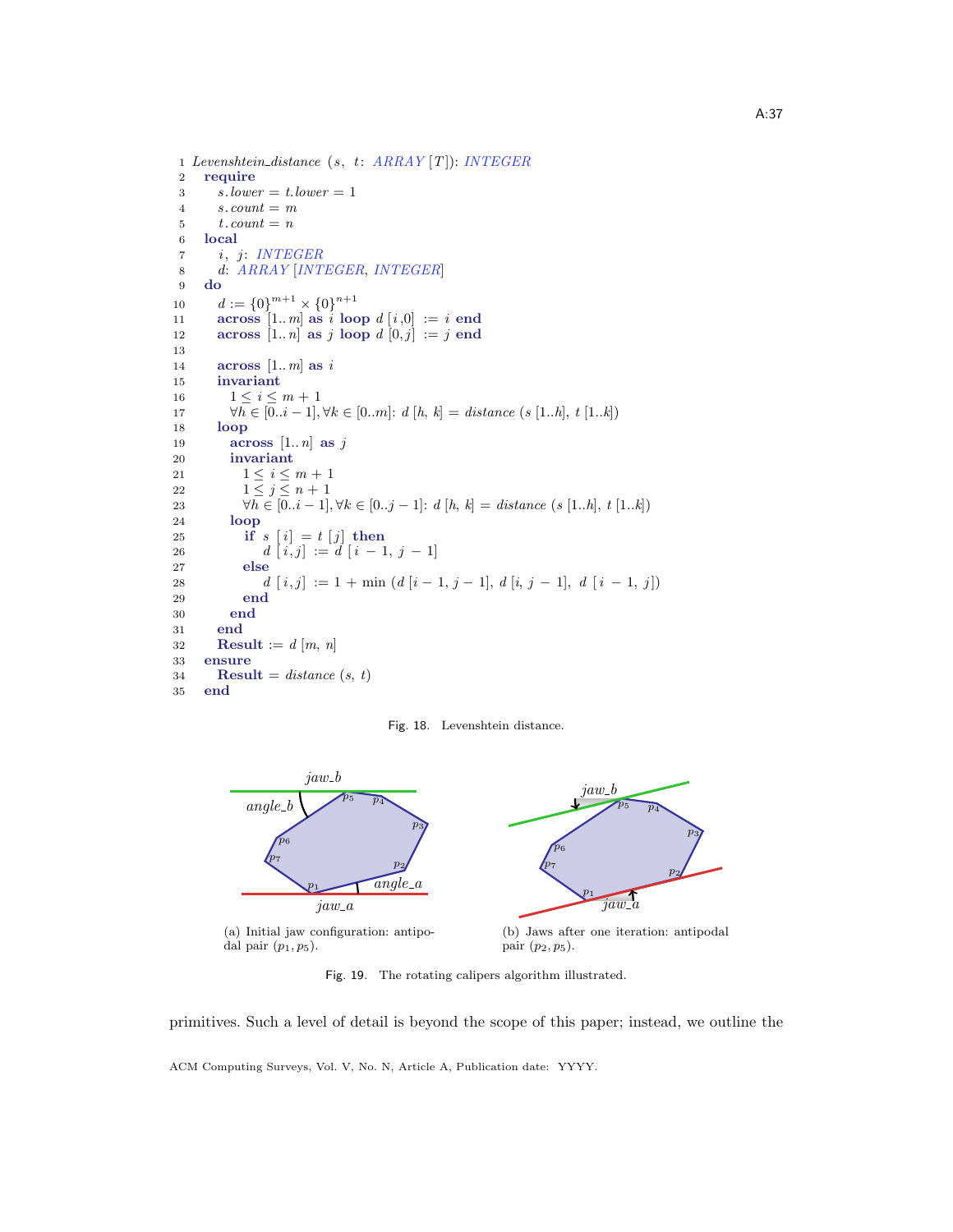```
A:38
```

```
1 diameter calipers (p: LIST [POINT ]): INTEGER
2 require
3 p.count \geq 3; p.is_convex
4 local
5 jaw a, jaw b: VECTOR −− Jaws of the caliper
6 n a, n b: NATURAL −− Pointers to vertices of the polygon
7 angle_a, angle_b: REAL -- Angle measures
8 do
9 n_a := "Index, in p, of the vertex with the <i>minimum y coordinate</i>"10 n_b := "Index, in p, of the vertex with the maximum y coordinate"
11
12 jaw a := "Horizontal direction from p[n_a] pointing towards negative"
13 jaw b := "Horizontal direction from p[n_b] pointing towards positive"
14 from
15 total\_rotation := 016 Result := |p[n_a] - p[n_b]| -- Distance between pair of vertices
17 invariant
18 parallel (jaw_a, jaw_b) −− Jaws are parallel
19 0 <Result \leq diameter (p) -- Result increases until diameter (p)
20 0 \leq total\_rotation \leq 36021 until total rotation ≥ 180 −− All antipodal pairs considered
22 loop
23 angle a := "Angle between p[n_a] and the next vertex in p"
24 angle b := "Angle between p[n_b] and the next vertex in p"
25 if angle_a < angle_b then
26 −− Rotate jaw_a to coincide with the edge p[n_a]-p[n_a].next
27 jaw_a := jaw_a + angle_a28 −− Rotate jaw_b by the same amount
29 jaw_b := jaw_b + angle_a30 - Next current point n_a31 n_a := \text{``Index of vertex following } p[n_a]"
32 −− Update total rotation<br>33 total_rotation := total_ro
          total\_rotation := total\_rotation + angle_a34 else
35 - As in the then branch with a's and b's roles reversed
36 end
37 −− Update maximum distance between antipodal points
38 Result := max (|p[n_a] - p[n_b]|, Result)
39 variant 180 − total rotation end
40 ensure
41 Result = diameter (p)42 end
```
Fig. 20. Diameter of a polygon with rotating calipers.

essential traits of the specification and give a description of the algorithm in pseudo-code in Figure 20.<sup>6</sup>

The algorithm inputs a list  $p$  of at least three points such that it represents a convex polygon (precondition on line 3) and returns the value of the polygon's diameter (postcondition on line 41).

 $6$ The algorithm in Figure 20 is slightly simplified, as it does not deal explicitly with the special case where a line initially coincides with an edge: then, the minimum angle is zero, and hence the next vertex not on the line should be considered. This problem can be avoided by adjusting the initialization to avoid that a line coincides with an edge.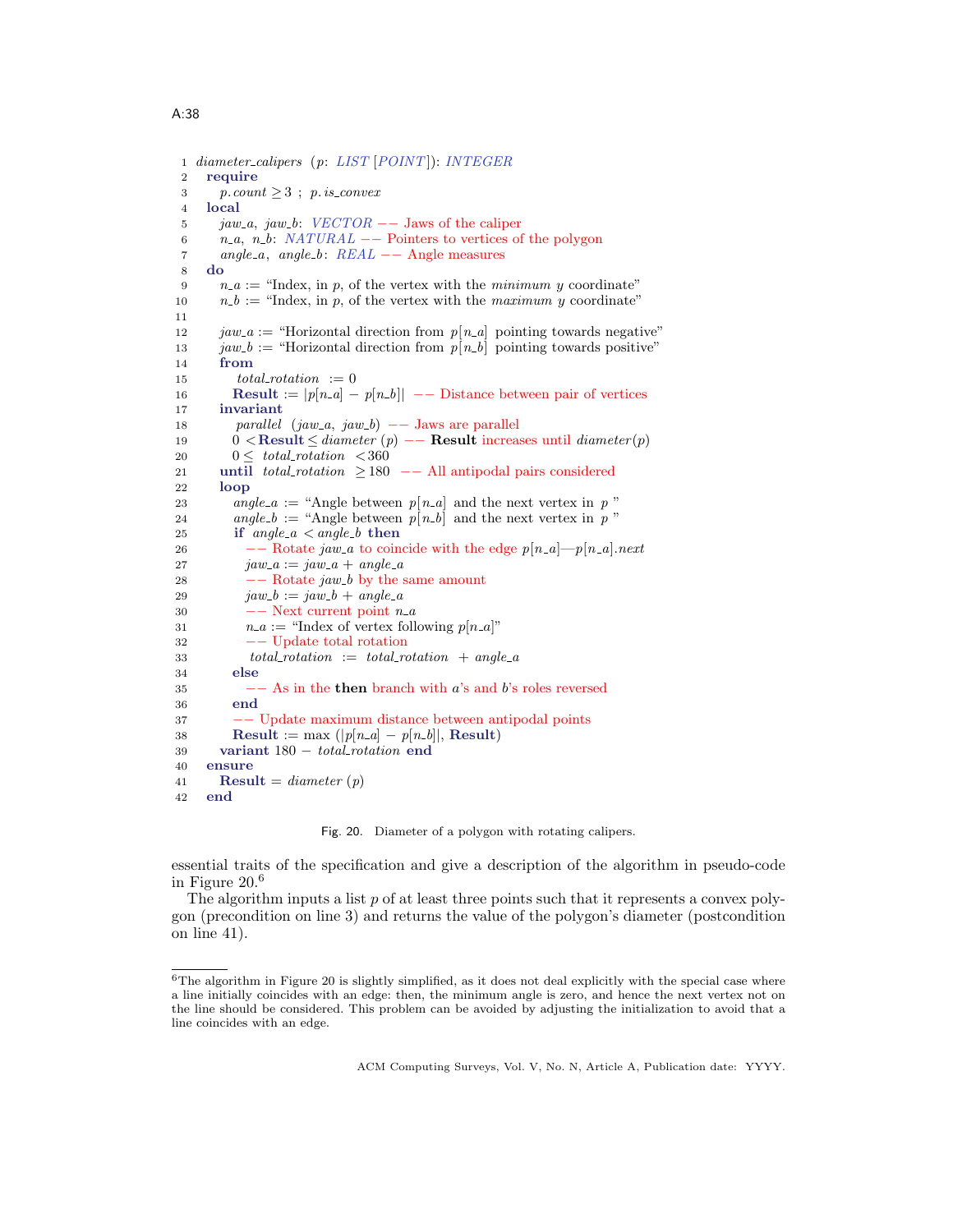It starts by adjusting the two parallel support lines on the two vertices with the maximum difference in y coordinate, such as  $p_1$  and  $p_5$  in Figure 19(a). Then, it enters a loop that computes the angle between each line and the next vertex on the polygon, and rotates both jaws by the minimum of such angles. At each iteration, it compares the distance between the new antipodal pair and the currently stored maximum (in Result), and updates the latter if necessary. In the example of Figure  $19(a)$ , jaw a determines the smallest angle, and hence both jaws are rotated by  $angle_a$  in Figure 19(b). Such an informal description suggests the obvious bounding invariants that the two jaws are maintained parallel (line 18), Result varies between some initial value and the final value *diameter*  $(p)$  (line 19), and the total rotation of the calipers is between zero and  $180 + 180$  (line 20). The essential invariant is, however, harder to state formally, because it involves a subset of the antipodal pairs reached by the calipers. A semi-formal presentation is:

Result = max 
$$
\left\{ |p_1, p_2| \middle| \begin{array}{l} p_1, p_2 \in p \land \\ reached (p_1, total\_rotation) \end{array} \land \right\}
$$
  
reached  $(p_2, total\_rotation)$ 

whose intended meaning is that Result stores the maximum distance between all points  $p_1, p_2$  among p's vertices that can be reached with a rotation of up to *total\_rotation* degrees from the initial calipers' horizontal positions.

## 4.6. Algorithms on data structures

Many data structures are designed around specific operations, which can be performed efficiently by virtue of the characterizing properties of the structures. This section presents linked lists and binary search trees and algorithms for some of such operations. The presentation of their invariants clarifies the connection between data-structure properties and the algorithms' correct design.

*4.6.1. List reversal.* Consider a list of elements of generic type G implemented as a linked list: each element's attribute *next* stores a reference to the next element in the list; and the last elements's *next* attribute is **Void**. This section discusses the classic algorithm that reverses a linked list iteratively.

We introduce a specification that abstracts some implementation details by means of a suitable domain theory. If *list* is a variable of type  $LIST [G]$  – that is, a reference to the first element – we lift the semantics of *list* in assertions to denote the *sequence* of elements found by following the chain of references until Void. This interpretation defines finite sequences only if *list* 's reference sequence is acyclic, which we write  $acyclic$  (*list*). Thus, the precondition of routine reverse is simply

$$
acyclic\ (list)
$$

where *list* is the input linked list.

For a sequence  $s = s_1 s_2 \ldots s_n$  of elements of length  $n \geq 0$ , its reversal rev (s) is inductively defined as:

$$
rev(s) = \begin{cases} \epsilon & n = 0\\ rev(s_2 \dots s_n) \circ s_1 & n > 0 \end{cases}
$$
 (46)

where  $\epsilon$  denotes the empty sequence and " $\circ$ " is the concatenation operator. With this notation, reverse's postcondition is:

$$
list = rev (old list)
$$

with the matching property that *list* is still acyclic.

The domain theory for lists makes it possible to derive the loop invariant with the usual techniques. Let us introduce a local variable reversed, which will store the iteratively constructed reversed list. More precisely, every iteration of the loop removes one element from

ACM Computing Surveys, Vol. V, No. N, Article A, Publication date: YYYY.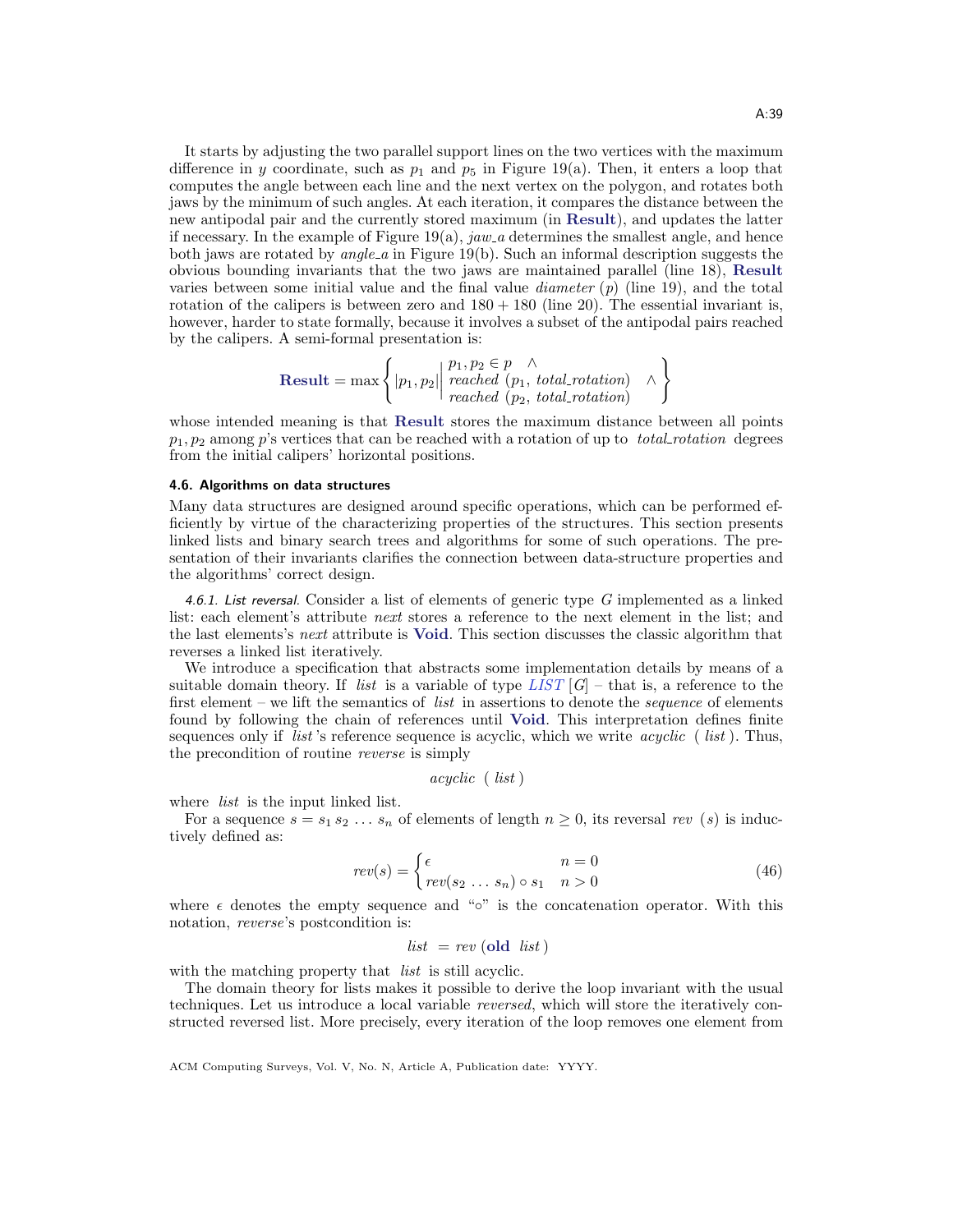

Fig. 21. One iteration of the loop in routine reverse.

the beginning of *list* and moves it to the beginning of *reversed*, until all elements have been moved. When the loop terminates:

— *list* points to an empty list;

 $-$  reversed points to the reversal of old *list*.

Therefore, the routine concludes by assigning *reversed* to overwrite *list*. Backward substitution yields the loop's postcondition from the routine's:

$$
reversed = rev (old list) \tag{47}
$$

Using  $(46)$  for empty lists, we can equivalently write  $(47)$  as:

$$
rev(\text{list}) \circ \text{reversed} = rev(\text{old } \text{list}) \tag{48}
$$

which is the essential loop invariant, whereas  $list =$  Void is the exit condition. The other component of the loop invariant is the constraint that *list* and *reversed* be acyclic, also by mutation of the postcondition.

Figure 22 shows the standard implementation. Figure 21 pictures instead a graphical representation of reverse's behavior: Figure  $21(a)$  shows the state of the lists in the middle of the computation, and Figure 21(b) shows how the state changes after one iteration, in a way that the invariant is preserved.

The correctness proof relies on some straightforward properties of the  $rev$  and  $\circ$  functions. Initiation follows from the property that  $s \circ \epsilon = s$ . Consecution relies on the definition (46) for  $n > 0$ , so that:

$$
rev \text{ (list } .\text{ next)} \circ \text{ list } .\text{ first } = rev \text{ ( list)}
$$

Proving the preservation of acyclicity relies on the two properties:

| $acyclic(s_1 s_2 \ldots s_n)$ | $\implies$ | $acyclic(s_2 \ldots s_n)$             |
|-------------------------------|------------|---------------------------------------|
| $ s_1 =1 \wedge acyclic(r)$   |            | $\implies \quad acyclic(s_1 \circ r)$ |

*4.6.2. Binary search trees.* Each node in a binary tree has at most two children, conventionally called *left* and *right*. Binary *search* trees are a special kind of binary trees whose nodes store values from some totally ordered domain T and are arranged reflecting the relative order of their values; namely, if t is a binary search tree and  $n \in t$  is one of its nodes with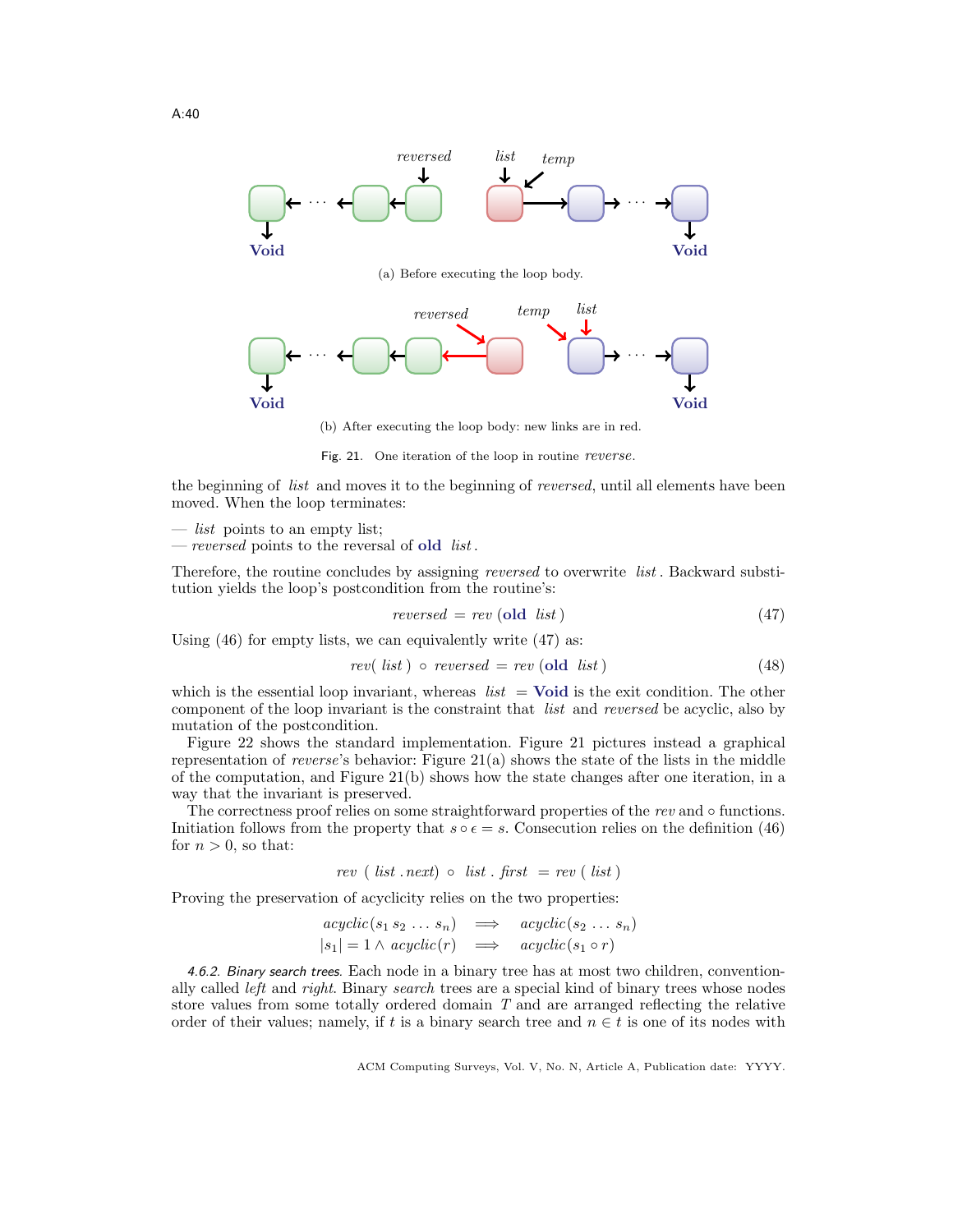```
1 reverse ( list : LIST[G])
2 require
3 acyclic ( list )
4 local
5 reversed, temp: LIST [G]
6 do
7 from reversed := Void
8 invariant
9 rev ( list ) \circ reversed = rev (old list)
10 acyclic (list)
11 acyclic (reversed)
12 until list = Void
13 loop
14 temp := list.next15 list.next := reversed16 reversed := list17 list := temp18 variant list.count end
19 list := reversed20 ensure
21 list = rev (old list)
22 acyclic ( list )<br>23 end
    end
```
Fig. 22. Reversal of a linked list.

value  $v$ , all nodes in n's left subtree store values less than or equal to  $v$ , and all nodes in  $n$ 's right subtree store values greater than or equal to  $v$ . We express this characterizing property using domain-theory notation as:

$$
s \in t[n. left] \implies s.value \le n.values \in t[n. right] \implies s.value \ge n.value
$$
\n(49)

where  $t[n]$  denotes t's subtree rooted at node n. This property underpins the correctness of algorithms for operations such as searching, inserting, and removing nodes in binary search trees that run in time linear in a tree's height; for trees whose nodes are properly balanced, the height is logarithmic in the number of nodes, and hence the operations can be performed efficiently. We now illustrate two of these algorithms with their invariants.

Consider searching for a node with value key in a binary search tree  $t$ . If  $t$ , values denotes the set of values stored in  $t$ , the specification of this operation consists of the postcondition

$$
key \in t \, \text{values} \quad \Longrightarrow \quad \text{Result} \in t \ \land \ key = \text{Result} \, \text{value} \tag{50}
$$

$$
key \notin t \text{. values } \implies \text{Result} = \text{void} \tag{51}
$$

where Void is returned if no node has value key. For simplicity, we only consider non-empty trees – handling the special case of an empty tree is straightforward.

We can obtain the essential invariant by weakening both conjuncts in (50) based on two immediate properties of trees. First, Result ∈ t implies Result  $\neq$  Void, because no valid node is Void. Second, a node's value belongs to the set of values of the subtree rooted at the node:

$$
n.value \in t[n].values
$$

for  $n \in t$ . Thus, the following formula is a weakening of (50):

$$
key \in t \text{. values } \implies \text{Result} \neq \text{void} \land key \in t[\text{Result}].values \tag{52}
$$

which works as essential loop invariant for binary-search-tree search.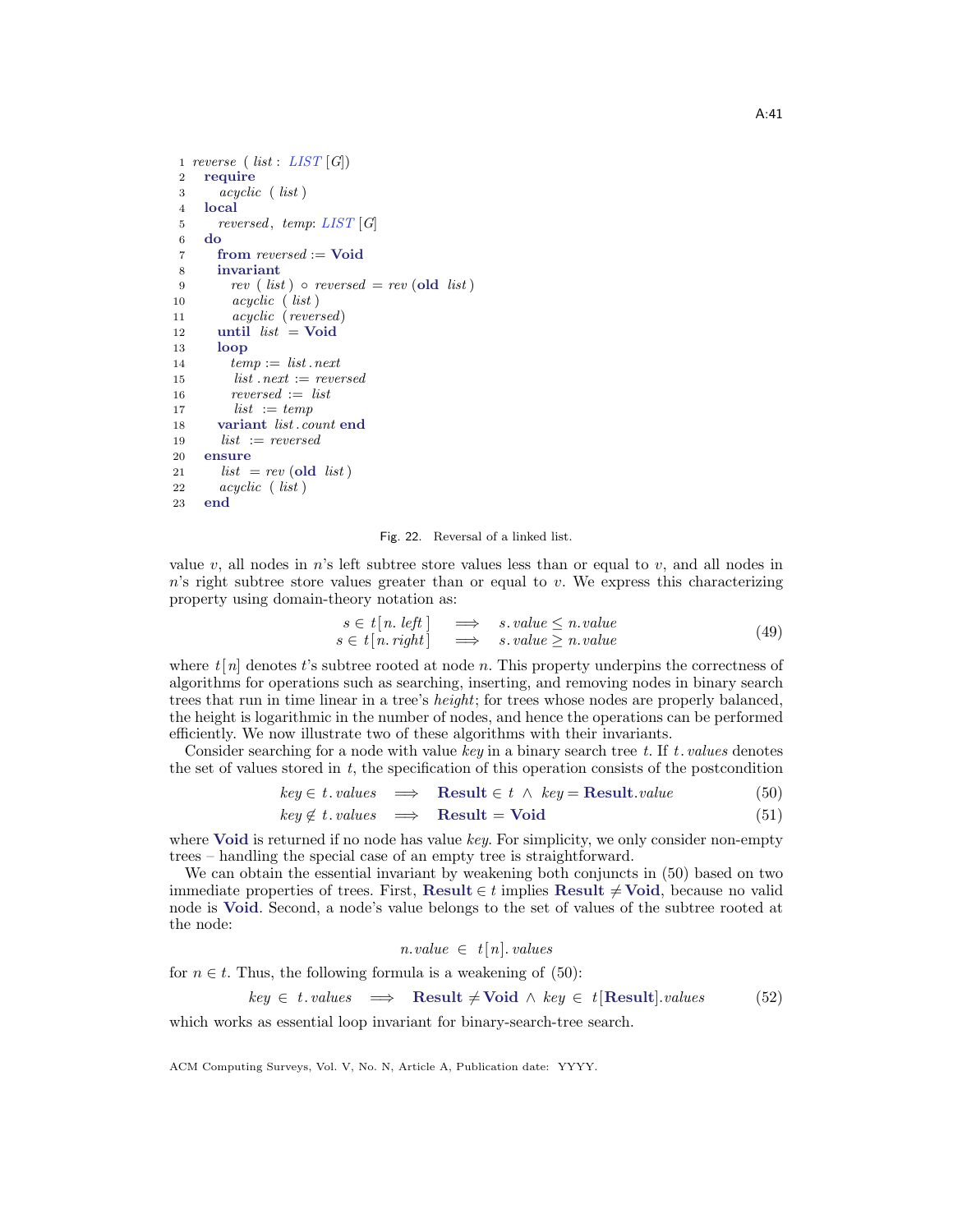Search works by moving **Result** to the left or right subtree – according to  $(49)$  – until a value key is found or the subtree to be explored is empty. This corresponds to the disjunctive exit condition Result = Void  $\vee$  Result.*value* = key and to the bounding invariant Result  $\neq$  Void  $\implies$  Result  $\in$  t: we are within the tree until we hit Void. Figure 23 shows the corresponding implementation.

```
1 has_bst (t: BS\_TREE | T]; key: T): NODE
2 require
3 t. root \neq Void −− nonempty tree
4 do
5 from Result := t.root
6 invariant
7 Result \neq Void \implies Result \in t
8 key ∈ t.values \implies Result \neq Void \land key ∈ t[Result].values
9 until Result = Void \vee key = Result.value
10 loop
11 if key <Result.value then
12 Result := Result. left13 else
14 Result := Result:15 end
16 end
17 ensure
18 key ∈ t.values \implies Result ∈ t ∧ key = Result.value
19 key \notin t.values \implies \textbf{Result} = \textbf{Void}20 end
```
Fig. 23. Search in a binary search tree.

Initiation follows from the precondition and from the identity  $t[t. root] = t$ . Consecution relies on the following domain property, which in turn follows from (49):

$$
n \in t \land v \in t[n]
$$
. values  $\land v < n$ . value  $\implies n$ . left  $\neq$  **void**  $\land v \in t[n]$ . values  $n \in t \land v \in t[n]$ . values  $\land v > n$ . value  $\implies n$ . right  $\neq$  **void**  $\land v \in t[n$ . right.

The ordering property (49) entails that the leftmost node in a (non-empty) tree  $t$  – that is the first node without left child reached by always going left from the root – stores the minimum of all node values. This property, expressible using the domain-theory function leftmost as:

$$
\min(t, values) = leftmost(t).value \tag{53}
$$

leads to an algorithm to determine the node with minimum value in a binary search tree, whose postcondition is thus:

$$
Result = leftmost(t) \tag{54}
$$

$$
Result.value = min(t.values) \tag{55}
$$

The algorithm only has to establish (54), which then implies (55) combined with the property (53). In fact, the algorithm is oblivious of (49) and operates solely based on structural properties of binary trees; (55) follows as an afterthought.

Duplicating the right-hand side of (54), writing t in the equivalent form  $t[t. root]$ , and applying constant relaxation to  $t$ . root yields the essential invariant

$$
leftmost(t[Result]) = leftmost(t)
$$
\n(56)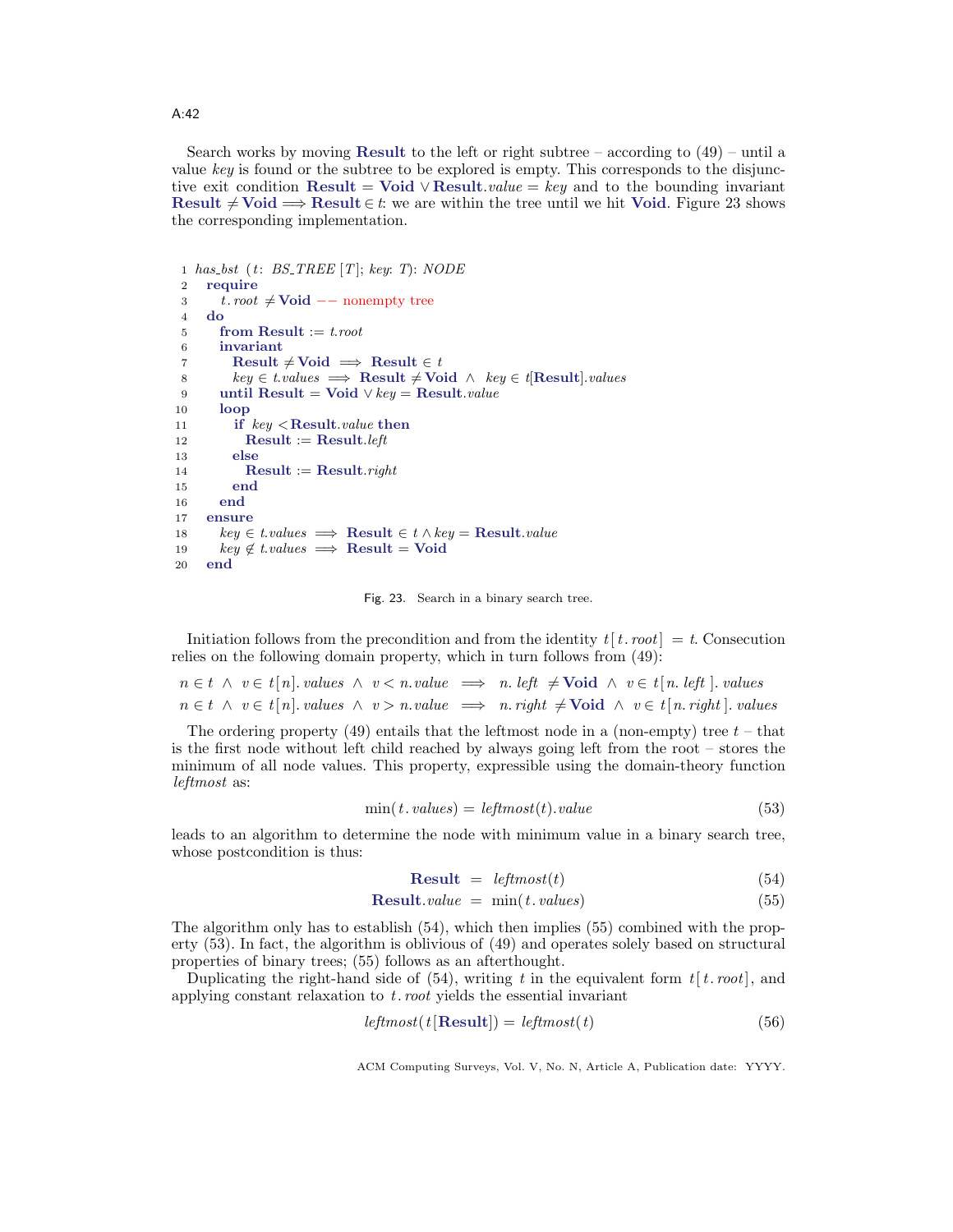with the bounding invariant Result  $\in t$  that we remain inside the tree t. These invariants capture the procedure informally highlighted above: walk down the left children until you reach the leftmost node. The corresponding implementation is in Figure 24.

```
1 min\_bst (t: BS_TREE [T]): NODE
2 require
3 t. root \neq Void −− nonempty tree
4 do
5 from Result := t root6 invariant
7 Result \in t8 leftmost (t[Result]) = leftmost(t)9 until Result.left = Void
10 loop
11 Result := Result. left12 end
13 ensure
14 Result = leftmost (t)
15 Result.value = min(t.values)16 end
```
Fig. 24. Minimum in a binary search tree.

Initiation follows by trivial identities. Consecution relies on a structural property of the leftmost node in any binary tree:

 $n \in t \land n$ . left  $\neq$  Void  $\implies n$ . left  $\in t \land$  leftmost(t[n]) = leftmost(t[n. left])

## 4.7. Fixpoint algorithms: PageRank

PageRank is a measure of the popularity of nodes in a network, used by the Google Internet search engine. The basic idea is that the PageRank score of a node is higher the more nodes link to it (multiple links from the same page or self links are ignored). More precisely, the PageRank score is the probability that a random visit on the graph (with uniform probability on the outgoing links) reaches it at some point in time. The score also takes into account a dampening factor, which limits the number of consecutive links followed in a random visit. If the graph is modeled by an adjacency matrix (modified to take into account multiple and self links, and to make sure that there are no sink nodes without outgoing edges), the PageRank scores are the entries of the dominant eigenvector of the matrix.

In our presentation, the algorithm does not deal directly with the adjacency matrix but inputs information about the graph through arguments reaching and outbound. The former is an array of sets of nodes: reaching  $[k]$  denotes the set of nodes that directly link to node k. The other argument *outbound* [k] denotes instead the number of outbound links (to different nodes) originating in node k. The **Result** is a vector of n real numbers, encoded as an array, where  $n$  is the number of nodes. If *eigenvector* denotes the dominant eigenvector (also of length  $n$ ) of the adjacency matrix (defined implicitly), the postcondition states that the algorithm computes the dominant eigenvector to within precision  $\epsilon$  (another input):

$$
|eigenvector - \text{Result}| < \epsilon \tag{57}
$$

That is, Result  $[k]$  is the rank of node k to within overall precision  $\epsilon$ .

The algorithm computes the PageRank score iteratively: it starts assuming a uniform probability on the n nodes, and then it updates it until convergence to a fixpoint. Before every iteration, the algorithm saves the previous values of Result as *old\_rank*, so that it can evaluate the progress made after the iteration by comparing the sum  $\frac{diff}{dt}$  of all pairwise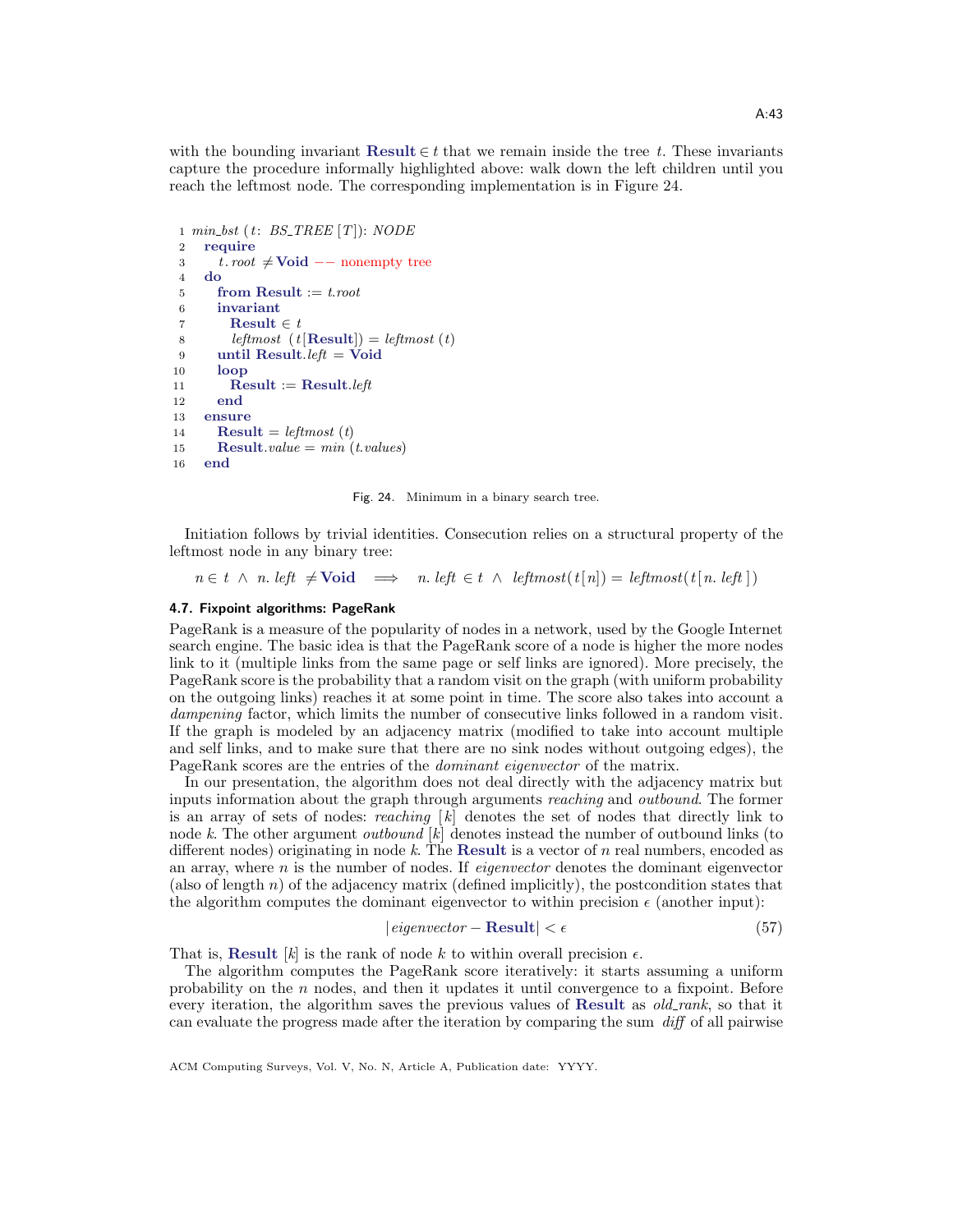absolute differences, one for each node, between the scores saved in *old\_rank* and the newly computed scores available in Result. Correspondingly, the main loop's essential invariant is postcondition (57) with diff substituted for  $\epsilon$ . diff gets smaller with every iteration of the main loop, until it becomes less than  $\epsilon$ , the main loop terminates, and the postcondition holds. The connection between the main loop invariants and the postcondition is thus straightforward.

```
1 page_rank (dampening, \epsilon: REAL; reaching: ARRAY [SET [INTEGER]];
2 outbound: ARRAY [INTEGER]): ARRAY [REAL]
3 require
4 0 \lt</math> damping <math>\lt</math>15 \epsilon > 06 reaching.count = outbound.count = n > 07 local
8 diff: REAL9 old_rank: ARRAY [REAL]
10 link_to : SET [INTEGER]
11 do
12 old_rank := \{1/n\}<sup>n</sup> -- Initialized with n elements all equal to 1/n13 from di\ddot{f} := 114 invariant
15 | eigenvector − Result | <diff
16 until diff < \epsilon17 loop
18 diff := 019 across [1..n] as i loop<br>20 Result [i] := 0Result [i] := 021 link_to := reaching[i]22 across [1.. link to .count] as j loop
23 Result [i] := \text{Result } [i] + old\_rank [j] / outbound [j]24 end
25 Result [i] := damping * Result[i] + (1 - damping)/n26 diff := diff + |\textbf{Result} [i] - old\_rank [i]|27 end
28 old_rank := Result −− Copy values of Result into old_rank
29 variant 1 + diff - \epsilon30 end
31 ensure
32 | eigenvector – Result | \lt \epsilon33 end
```
Fig. 25. PageRank fixpoint algorithm.

Figure 25 shows an implementation of this algorithm. The two across loops nested within the main loop update the PageRank scores in Result. Every iteration of the outer across loop updates the value of **Result** [i] for node i as:

$$
\frac{(1 - \text{damping})}{n} + \text{damping} \cdot \sum_{j} \frac{\text{old-rank}[j]}{\text{outbound}[j]}
$$
(58)

The inner loop computes the sum in (58) for j ranging over the set reaching  $|i|$  of nodes that directly reach i. The invariants of the across loops express the progress in the computation of (58); we do not write them down explicitly as they are not particularly insightful from the perspective of connecting postconditions and loop invariants.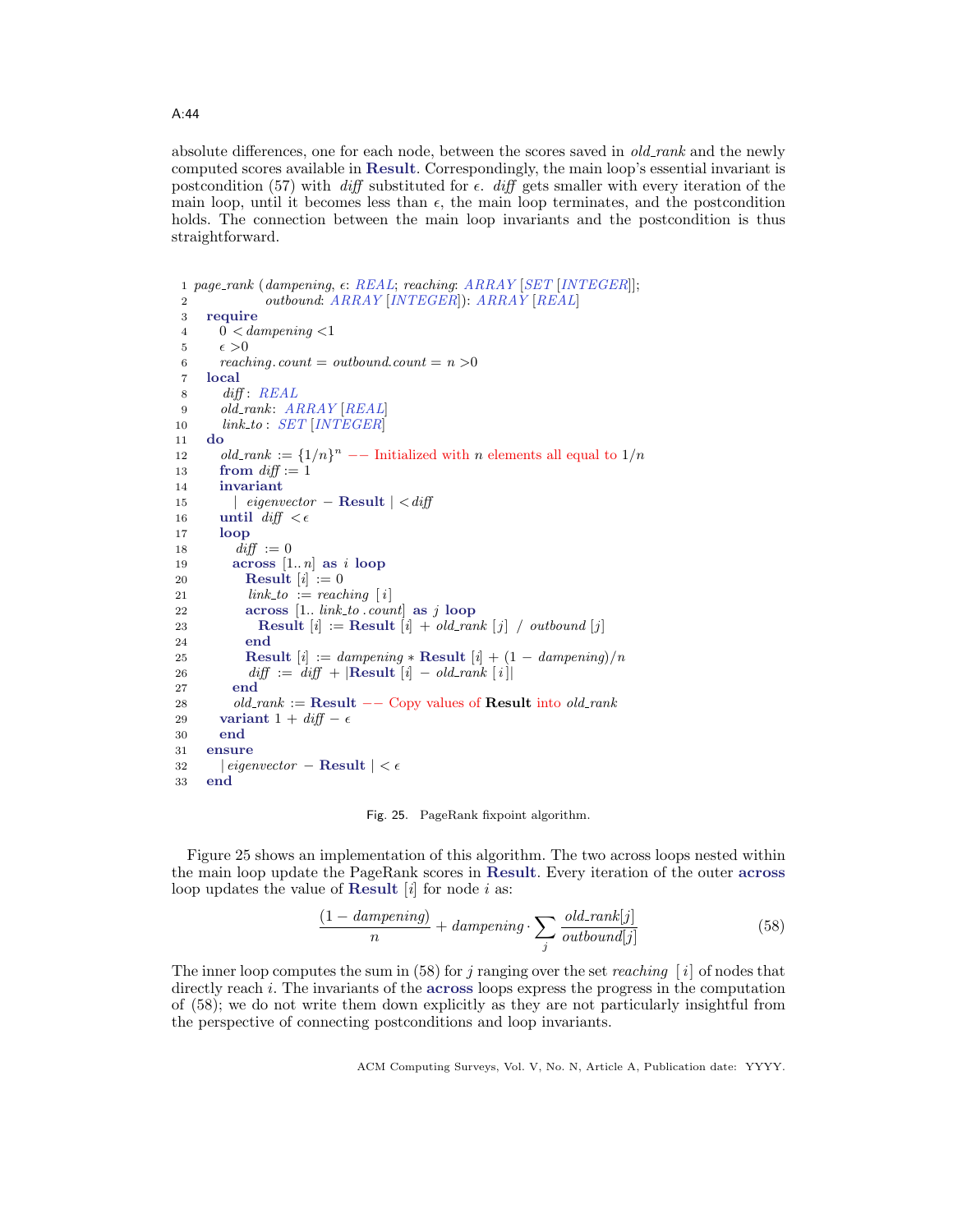## 5. RELATED WORK: AUTOMATIC INVARIANT INFERENCE

The amount of research work on the automated inference of invariants is substantial and spread over more than three decades; this reflects the cardinal role that invariants play in the formal analysis and verification of programs. This section outlines a few fundamental approaches that emerged, without any pretense of being exhaustive. A natural classification of the methods to infer invariants is between static and dynamic. Static methods (Section 5.1) use only the program text, whereas dynamic methods (Section 5.2) summarize the properties of many program executions with different inputs.

Program construction. In the introductory sections, we already mentioned classical formal methods for program construction [Dijkstra 1976; Gries 1981; Meyer 1980; Morgan 1994] on which this survey paper is based. In particular, the connection between a loop's postcondition and its invariant buttresses the classic methods of program construction; this survey paper has demonstrated it on a variety of examples. In previous work [Furia and Meyer 2010], we developed gin-pink, a tool that practically exploits the connection between postconditions and invariants. Given a program annotated with postconditions, gin-pink systematically generates mutations based on the heuristics of Section 3.2, and then uses the Boogie program verifier [Leino 2008] to check which mutations are correct invariants. The gin-pink approach borrows ideas from both static and dynamic methods for invariant inference: it is only based on the program text (and specification) as the former, but it generates "candidate" invariants to be checked – like dynamic methods do.

Reasoning about domain theories. To bridge the gap between the levels of abstraction of domain theories and of their underlying atomic assertions (see Section 2), one needs to reason about first- or even higher-logic formulas often involving interpreted theories such as arithmetic. The research in this area of automated theorem proving is huge; interested readers are referred to the many reference publications on the topic [Robinson and Voronkov 2001; Buchberger 2006; Bradley and Manna 2007; Kroening and Strichman 2008].

### 5.1. Static methods

Historically, the earliest methods for invariant inference where static as in the pioneering work of Karr [1976]. Abstract interpretation and the constraint-based approach are the two most widespread frameworks for static invariant inference (see also [Bradley and Manna 2007, Chap. 12]). Jhala and Majumdar [2009] provide an overview of the most important static techniques and discuss how they are applied in combination with different problems of program verification.

Abstract interpretation is a symbolic execution of programs over abstract domains that over-approximates the semantics of loop iteration. Since the seminal work by Cousot and Cousot [1977], the technique has been updated and extended to deal with features of modern programming languages such as object-orientation and heap memory-management (e.g., [Logozzo 2004; Chang and Leino 2005]). One of the main successes of abstract interpretation has been the development of sound but incomplete tools [Blanchet et al. 2003] that can verify the absence of simple and common programming errors such as division by zero or void dereferencing.

Constraint-based techniques rely on sophisticated decision procedures over non-trivial mathematical domains (such as polynomials or convex polyhedra) to represent concisely the semantics of loops with respect to certain template properties.

Static methods are sound and often complete with respect to the class of invariants that they can infer. Soundness and completeness are achieved by leveraging the decidability of the underlying mathematical domains they represent; this implies that the extension of these techniques to new classes of properties is often limited by undecidability. State-of-theart static techniques can infer invariants in the form of mathematical domains such as linear

ACM Computing Surveys, Vol. V, No. N, Article A, Publication date: YYYY.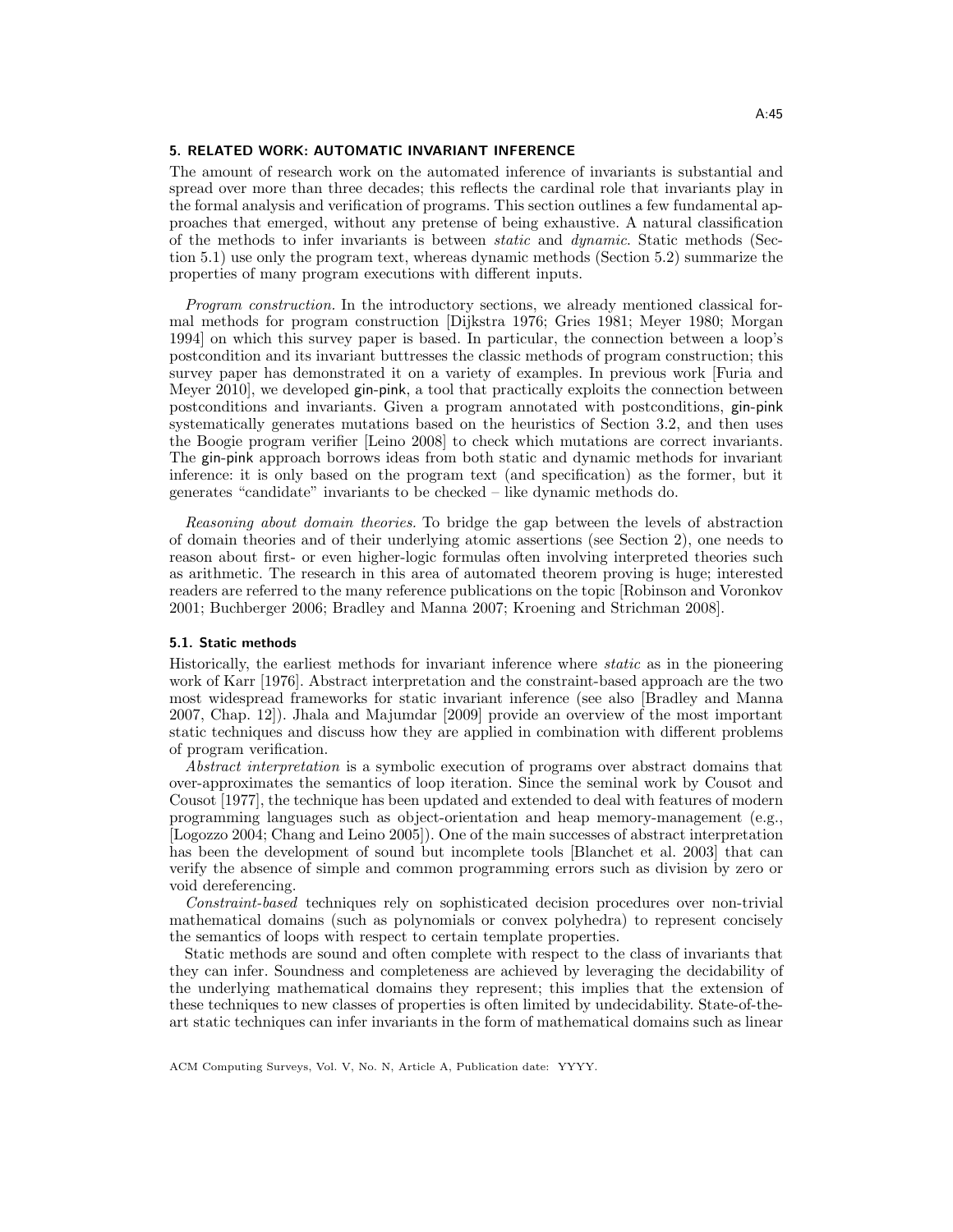inequalities [Cousot and Halbwachs 1978; Colón et al. 2003], polynomials [Sankaranarayanan] et al. 2004; Rodríguez-Carbonell and Kapur 2007], restricted properties of arrays [Bradley et al. 2006; Bozga et al. 2009; Henzinger et al. 2010], and linear arithmetic with uninterpreted functions [Beyer et al. 2007].

Following Section 3.1, the loop invariants that static techniques can easily infer are often a form of "bounding" invariant. This suggests that the specialized static techniques for loop invariant inference discussed in this section, and the idea of deriving the loop invariant from the postcondition, demonstrated in the rest of the paper, can be fruitfully combined: the former can easily provide bounding loop invariants, whereas the latter can suggest the "essential" components that directly connect to the postcondition.

To our knowledge, there are only a few approaches to static invariant inference that take advantage of existing annotations [Păsăreanu and Visser 2004; Janota 2007; de Caso et al. 2009; Lahiri et al. 2009; Kovács and Voronkov 2009]. Janota [2007] relies on user-provided assertions nested within loop bodies and tries to check whether they hold as invariants of the loop. The approach has been evaluated only on a limited number of straightforward examples. De Caso et al. [2009] briefly discuss deriving the invariant of a "for" loop from its postcondition, within a framework for reasoning about programs written in a specialized programming language. Lahiri et al. [2009] also leverage specifications to derive intermediate assertions, but focusing on lower-level and type-like properties of pointers. On the other hand, Păsăreanu and Visser [2004] derive candidate invariants from postconditions within a framework for symbolic execution and model-checking.

Finally, Kovács and Voronkov [2009] derive complex loop invariants by first encoding the loop semantics as recurring relations and then instructing a rewrite-based theorem prover to try to remove the dependency on the iterator variables in the relations. This approach exploits heuristics that, while do not guarantee completeness, are practically effective to derive automatically loop invariants with complex quantification – a scenario that is beyond the capabilities of most other methods.

#### 5.2. Dynamic methods

Only in the last decade have dynamic techniques been applied to invariant inference. The Daikon approach of Ernst et al. [2001] showed that dynamic inference is practical and sprung much derivative work (e.g., Perkings and Ernst [2004], Csallner et al. [2008], Polikarpova et al. [2009], Ghezzi et al. [2009], Wei et al. [2011a], Nguyen et al. [2012], and many others). In a nutshell, the dynamic approach consists in testing a large number of candidate properties against several program runs; the properties that are not violated in any of the runs are retained as "likely" invariants. This implies that the inference is not sound but only an "educated guess": dynamic invariant inference is to static inference what testing is to program proofs. Nonetheless, just like testing is quite effective and useful in practice, dynamic invariant inference can work well if properly implemented. With the latest improvements [Wei et al. 2011b], dynamic invariant inference can attain soundness of over 99% for the "guessed" invariants.

Among the numerous attempts to improve the effectiveness and flexibility of dynamic inference, Gupta and Heidepriem [2003] suggest to improve the quality of inferred contracts by using different test suites (based on code coverage and invariant coverage), and by retaining only the contracts that are inferred with both techniques. Fraser and Zeller [2011] simplify and improve test cases based on mining recurring usage patterns in code bases; the simplified tests are easier to understand and focus on common usage. Other approaches to improve the quality of inferred contracts combine static and dynamic techniques [Csallner et al. 2008; Tillmann et al. 2006; Wei et al. 2011b].

To date, dynamic invariant inference has been mostly used to infer pre- and postconditions or intermediate assertions, whereas it has been only rarely applied [Nguyen et al. 2012] to loop invariant inference. This is probably because dynamic techniques require a sufficiently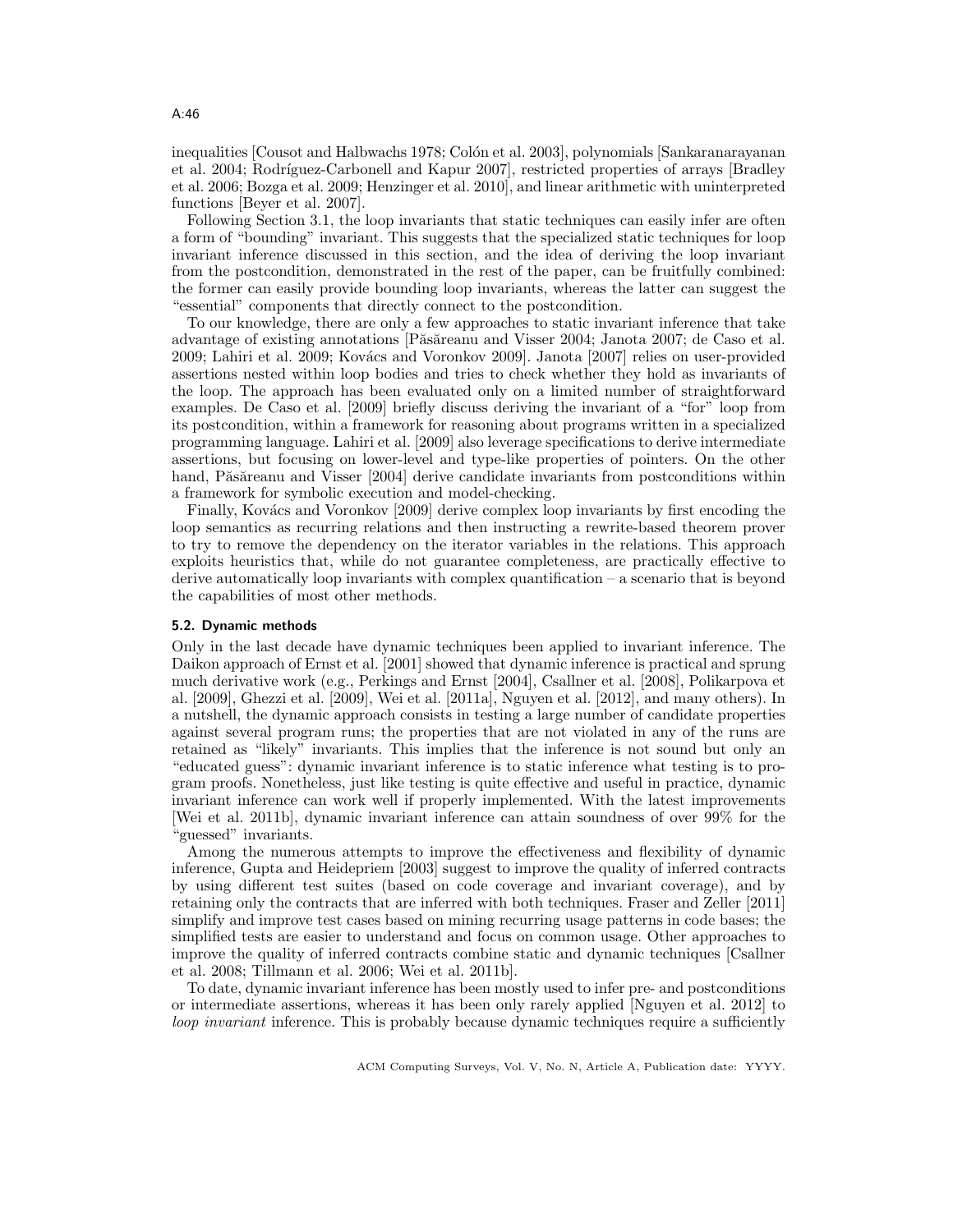varied collection of test cases, and this is more difficult to achieve for loops – especially if they manipulate complex data structures.

## 6. LESSONS FROM THE MECHANICAL PROOFS

Our verified Boogie implementations of the algorithms mirror the presentation in Section 4, as they introduce the predicates, functions, and properties of the domain theory that are directly used in the specification and in the correctness proofs. The technology of automatic theorem proving is, however, still in active development, and faces in any case insurmountable theoretical limits of undecidability. As a consequence, in a few cases we had to introduce explicitly some intermediate domain properties that were, in principle, logical consequences of other definitions, but that the prover could not derive without suggestion. Similarly, in other cases we had to guide the proof by writing down explicitly some of the intermediate steps in a form acceptable to the verifier.

A lesson of this effort is that the syntactic form in which definitions and properties of the domain theory are expressed may influence the amount of additional annotations required for proof automation. The case of the sorting algorithms in Section 4.3 is instructive. All rely on the definition of predicate sorted as:

$$
\forall i \in [a.lower..a.upper-1]: a [i] \le a [i+1]
$$
\n
$$
(59)
$$

which compares *adjacent* elements in positions i and  $i + 1$ . Since Bubble sort rearranges elements in an array also by swapping adjacent elements, proving it in Boogie was straightforward, since the prover could figure out how to apply definition (59) to discharge the various verification conditions – which also feature comparisons of adjacent elements. Selection sort and Insertion sort required substantially more guidance in the form of additional domain theory properties and detailing of intermediate verification steps, since their logic does not operate directly on adjacent elements, and hence their verification conditions are syntactically dissimilar to (59). Changing the definition of sorted into something that relates non-adjacent elements – such as  $\forall i, j : a. lower \leq i \leq j \leq a. upper \Longrightarrow a[i] \leq a[j]$ is not sufficient to bridge the semantic gap between sortedness and other predicates: the logic of Selection sort and Insertion sort remains more complex to reason about than that of Bubble sort. On the contrary, Comb sort was as easy as Bubble sort, because it relies on a generalization of sorted that directly matches its logic (see Section 4.3.6).

A similar experience occurred for the two dynamic programming algorithms of Section 4.4. While the implementation of Levenshtein distance closely mirrors the recursive definition of distance (Section 4.4.2) in computing the minimum, the relation between specification and implementation is less straightforward for the knapsack problem (Section 4.4.1), which correspondingly required a more complicated axiomatization for the proof in Boogie.

## 7. CONCLUSIONS AND ASSESSMENT

The concept of loop invariant is, as this review has attempted to show, one of the foundational ideas of software construction. We have seen many examples of the richness and diversity of practical loop invariants, and how they illuminate important algorithms from many different areas of computer science. We hope that these examples establish the claim, made at the start of the article, that the invariant is the key to every loop: to devise a new loop so that it is correct requires summoning the proper invariant; to understand an existing loop requires understanding its invariant.

Invariants belong to a number of categories, for which this discussion has established a classification which we hope readers will find widely applicable, and useful in understanding the loop invariants of algorithms in their own fields. The classification is surprisingly simple; perhaps other researchers will find new criteria that have eluded us.

Descriptions of algorithms in articles and textbooks has increasingly, in recent years, included loop invariants, at least informally; we hope that the present discussion will help

ACM Computing Surveys, Vol. V, No. N, Article A, Publication date: YYYY.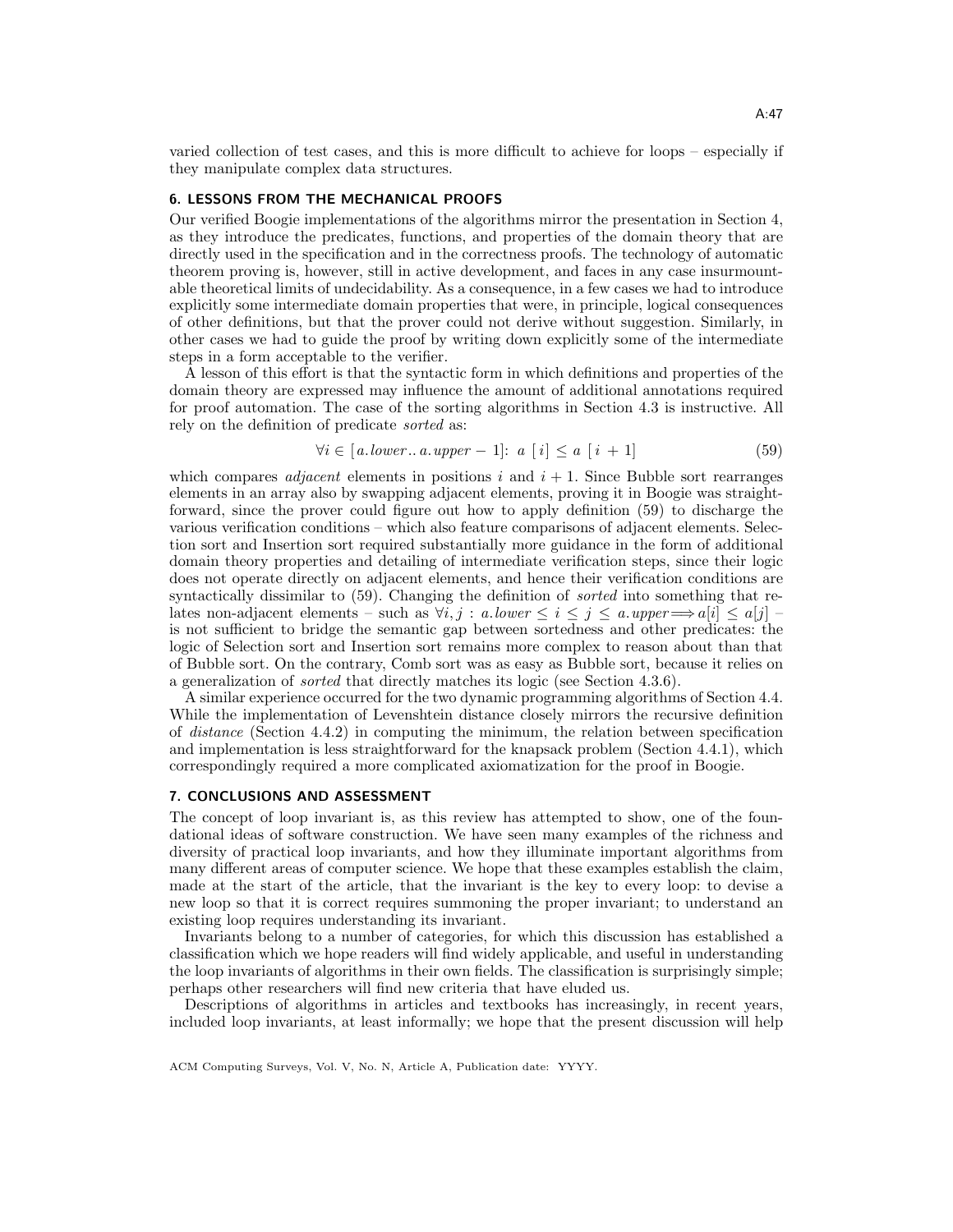reinforce this trend and increase the awareness – not only in the research community but also among software practitioners – of the centrality of loop invariants in programming.

Informal invariants are good, but being able to express them formally is even better. Reaching this goal and, more generally, continuing to make invariants ever more mainstream in software development requires convenient, clear and expressive notations for expressing loop invariants and other program assertions. One of the contributions of this article will be, we hope, to establish the practicality of domain-theory-based invariants, which express properties at a high level of abstraction, and their superiority over approaches that always revert to the lowest level (suggesting a possible slogan: "Quantifiers considered harmful").

Methodological injunctions are necessary, but the history of software practice shows that they only succeed when supported by effective tools. Many programmers still find it hard to come up with invariants, and this survey shows that they have some justifications: even though the basic idea is often clear, coming up with a sound and complete invariant is an arduous task. Progress in invariant inference, both theoretical and on the engineering side, remains essential. There is already, as noted, considerable work on this topic, often aimed at inferring more general invariant properties than the inductive loop invariants of the present discussion; but much remains to be done to bring the tools to a level where they can be integrated in a standard development environment and routinely suggest invariants, conveniently and correctly, whenever a programmer writes a loop. The work mentioned in Section 5 is a step in this direction.

Another major lessons for us from preparing this survey (and reflecting on how different it is from what could have been written on the same topic 30, 20, 10 or even 5 years ago) came from our success in running essentially all the examples through formal, mechanized proofs. Verification tools such as Boogie, while still a work in progress, have now reached a level of quality and practicality that enables them to provide resounding guarantees for work that, in the past, would have remained subject to human errors.

We hope that others will continue this work, both on the conceptual side  $-$  by providing further insights into the concept of loop invariant – and on the practical side – by extending the concept to its counterpart for data (i.e., the class invariant) and by broadening our exploration and classification effort to many other important algorithms of computer science.

Acknowledgments. This work is clearly based on the insights of Robert Floyd, C.A.R. Hoare and Edsger Dijkstra in introducing and developing the notion of loop invariant. The mechanized proofs were made possible by Rustan Leino's Boogie tool, a significant advance in turning axiomatic semantics into a practically usable technique. We are grateful to our former and present ETH colleagues Bernd Schoeller, Nadia Polikarpova, and Julian Tschannen for pioneering the use of Boogie in our environment.

## **REFERENCES**

- Abramsky, S. and Jung, A. 1994. Domain theory. In *Handbook of Logic in Computer Science III*, S. Abramsky, D. M. Gabbay, and T. S. E. Maibaum, Eds. Oxford University Press.
- Beyer, D., Henzinger, T. A., Majumdar, R., and Rybalchenko, A. 2007. Invariant synthesis for combined theories. In *Proceedings of the 8th International Conference on Verification, Model Checking, and Abstract Interpretation (VMCAI'07)*, B. Cook and A. Podelski, Eds. Lecture Notes in Computer Science Series, vol. 4349. Springer, 378–394.
- BLANCHET, B., COUSOT, P., COUSOT, R., FERET, J., MAUBORGNE, L., MINÉ, A., MONNIAUX, D., AND RIVAL, X. 2003. A static analyzer for large safety-critical software. In *Proceedings of the 2003 ACM SIGPLAN Conference on Programming Language Design and Implementation (PLDI'03)*. ACM, 196–207.
- Bloch, J. 2006. Extra, extra read all about it: Nearly all binary searches and mergesorts are broken. http://googleresearch.blogspot.ch/2006/06/extra-extra-read-all-about-it-nearly.html.
- BOZGA, M., HABERMEHL, P., IOSIF, R., KONEČNÝ, F., AND VOJNAR, T. 2009. Automatic verification of integer array programs. In *Proceedings of the 21st International Conference on Computer Aided Verification (CAV'09)*, A. Bouajjani and O. Maler, Eds. Lecture Notes in Computer Science Series, vol. 5643. Springer, 157–172.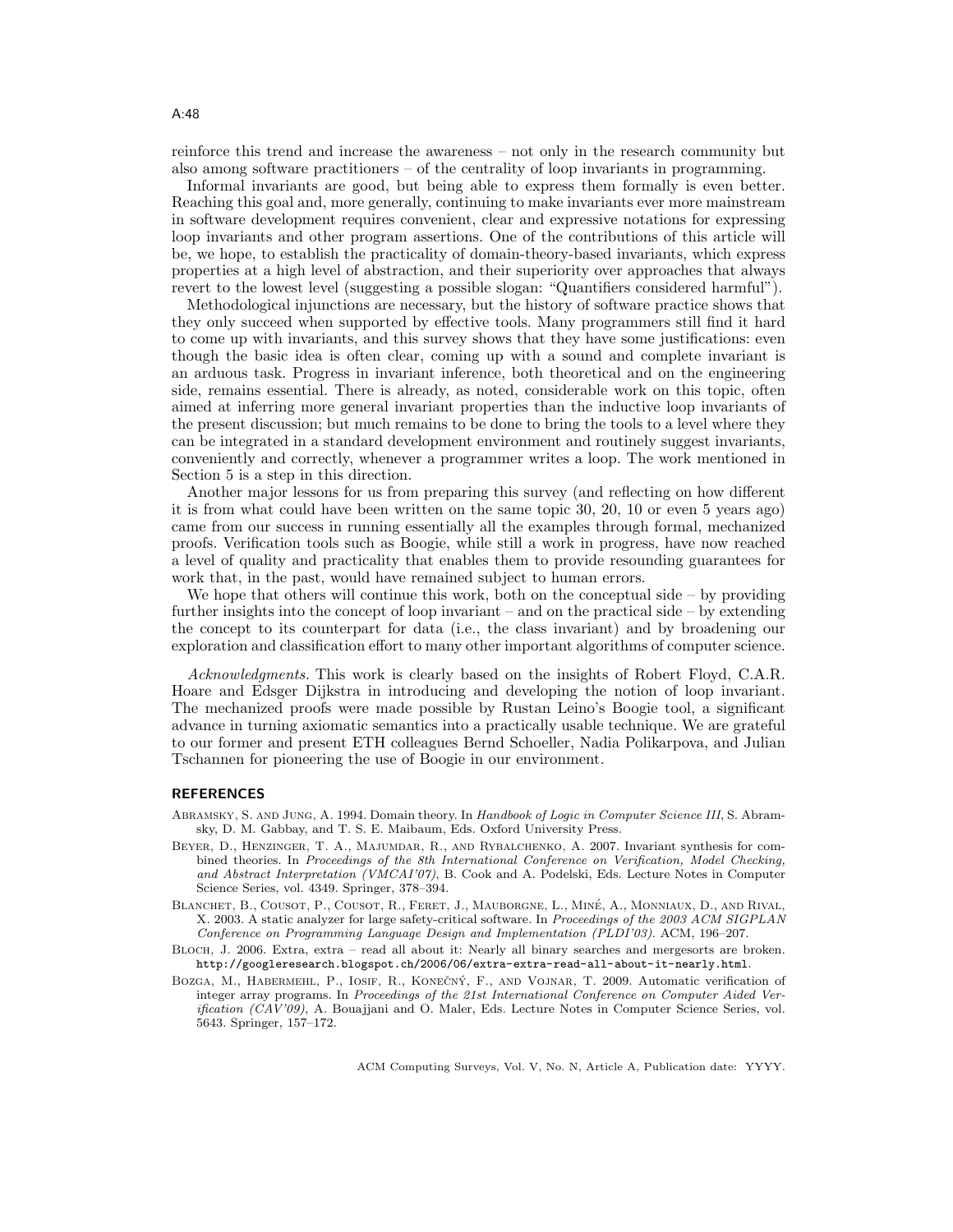Bradley, A. R. and Manna, Z. 2007. *The Calculus of Computation*. Springer.

- Bradley, A. R., Manna, Z., and Sipma, H. B. 2006. What's decidable about arrays? In *Proceedings of the 7th International Conference on Verification, Model Checking, and Abstract Interpretation (VM-CAI'06)*, E. A. Emerson and K. S. Namjoshi, Eds. Lecture Notes in Computer Science Series, vol. 3855. Springer, 427–442.
- Buchberger, B. 2006. Mathematical theory exploration. In *Automated Reasoning, Third International Joint Conference (IJCAR)*. Lecture Notes in Computer Science Series, vol. 4130. Springer, 1–2.
- Chang, B.-Y. E. and Leino, K. R. M. 2005. Abstract interpretation with alien expressions and heap structures. In *Proceedings of the 6th International Conference on Verification, Model Checking, and Abstract Interpretation (VMCAI'05)*, R. Cousot, Ed. Lecture Notes in Computer Science Series, vol. 3385. Springer, 147–163.
- Clarke, E. M., Grumberg, O., and Peled, D. A. 1999. MIT Press.
- COLÓN, M., SANKARANARAYANAN, S., AND SIPMA, H. 2003. Linear invariant generation using non-linear constraint solving. In *Proceedings of the 15th International Conference on Computer Aided Verification(CAV'03)*, J. Warren A. Hunt and F. Somenzi, Eds. Lecture Notes in Computer Science Series, vol. 2725. Springer, 420–432.
- Cormen, T. H., Leiserson, C. E., Rivest, R. L., and Stein, C. 2009. *Introduction to Algorithms* 3rd Ed. MIT Press.
- Cousot, P. and Cousot, R. 1977. Abstract interpretation: A unified lattice model for static analysis of programs by construction or approximation of fixpoints. In *Proceedings of the 4th Annual ACM Symposium on Principles of Programming Languages (POPL'77)*. 238–252.
- Cousot, P. and Halbwachs, N. 1978. Automatic discovery of linear restraints among variables of a program. In *Proceedings of the 5th Annual ACM Symposium on Principles of Programming Languages (POPL'78)*. 84–96.
- Csallner, C., Tillman, N., and Smaragdakis, Y. 2008. DySy: dynamic symbolic execution for invariant inference. In *Proceedings of the 30th International Conference on Software Engineering (ICSE'08)*, W. Schäfer, M. B. Dwyer, and V. Gruhn, Eds. ACM, 281-290.
- DE CASO, G., GARBERVETSKY, D., AND GORÍN, D. 2009. Reducing the number of annotations in a verification-oriented imperative language. In *Proceedings of Automatic Program Verification*.
- Dijkstra, E. W. 1976. *A Discipline of Programming*. Prentice Hall.
- Eiffel 2006. Standard ECMA-367. Eiffel: Analysis, design and programming language.
- ERNST, M. D., COCKRELL, J., GRISWOLD, W. G., AND NOTKIN, D. 2001. Dynamically discovering likely program invariants to support program evolution. *IEEE Transactions of Software Engineering 27,* 2, 99–123.
- Floyd, R. W. 1967. Assigning meanings to programs. In *Mathematical Aspects of Computer Science*, J. T. Schwartz, Ed. Proceedings of Symposia in Applied Mathematics Series, vol. 19. American Mathematical Society, 19–32.
- Fraser, G. and Zeller, A. 2011. Exploiting common object usage in test case generation. In *IEEE Fourth International Conference on Software Testing, Verification and Validation (ICST'11)*. IEEE Computer Society, 80–89.
- Furia, C. A., Mandrioli, D., Morzenti, A., and Rossi, M. 2012. *Modeling Time in Computing*. Monographs in Theoretical Computer Science. An EATCS series. Springer.
- Furia, C. A. and Meyer, B. 2010. Inferring loop invariants using postconditions. In *Fields of Logic and Computation: Essays Dedicated to Yuri Gurevich on the Occasion of His 70th Birthday*, A. Blass, N. Dershowitz, and W. Reisig, Eds. Lecture Notes in Computer Science Series, vol. 6300. Springer, 277–300.
- Garey, M. R. and Johnson, D. S. 1979. *Computers and Intractability: A Guide to the Theory of NP-Completeness*. Freeman.
- Ghezzi, C., Mocci, A., and Monga, M. 2009. Synthesizing intensional behavior models by graph transformation. In *Proceedings of the 31st International Conference on Software Engineering (ICSE'09)*. IEEE, 430–440.
- Gries, D. 1981. *The science of programming*. Springer-Verlag.
- Gupta, N. and Heidepriem, Z. V. 2003. A new structural coverage criterion for dynamic detection of program invariants. In *18th IEEE International Conference on Automated Software Engineering (ASE'03)*. IEEE Computer Society, 49–59.
- HATCLIFF, J., LEAVENS, G. T., LEINO, K. R. M., MÜLLER, P., AND PARKINSON, M. J. 2012. Behavioral interface specification languages. *ACM Comput. Surv. 44,* 3, 16.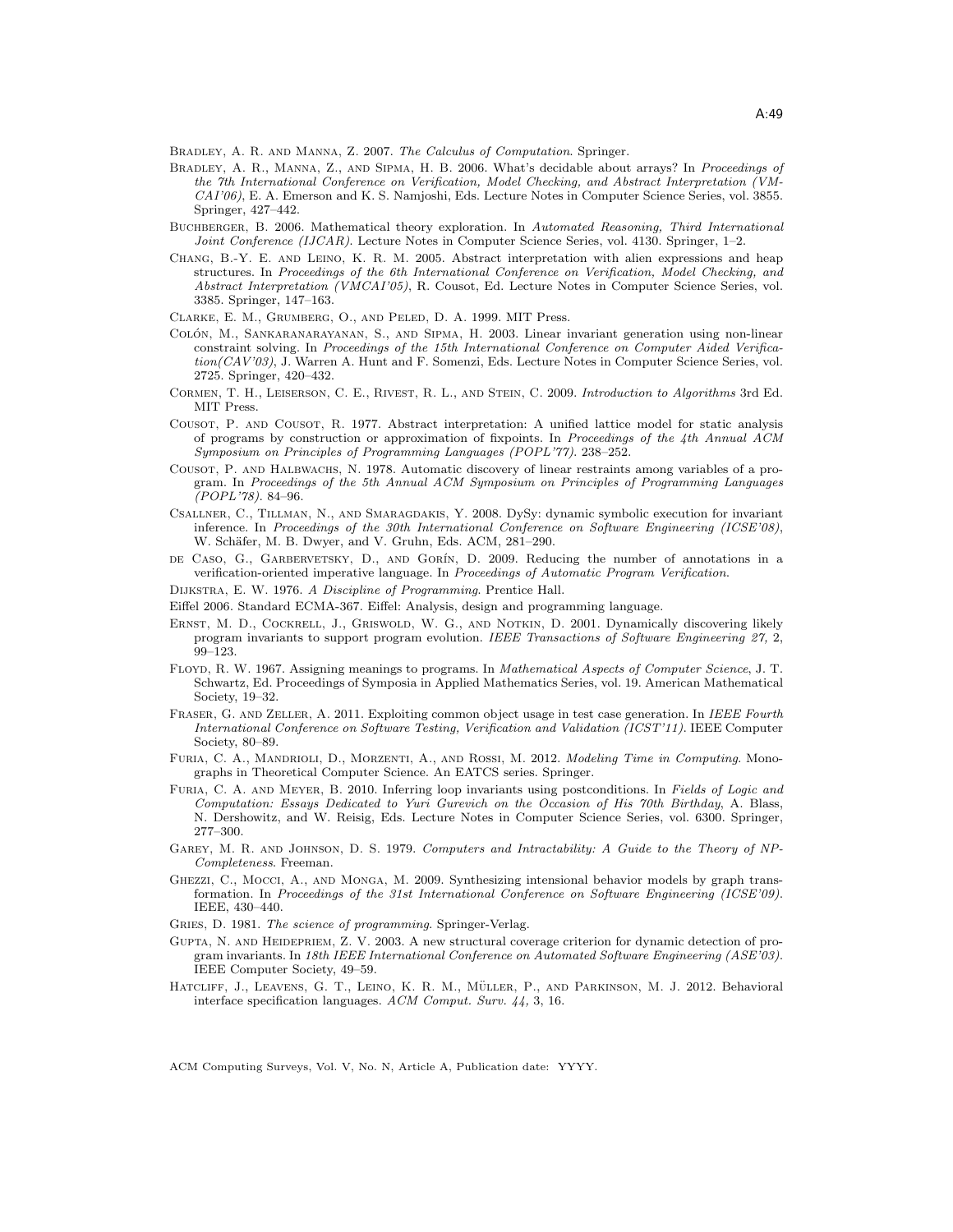- HENZINGER, T. A., HOTTELIER, T., KOVÁCS, L., AND VORONKOV, A. 2010. Invariant and type inference for matrices. In *Proceedings of the 11th International Conference on Verification, Model Checking, and Abstract Interpretation (VMCAI'10)*. Lecture Notes in Computer Science. Springer.
- Hoare, C. A. R. 1969. An axiomatic basis for computer programming. *Commun. ACM 12,* 10, 576–580.
- Hoare, C. A. R. 1972. Proof of correctness of data representations. *Acta Inf. 1*, 271–281.
- Hoare, C. A. R. 2003. The verifying compiler: A grand challenge for computing research. *Journal of the ACM 50,* 1, 63–69.
- Janota, M. 2007. Assertion-based loop invariant generation. In *Proceedings of the 1st International Workshop on Invariant Generation (WING'07)*.
- Jhala, R. and Majumdar, R. 2009. Software model checking. *ACM Computing Surveys 41,* 4.
- Karr, M. 1976. Affine relationships among variables of a program. *Acta Informatica 6*, 133–151.
- Kellerer, H., Pferschy, U., and Pisinger, D. 2004. *Knapsack problems*. Springer.
- Knuth, D. E. 2011. *The Art of Computer Programming (volumes 1–4A)*. Addison-Wesley. First edition: 1968–1973.
- KOVÁCS, L. AND VORONKOV, A. 2009. Finding loop invariants for programs over arrays using a theorem prover. In *Proceedings of the 12th International Conference on Fundamental Approaches to Software Engineering (FASE'09)*, M. Chechik and M. Wirsing, Eds. Lecture Notes in Computer Science Series, vol. 5503. Springer, 470–485.
- Kroening, D. and Strichman, O. 2008. *Decision Procedures: An Algorithmic Point of View*. Monographs in Theoretical Computer Science. An EATCS series. Springer.
- Lahiri, S. K., Qadeer, S., Galeotti, J. P., Voung, J. W., and Wies, T. 2009. Intra-module inference. In *Proceedings of the 21st International Conference on Computer Aided Verification (CAV'09)*, A. Bouajjani and O. Maler, Eds. Lecture Notes in Computer Science Series, vol. 5643. Springer, 493–508.
- Lamport, L. 1977. Proving the correctness of multiprocess programs. *IEEE Transactions on Software Engineering 3,* 2, 125–143.
- Lamport, L. 2009. Teaching concurrency. *SIGACT News 40,* 1, 58–62.
- Leino, K. R. M. 2008. This is Boogie 2. (Manuscript KRML 178) http://research.microsoft.com/en-us/ projects/boogie/.
- Logozzo, F. 2004. Automatic inference of class invariants. In *Proceedings of the 5th International Conference on Verification, Model Checking, and Abstract Interpretation (VMCAI'04)*, B. Steffen and G. Levi, Eds. Lecture Notes in Computer Science Series, vol. 2937. Springer, 211–222.
- Mehlhorn, K. and Sanders, P. 2008. *Algorithms and Data Structures: The Basic Toolbox*. Springer.
- Meyer, B. 1980. A basis for the constructive approach to programming. In *Proceedings of IFIP Congress 1980*, S. H. Lavington, Ed. 293–298.
- Meyer, B. 1997. *Object-oriented software construction* 2nd Ed. Prentice Hall. First Ed.: 1988.
- Morgan, C. 1994. *Programming from Specifications* 2nd Ed. Prentice Hall.
- Nguyen, T., Kapur, D., Weimer, W., and Forrest, S. 2012. Using dynamic analysis to discover polynomial and array invariants. In *34th International Conference on Software Engineering (ICSE'12)*. IEEE, 683–693.
- Owicki, S. and Gries, D. 1976. An axiomatic proof technique for parallel programs. *Acta Informatica 6*, 319–340.
- Papadimitriou, C. H. 1993. *Computational Complexity*. Addison-Wesley.
- PASĂREANU, C. S. AND VISSER, W. 2004. Verification of Java programs using symbolic execution and invariant generation. In *Proceedings of the 11th International SPIN Workshop on Model Checking Software*. Lecture Notes in Computer Science Series, vol. 2989. Springer, 164–181.
- Perkings, J. H. and Ernst, M. D. 2004. Efficient incremental algorithms for dynamic detection of likely invariants. In *Proceedings of the 12th ACM SIGSOFT International Symposium on Foundations of Software Engineering (SIGSOFT'04/FSE-12)*, R. N. Taylor and M. B. Dwyer, Eds. ACM, 23–32.
- Platzer, A. 2010. Differential-algebraic dynamic logic for differential-algebraic programs. *J. Log. Comput. 20,* 1, 309–352.
- POLIKARPOVA, N., CIUPA, I., AND MEYER, B. 2009. A comparative study of programmer-written and automatically inferred contracts. In *Proceedings of the ACM/SIGSOFT International Symposium on Software Testing and Analysis (ISSTA'09)*. 93–104.
- Robinson, A. and Voronkov, A., Eds. 2001. *Handbook of Automated Reasoning*. Elsevier.
- RODRÍGUEZ-CARBONELL, E. AND KAPUR, D. 2007. Generating all polynomial invariants in simple loops. *Journal of Symbolic Computation 42,* 4, 443–476.